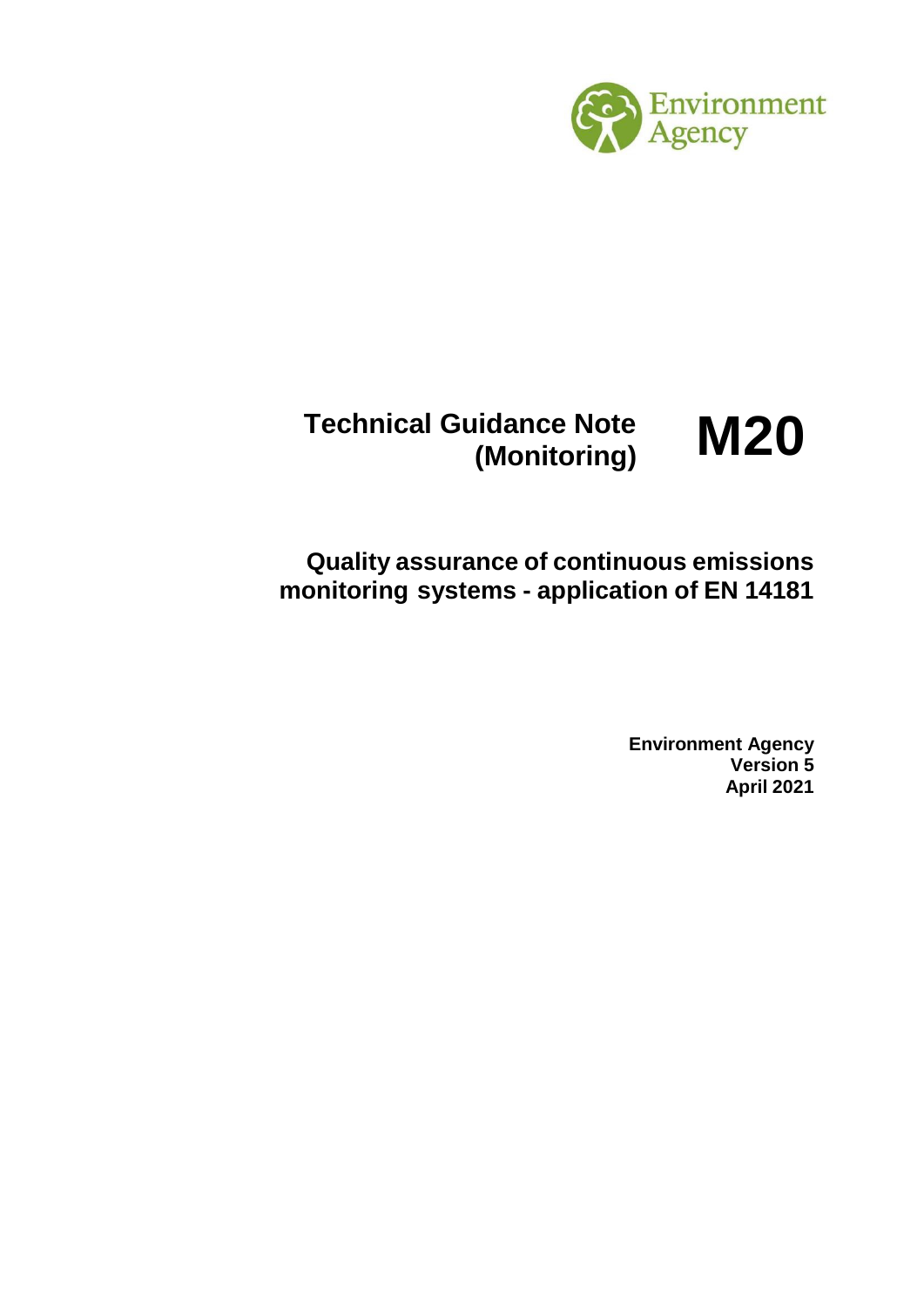# **Foreword**

This document provides monitoring support to our Regulatory Officers, as well as process operators, test laboratories, equipment suppliers, and those with interests in emissions monitoring. It supports the application of *EN 141811 , Stationary source emissions – quality assurance of automated measuring systems*, and a related standard, *EN 13284-22 Stationary source emissions - Determination of low range mass concentration of dust - Part 2: Automated measuring systems.*

For simplicity, this document will refer to *testing laboratories* to cover both commercial testing laboratories and industrial operators in-house monitoring arrangements since EN 14181 uses this term. It will also use the term CEMs (Continuous Emission Monitoring Systems) instead of AMS (Automated Measuring Systems).

M20 provides additional information on:

- The monitoring requirements for large combustion plant and waste incineration.
- Choosing Continuous Emission Monitors (CEMs) that meet the performance requirements of the Industrial Emissions Directive (IED).3
- Demonstration of suitability through MCERTS product certification.
- Determining whether CEMs meet the uncertainty allowances specified by the above EC Directive.
- Assuring that CEMs are located in the optimum position.
- Functional tests to assure that CEMs have been installed and are operating correctly.
- Calibration using a Standard Reference Method (SRM).
- On-going surveillance to assure the correct operation of CEMs, by examining drift and precision during continuous operation.
- Annual surveillance tests of CEMs.
- The application of EN 14181 for non-IED processes

There are five sections covering:

- General guidance on quality assurance.
- The suitability, selection and installation of CEMs.
- The calibration and validation of CEMs.
- On-going quality assurance of CEMs.
- Annual surveillance tests for CEMs.

Also included within this document is the associated Method Implementation Document (MID) for EN 14181.

The MID supplements EN 14181 and its provisions reflect the clause numbers in this standard, but it does not re-state all the provisions of the standard. It also covers the requirements for EN 13284-2 which is an application of EN 14181 for particulate monitoring CEMs. This MID is used as a basis for accreditation to the requirements of EN 14181 under the MCERTS scheme for manual stack emissions monitoring.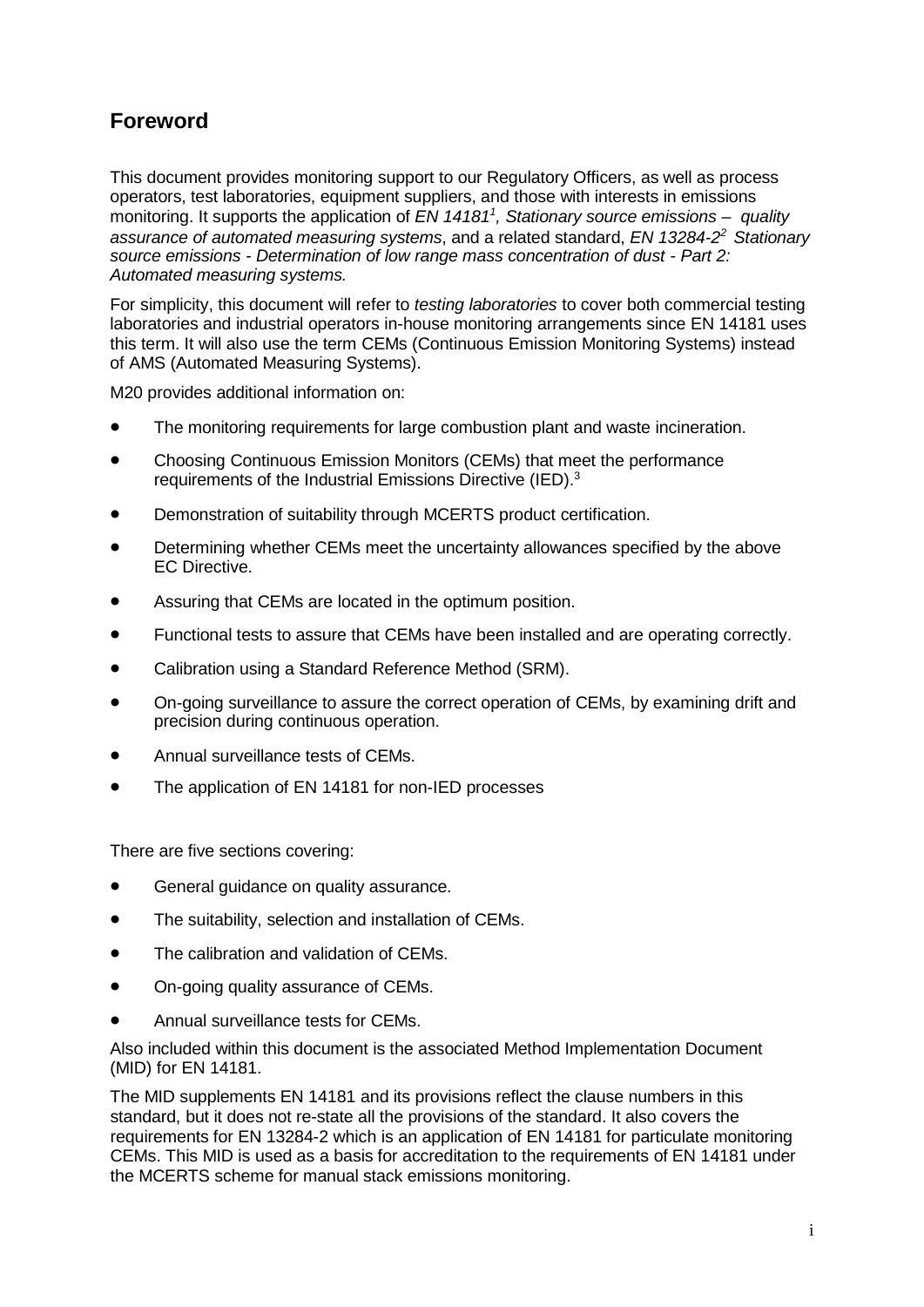# **Feedback**

If you have any comments on this document, please contact our National Customer Contact Centre: [enquiries@environment-agency.gov.uk](mailto:enquiries@environment-agency.gov.uk)

# **Record of Amendments**

| <b>Version</b>      | <b>Date</b> | <b>Section</b> | <b>Amendment</b>                                                                                                               |
|---------------------|-------------|----------------|--------------------------------------------------------------------------------------------------------------------------------|
| number<br>Version 5 | April 2021  | Throughout     | Updated or deleted references to updated or<br>withdrawn Environment Agency Guidance, such as<br><b>TGN M22.</b>               |
| Version 5           | April 2021  | 3.5.17         | Clarification on the calibration of peripheral CEMS<br>measurements                                                            |
| Version 5           | April 2021  | 6.1            | Instruction to obtain approval for the continued use<br>of a previous calibration function                                     |
| Version 5           | April 2021  | 6.8            | Instruction on applying new calibration functions                                                                              |
| Version 5           | April 2021  | Appendix 3     | Addition of information on quality assurance and<br>quality control procedures for automated dust<br>arrestment plant monitors |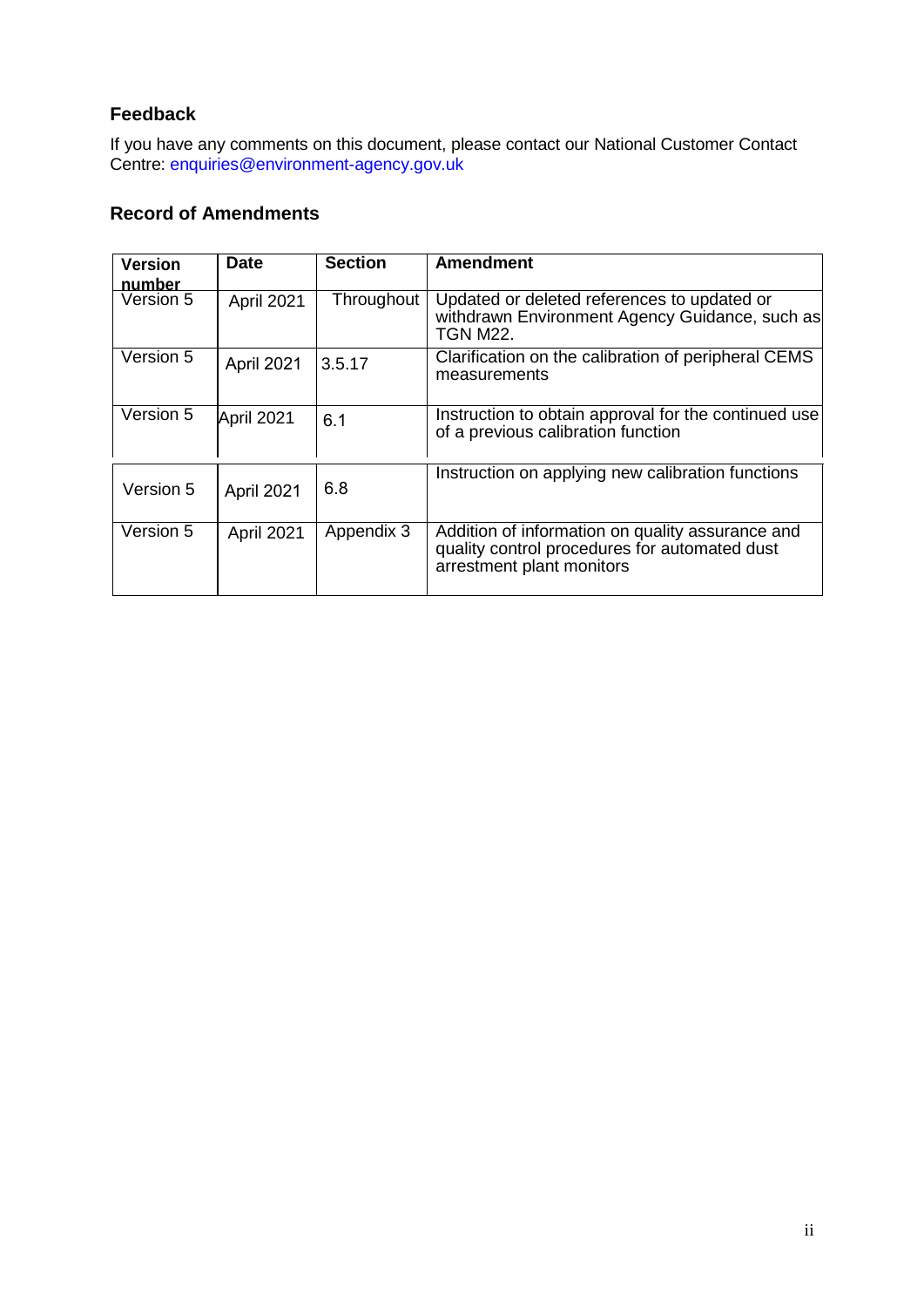# **Contents**

| 1               |  |
|-----------------|--|
| 1.1             |  |
| 1.2             |  |
| 1.3             |  |
| $\mathbf 2$     |  |
| 2.1             |  |
| 2.2             |  |
| 2.3             |  |
| 3               |  |
| 3.1             |  |
| 3.2             |  |
| 3.3             |  |
| 3.4             |  |
| 3.5             |  |
| 3.6             |  |
| 3.7             |  |
| 3.8             |  |
| 3.9             |  |
| 4               |  |
| 4.1             |  |
| 4.2             |  |
| 4.3             |  |
| 5               |  |
| 5.1             |  |
| 5.2             |  |
| 5.3             |  |
|                 |  |
| <b>Annex A:</b> |  |
| 1.              |  |
| 2.              |  |
| 3.              |  |
| 4.              |  |
| 5.              |  |
| 5.1             |  |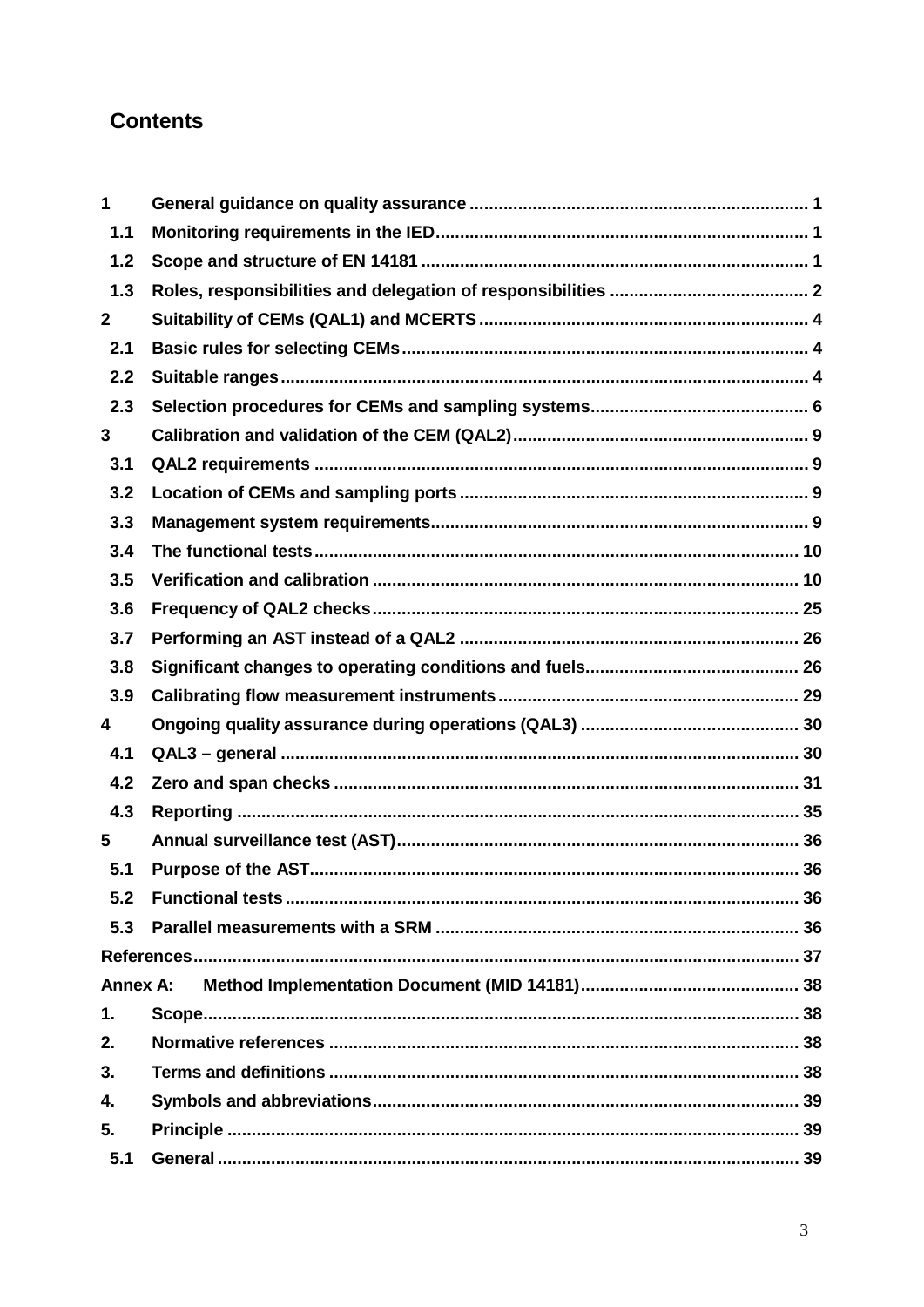| 5.2 |                                                                                                  |  |
|-----|--------------------------------------------------------------------------------------------------|--|
| 5.3 |                                                                                                  |  |
| 5.4 |                                                                                                  |  |
| 6.  |                                                                                                  |  |
| 6.1 |                                                                                                  |  |
| 6.2 |                                                                                                  |  |
| 6.3 |                                                                                                  |  |
| 6.4 |                                                                                                  |  |
| 6.5 |                                                                                                  |  |
| 6.6 |                                                                                                  |  |
| 6.8 |                                                                                                  |  |
| 7.  |                                                                                                  |  |
| 7.1 |                                                                                                  |  |
| 7.2 |                                                                                                  |  |
| 7.3 |                                                                                                  |  |
| 8.  |                                                                                                  |  |
| 8.1 |                                                                                                  |  |
| 8.2 |                                                                                                  |  |
| 8.3 |                                                                                                  |  |
| 8.4 |                                                                                                  |  |
| 8.5 |                                                                                                  |  |
| 8.6 |                                                                                                  |  |
|     | <b>Appendix 1:</b><br>Pro-forma for assessing & reporting the results of the functional tests 55 |  |
|     | <b>Appendix 2:</b>                                                                               |  |
|     | <b>Appendix 3:</b>                                                                               |  |
|     |                                                                                                  |  |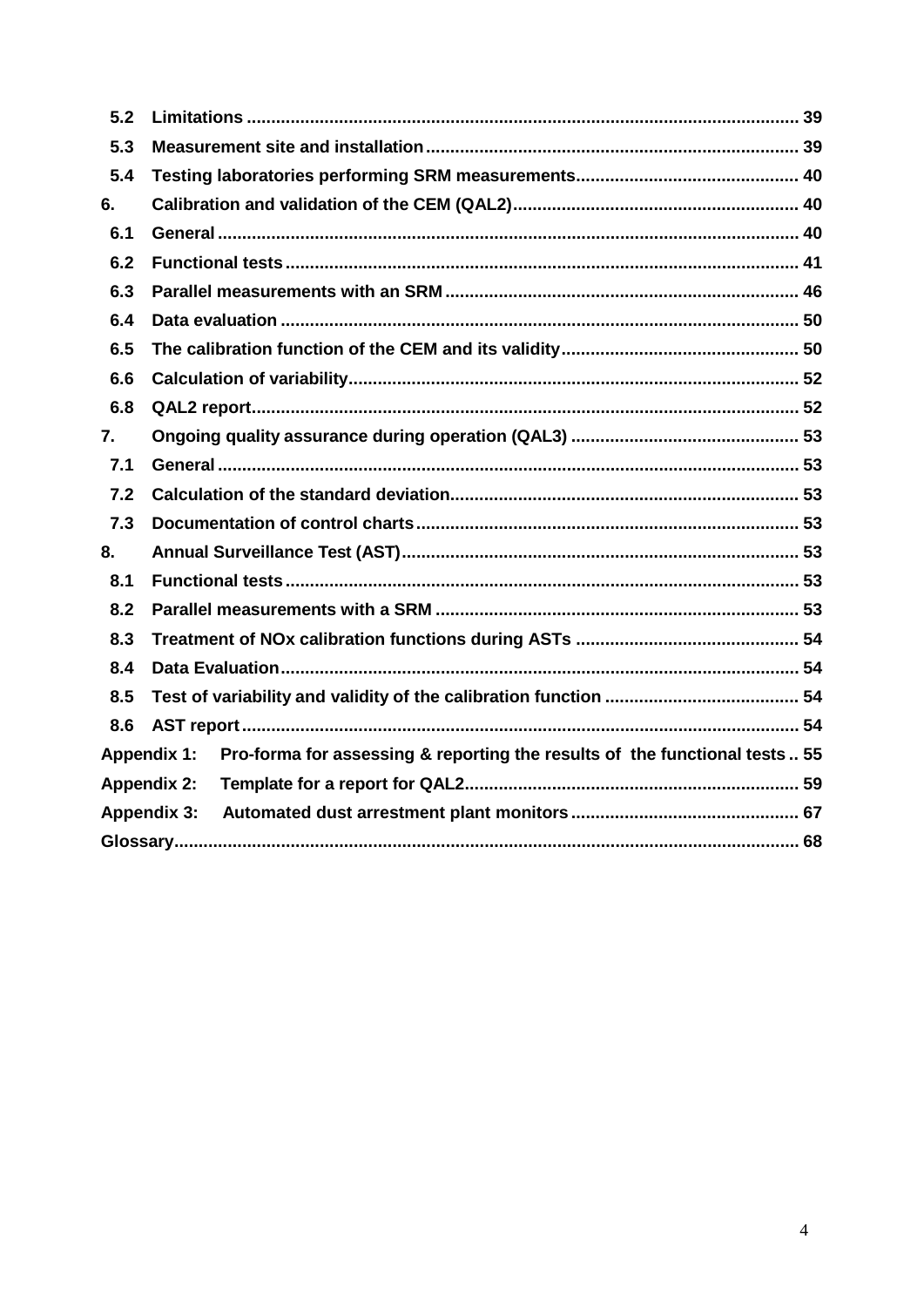# **Quality assurance of continuous emissions monitoring systems – application of EN 14181**

# <span id="page-5-0"></span>**1 General guidance on quality assurance**

# <span id="page-5-1"></span>**1.1 Monitoring requirements in the IED**

Monitoring under the Industrial Emissions Directive (IED) must be performed according to the requirements of CEN standards, or ISO, national or other international standards if CEN standards are not available. The standards are stated in Environment Agency's Monitoring stack emissions: techniques and standards for periodic monitoring<sup>4</sup>.

# <span id="page-5-2"></span>**1.2 Scope and structure of EN 14181**

EN 14181 applies only to permanently installed CEMs used for compliance monitoring; particularly those at installations falling under Chapters III and IV of the IED for large combustion plant and waste incineration. It may also apply to certain installations producing or using organic solvents and titanium dioxide. It does not apply to portable CEMs, such as those used in SRMs, or CEMs used outside the scope of the IED. The requirements for such CEMs, or SRMs which use instrumental techniques, are described in other applicable standards for monitoring.

Also EN 14181 only applies to the CEMs themselves and not the data collection and recording systems used with CEMs. The four parts of EN 14181 are:

#### (i) QAL 1

MCERTS product certification at an appropriate certification range (see sections 2.2 and 2.3) is taken as evidence of compliance with the QAL1 requirements. When a process operator commissions the installation of a CEM, it is essential to ensure that the sampling system is the same type that was certified under MCERTS.

In order to meet the requirements of the IED and EN 14181, CEMs must meet certain performance requirements evaluated under our Monitoring Certification Scheme (MCERTS)<sup>5</sup>.

#### (ii) QAL 2

This second level of quality assurance specifies procedures to ensure that the CEM has been correctly installed, calibrated using SRMs and verified.

After the CEMs have been installed you must have the means for carrying out tests for: linearity; zero drift and span drift checks; and provisions for leak-checking the entire sampling system (for extractive CEMs).

In addition, QAL3 records are required to demonstrate that the CEM is stable prior to testing (ordinarily at least three months of QAL3 records).

#### (iii) QAL 3

QAL3 requires the plant operator to regularly measure the drift and precision of the CEM. The use of CUSUM charts requires drift tests to be carried out at least weekly. In many CEMS the QAL 3 tests are conducted automatically within an instrument and therefore occur more frequently; with such systems, the data from these automatic zero and span checks needs to be available for the QAL3 procedure, unless the operator performs additional manual zero and span checks.

The QAL3 requirements also apply to peripheral measurements, although this would ordinarily only mean zero and span measurements for oxygen and moisture-monitoring systems (if applicable). Additionally, both extractive and in-situ/cross-stack systems require QAL3 checks.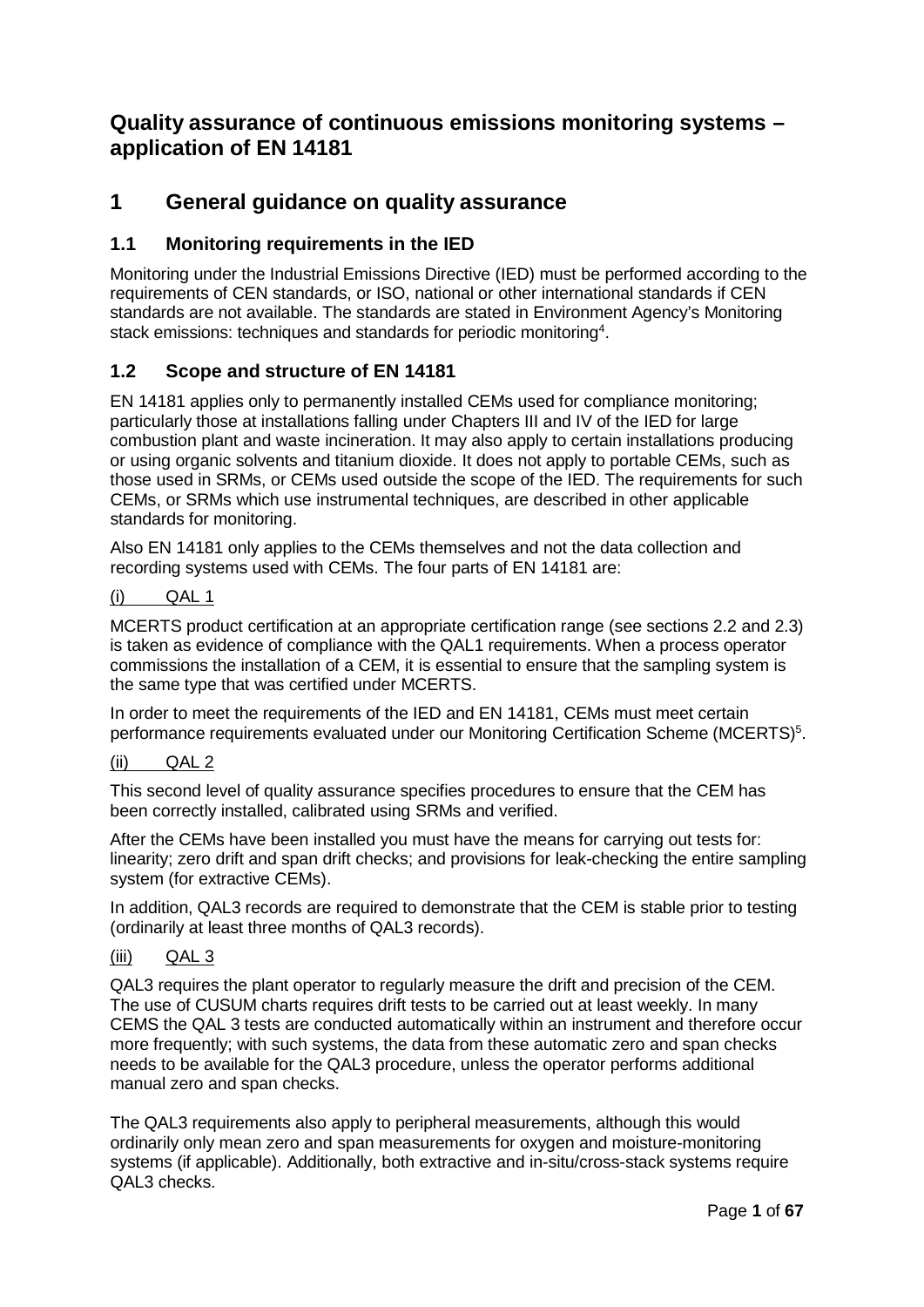# (iv) AST

 $\mathbf{r}$ 

The AST consists of the same functional tests as those used in QAL2, but the calibration function is checked by using a smaller number of repetitions of the SRMs (typically 5 to 10 repetitions). If the calibration function is still valid, then no further action is required. If the AST shows that the calibration function is no longer valid, then a full QAL2 is required.

# <span id="page-6-0"></span>**1.3 Roles, responsibilities and delegation of responsibilities**

## **1.3.1 Roles and responsibilities**

The responsibilities of CEMs manufacturers or suppliers, test laboratories, process operators and the regulator under EN 14181 are shown in Table 1.

| Organisation                        | <b>Roles and requirements</b>                                                                                                                                                                                                 |  |  |  |
|-------------------------------------|-------------------------------------------------------------------------------------------------------------------------------------------------------------------------------------------------------------------------------|--|--|--|
| CEMs manufacturers and<br>suppliers | Achieving and maintaining certification of CEMs<br>to the applicable MCERTS performance<br>standards                                                                                                                          |  |  |  |
|                                     | Supplying, correctly installing, commissioning<br>$\bullet$<br>and maintaining appropriate, MCERTS-certified<br>CEMs to applicable installations                                                                              |  |  |  |
|                                     | Installing CEMs in a manner which assures their<br>$\bullet$<br>integrity and correct operation to the required<br>performance standards                                                                                      |  |  |  |
|                                     | When appropriate, co-operating with process<br>$\bullet$<br>operators and test laboratories to perform the<br>functional tests and calibrate CEMs                                                                             |  |  |  |
| <b>Test laboratories</b>            | Achieving and maintaining accreditation to EN<br>$\bullet$<br>ISO/IEC 17025 <sup>6</sup> and the MCERTS performance<br>standards for the applicable SRMs                                                                      |  |  |  |
|                                     | Performing the SRMs for the QAL2 and AST<br>$\bullet$<br>procedures                                                                                                                                                           |  |  |  |
|                                     | Reporting the results of the functional tests<br>$\bullet$<br>specified for the QAL2 and AST procedures                                                                                                                       |  |  |  |
|                                     | Test laboratories must be accredited to EN<br>14181.                                                                                                                                                                          |  |  |  |
|                                     | Notifying the operator that the operator is<br>$\bullet$<br>responsible for ensuring that the functional tests<br>are performed before each QAL2 and AST,<br>regardless of who subsequently performs the<br>functional tests. |  |  |  |
| Process operators                   | Using CEMs certified to the appropriate<br>$\bullet$<br><b>MCERTS</b> performance standards                                                                                                                                   |  |  |  |
|                                     | Performing the QAL3 procedures                                                                                                                                                                                                |  |  |  |
|                                     | Ensuring that the functional tests are performed<br>$\bullet$<br>before each QAL2 and AST.                                                                                                                                    |  |  |  |

**Table 1 – Actions and responsibilities within EN 14181**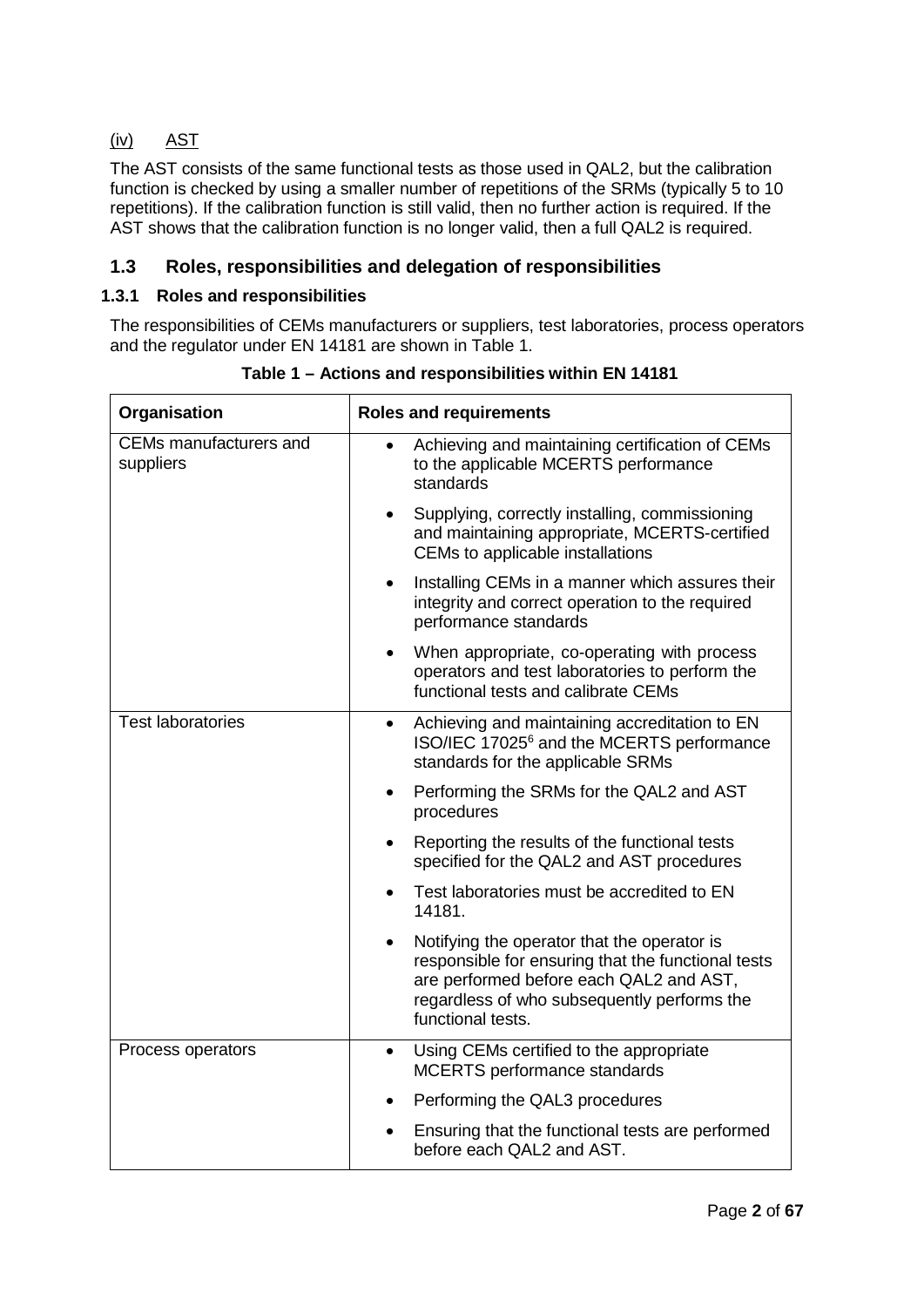| Organisation      | <b>Roles and requirements</b>                                                                                                                                                                                |  |  |
|-------------------|--------------------------------------------------------------------------------------------------------------------------------------------------------------------------------------------------------------|--|--|
|                   | Submission of QAL2, QAL3 and AST reports as<br>required by the regulator                                                                                                                                     |  |  |
|                   | • Applying a procedure for QAL3; maintaining<br>QAL3 records, other records and information as<br>specified within EN 14181, and retaining QAL2<br>and AST reports for periods specified by the<br>regulator |  |  |
| <b>Regulators</b> | Specifying EN 14181 requirements within<br>$\bullet$<br>permits or variations to permits                                                                                                                     |  |  |
|                   | Assessing operator compliance                                                                                                                                                                                |  |  |
|                   | Assessing test laboratories for compliance with<br>the MID for EN 14181                                                                                                                                      |  |  |
|                   | Providing guidance on EN 14181                                                                                                                                                                               |  |  |
|                   | Recognising the competence of those carrying<br>out functional testing                                                                                                                                       |  |  |

# **1.3.2 Delegation of roles**

The requirements of EN 14181 are complex and we recognise the need for both coordination and co-operation between all organisations involved in the work. Process operators have overall responsibility for complying with EN 14181. Our preference is for test laboratories to undertake all of the activities specified in QAL2 and the AST. However, we also recognise the need for flexibility, so any organisation may perform the functional tests specified in QAL2 and the AST, subject to certain requirements of quality assurance and control. Further details are provided in Section 3.4.1.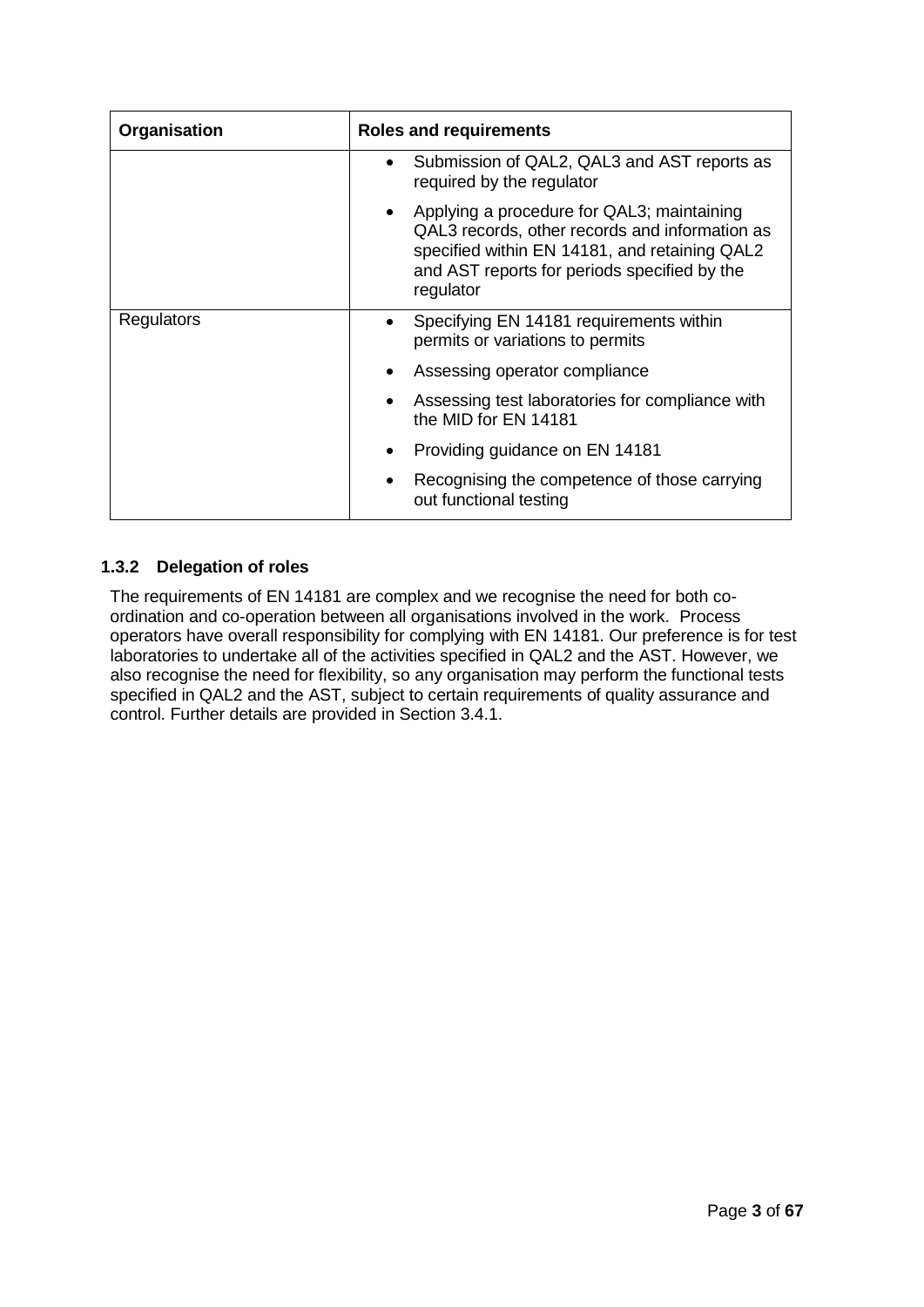# <span id="page-8-0"></span>**2 Suitability of CEMs (QAL1) and MCERTS**

# <span id="page-8-1"></span>**2.1 Basic rules for selecting CEMs**

The following guidelines apply when selecting CEMs:

| <b>Determinands</b>                                         | The CEM must be MCERTS certified for the<br>determinands specified in the IED or applicable permit<br>where continuous monitoring is required.                                                                                                                                                                                                                                                                                                                                                                                                                                                                      |  |  |  |
|-------------------------------------------------------------|---------------------------------------------------------------------------------------------------------------------------------------------------------------------------------------------------------------------------------------------------------------------------------------------------------------------------------------------------------------------------------------------------------------------------------------------------------------------------------------------------------------------------------------------------------------------------------------------------------------------|--|--|--|
| <b>Certification</b><br>ranges and<br>measurement<br>ranges | The CEM must be certified for a range that is suitable for<br>the application (see sections 2.2 and 2.3).                                                                                                                                                                                                                                                                                                                                                                                                                                                                                                           |  |  |  |
| <b>Stack gas</b><br>conditions                              | The operator should ensure that specific site conditions<br>do not reduce the performance of the CEM to below the<br>required standards.                                                                                                                                                                                                                                                                                                                                                                                                                                                                            |  |  |  |
| <b>Proven</b><br>suitability                                | The operator is recommended to ensure that the<br>intended CEM is proven on comparable installations.                                                                                                                                                                                                                                                                                                                                                                                                                                                                                                               |  |  |  |
| <b>Functionality</b>                                        | All CEMs must have provisions that allow either<br>operators, suppliers or test laboratories to perform zero,<br>span and linearity tests once a CEM has been installed.<br>New, extractive CEMs must have the means for leak<br>checks, such as the provisions for applying test gases at<br>the sampling probe to prove the integrity of the entire<br>sampling system. Such provisions could also be used to<br>test the response time of the entire system. We<br>recommend that new systems have at least 3 months of<br>QAL3 data to demonstrate that the CEM is stable before<br>the QAL2 and AST exercises. |  |  |  |
| <b>Particulate</b><br>monitors                              | Generally, particulate monitors may be sensitive to<br>changes in flow rate, particle size distribution and<br>changes in particle shape. Therefore, the operator should<br>determine whether specific stack conditions could<br>potentially undermine the integrity of the monitoring data.<br>The reference materials used in the automatic or manual<br>zero and span check procedures (as required for QAL3)                                                                                                                                                                                                    |  |  |  |
|                                                             | should be documented by the manufacturer and<br>assessed as part of the MCERTS certification process.                                                                                                                                                                                                                                                                                                                                                                                                                                                                                                               |  |  |  |

# <span id="page-8-2"></span>**2.2 Suitable ranges**

# **2.2.1 Measurement ranges and certification ranges**

There is a difference between the certification range and the measurement range of the CEM. The measurement range is the set of values that the CEM can measure, from the lower detection limit (i.e. near zero) to a set upper limit. Within this measurement, the certification range is the smallest range over which the CEM can meet the MCERTS performance standards.

When CEMs are tested and subsequently certified, the MCERTS certificate states the *certified range*. In some cases a CEM may have more than one certification range. The MCERTS performance specifications are expressed as a percentage of the certification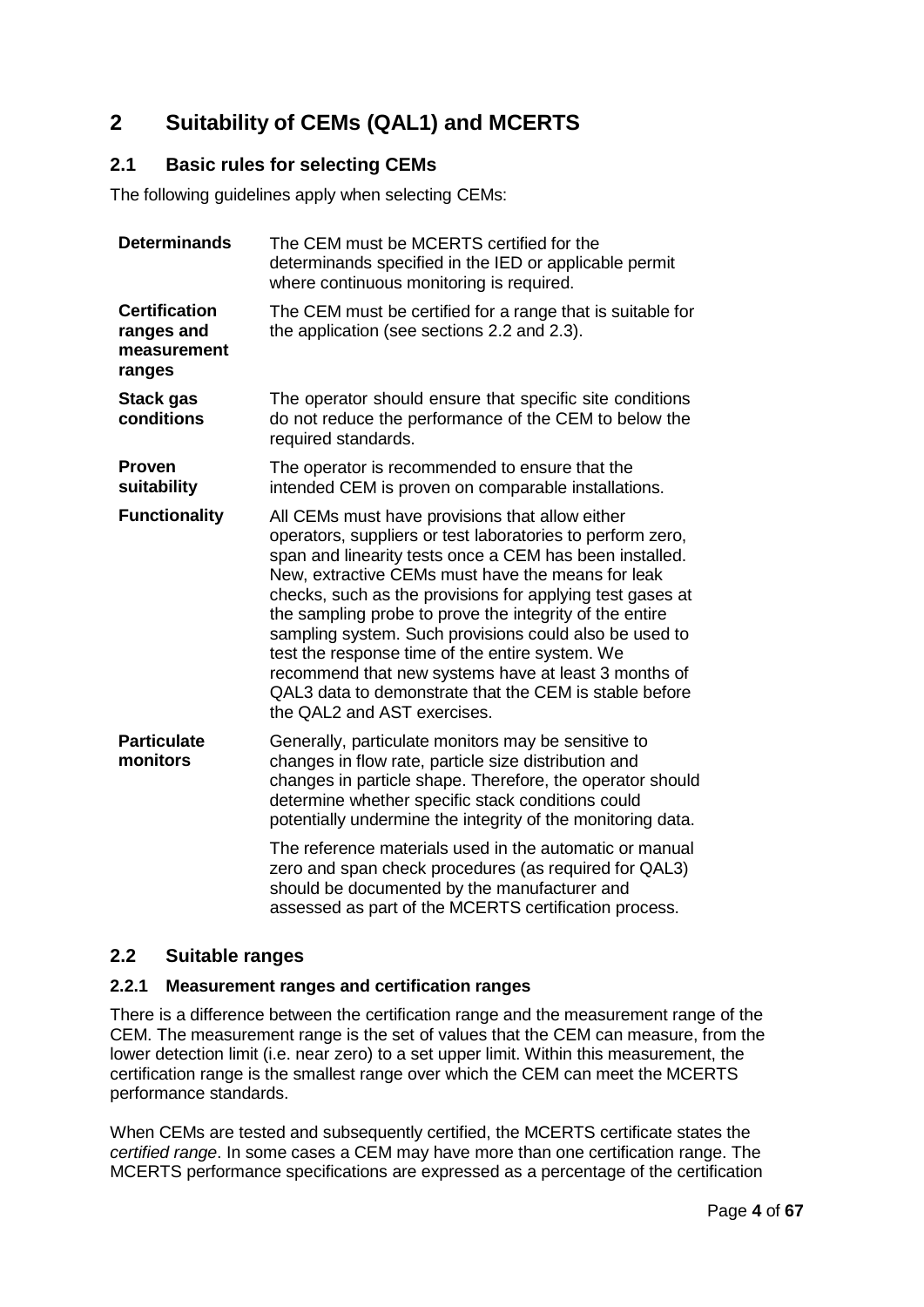range. Therefore, the lower the certified range, the better the performance of the CEM is likely to be. For example, if the performance requirement for cross-sensitivity is  $\pm$ 4% of the range and a CEM has a certified range of 0 to 75 mg.m<sup>-3</sup>, then the cross-sensitivity will not be more than  $\pm$ 4% of 75 mg.m<sup>-3</sup>, which is  $\pm$ 3 mg.m<sup>-3</sup>. A CEM with a certified range of 0 to 200 mg.m<sup>-3</sup> may have a maximum cross-sensitivity up to  $\pm 4\%$  of 200 mg.m<sup>-3</sup>, or 8 mg.m<sup>-3</sup>. Generally, CEMs with lower certified ranges will perform satisfactorily at higher ranges.

The main performance characteristic that is not range-dependent is linearity (or lack of fit). Therefore, as an extra assurance, if a CEM is to be used for higher ranges than those certified, CEM manufacturers should ideally have had the linearity evaluated over the higher ranges during MCERTS testing. If this is not the case, then the linearity over the higher ranges shall be evaluated either before installation or immediately afterwards. Evaluation shall also take account of the most probable peak-measurement values such that the CEM can capture all peaks whilst maintaining the required uncertainty of the measurement at the ELV.

# **2.2.2 Suitability of measuring ranges to capture the expected variations in emissions**

CEMs may be auto-ranging with respect to their measurement ranges, or they may have fixed ranges; for example, the range may have settings at 0-100 ppm, 0-500 ppm and 0- 1000ppm. The latter types of CEM typically have 4-20 mA analogue outputs. One drawback with such CEMs is that they have a lower resolution at the higher ranges. Therefore, during performance testing for certification, the range is set at a value that will capture all the typical peaks in the emissions, but still maintain the required uncertainty at the ELV. This also applies to installations on site. Incorrect range setting can lead to the capping of peakmeasurement values which is unacceptable.

If there is any doubt about a CEM's performance for a particular application, reference should be made to the MCERTS test results.

# **2.2.3 Suitable certification ranges**

The certification range can indicate the suitability of a CEM for a particular application. The IED specifies uncertainty budgets for certain determinands, so it is important to choose a CEM which will meet (and ideally exceed) these uncertainty specifications.

EN ISO 149567 specifies a procedure for calculating uncertainties. However, this procedure is complex. Therefore, to simplify matters, our approach for selecting suitable CEMs is to apply range multipliers, whereby the lowest certified range is not more than 1.5x the daily average (DA) ELV for incineration processes and not more than 2.5x the DA-ELV for large combustion plant and other types of process (or 48-h ELV for some installations under Chapter III of the IED). As there is a linear relationship between certified ranges and uncertainties, these multipliers provide assurance that CEMs with appropriate ranges will meet the uncertainty requirements specified in the IED. This approach is now employed in EN 15267-3 $^8$ .

The CEM shall also be able to measure instantaneous values over the ranges which are to be expected during all operating conditions. If it is necessary to use more than one range setting of the CEM to achieve this requirement, the CEM shall be verified for monitoring supplementary higher ranges.

Note: Combined Cycle Gas Turbines (CCGTs) typically have a low ELV for NOx, which means that the certified range for CEMs would be correspondingly low. There are certified CEMs available which have suitably low certified ranges for CCGTs. Therefore for new CEMs at CCGTs, the CEMs should meet the certified range requirements. Existing CEMs may be retained if they do not meet the requirements for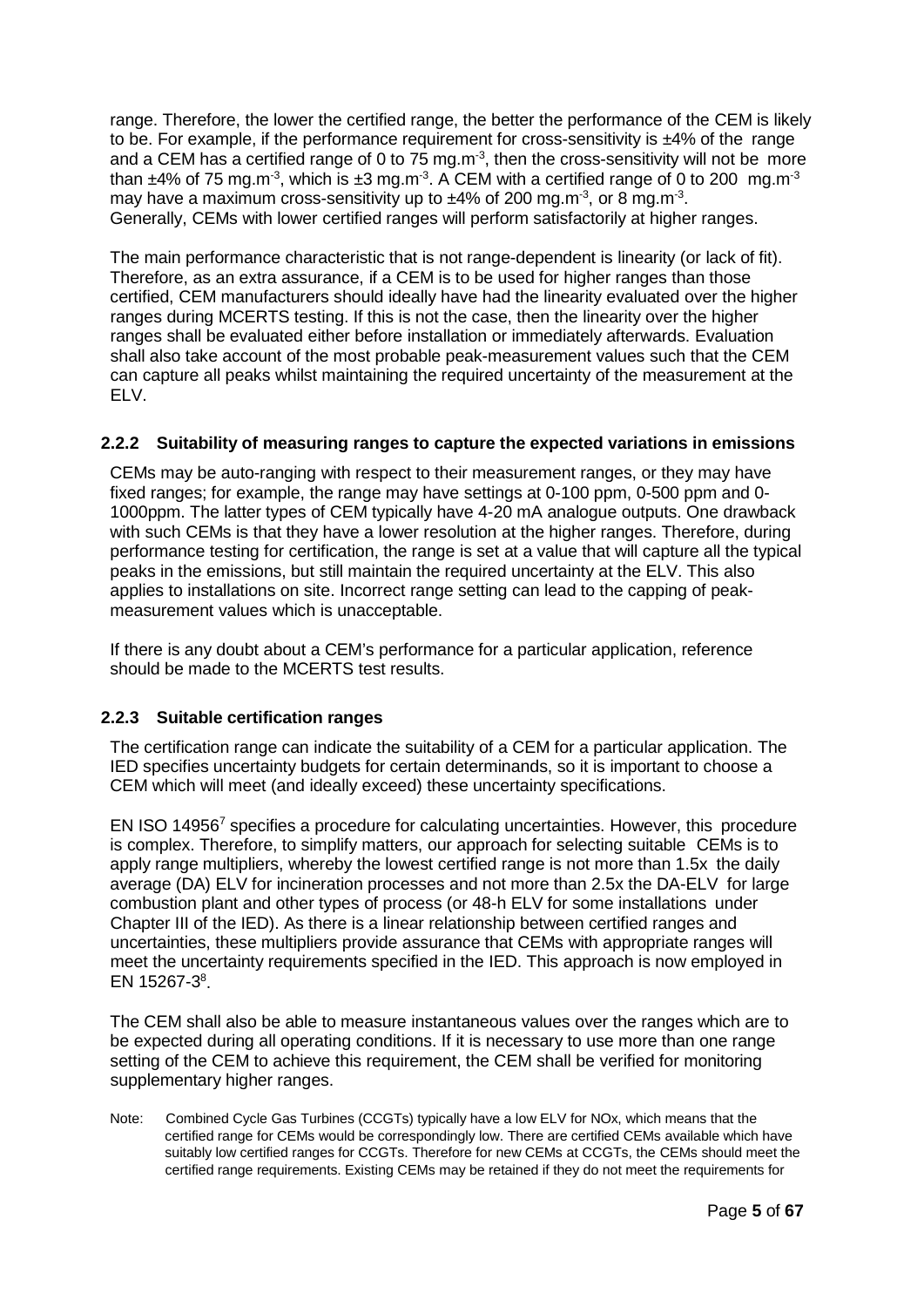certification ranges, as long as they meet the requirements for QAL2, QAL3 and the AST. Further details on the requirements for CEMs which measure NOx are described in sub-section 2.3.4.

# <span id="page-10-0"></span>**2.3 Selection procedures for CEMs and sampling systems**

#### **2.3.1 CEMs already installed at a site**

If CEMs already installed at an installation at the time the IED permit is issued do not meet the requirements for ranges in section 2.2, then the CEMs may still be used if they fulfil the QAL2, AST and QAL3 requirements of EN 14181. In simple terms, CEMs with ranges higher than those required may still pass the QAL2, AST and QAL3 requirements, but the risk of failure increases as the certified range increases.

If the CEMs do not meet the QAL2, AST and QAL3 requirements, and cannot be adjusted or modified to fulfil the requirements, then the operator will be required to replace them within one year with CEMs which do have suitable ranges based on the ELV multiplier rule.

#### **2.3.2 New CEMs**

New CEMs shall meet the requirements of the ELV multiplier rule. Also, all new CEMs shall include the means to allow operators, test laboratories or suppliers to perform zero, span and linearity tests once the CEMs have been installed.

Table 2 shows a selection of daily average ELVs for installations under the IED, together with the certification ranges and allowable uncertainties.

|                                              | ELV,        | Certification | Allowable    | Allowable    |
|----------------------------------------------|-------------|---------------|--------------|--------------|
|                                              | $mg.m-3$    | range,        | uncertainty, | uncertainty, |
|                                              |             | $mg.m-3$      | ℅            | $mg.m-3$     |
| $NOx$ – incineration                         | 200         | 300           | 20%          | 40           |
| NOx - large combustion plant, solid/liquid   | $200 - 600$ | $500 - 1500$  | <b>20%</b>   | $40 - 120$   |
| fuel                                         |             |               |              |              |
| NOx - large combustion plant, gaseous        | $200 - 300$ | $500 - 750$   | 20%          | $40 - 60$    |
| fuels                                        |             |               |              |              |
| NOx - large combustion plant, gas turbines   | $50 - 120$  | $125 - 300$   | 20%          | $10 - 24$    |
| $SO2$ – large combustion plant, solid/liquid | $200 - 850$ | $500 - 2125$  | 20%          | $40 - 170$   |
| fuel                                         |             |               |              |              |
| $SO2$ – large combustion plant, gaseous      | 35-800      | $88 - 2000$   | 20%          | $7 - 160$    |
| fuels                                        |             |               |              |              |
| $SO2$ – incineration                         | 50          | 75            | 20%          | 10           |
| $CO - incineration$                          | 50          | 75            | 10%          | 5            |
| HCl - incineration                           | 10          | 15            | 40%          | 4            |
| Particulate matter, large combustion plant   | $30 - 50$   | $75 - 125$    | 30%          | $9 - 15$     |
| Particulate matter, incineration             | 10          | 15            | 30%          | 3            |
| Particulate matter, co-incineration          | 30          | 45            | 30%          | 9            |
| Total organic carbon, incineration           | 10          | 15            | 30%          | 3            |

**Table 2 – Baseline ranges, ELVs and uncertainties**

- Note 1: NOx is expressed as NO<sub>2</sub>. Therefore if a CEM measures NO alone, then the measurement must be converted to a NO2 equivalent. For example, if the range for NO is 0 to 100 mg.m-3, then the range for an NO<sub>2</sub> equivalent (or total NO<sub>x</sub>) will be 0 to 153 mg.m<sup>-3</sup>.
- Note 2: In practice the 48h limit for NOx for an existing plant under the IED is defined as *95% of the 48h mean shall not exceed 110% of the ELV.* For example, if the ELV is 500 mg.m-3, then the uncertainty is based on a value of 550 mg.m-3.
- Note 3: The ELVs may be higher or lower than those in the table, depending on the exact type of process, the requirements of the BAT conclusions for specific sectors, and whether any derogations are in place.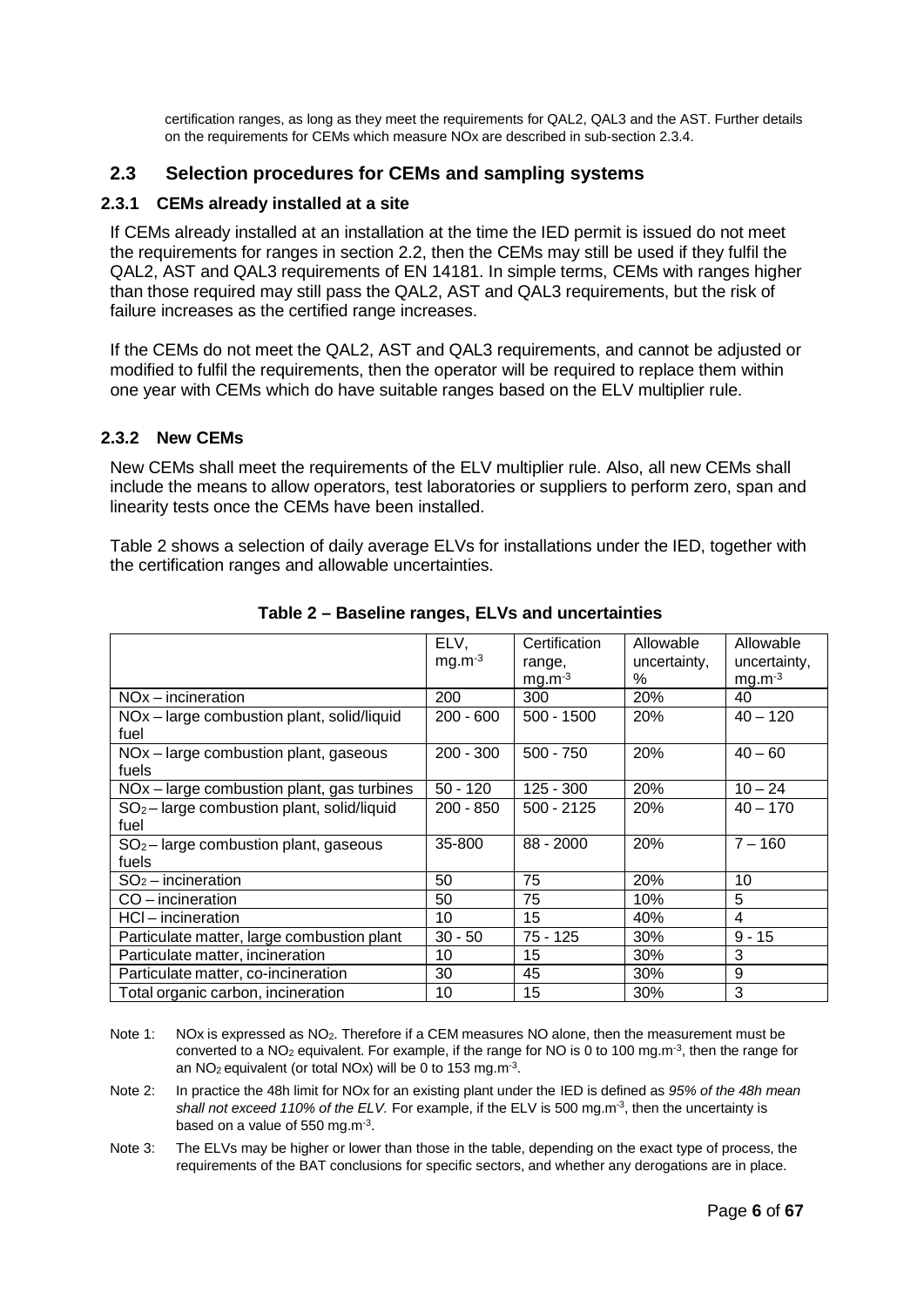## **2.3.3 Sampling systems for extractive CEMs**

Extractive CEMs comprise the analyser(s) and additional devices for obtaining a measurement result. As well as the analyser(s) this includes the sampling system. It is the complete system that has been tested and certified.

There are several types of sampling system, such as:

- Simple heated lines coupled to heated analysers that measure gases in a hot, wet form.
- Heated lines and chiller-dryers, delivering the sampled gases to the analyser in cooled, dry form.
- Heated lines and permeation-dryer, delivering the sampled gases to the analyser in a dry form.
- Dilution systems, although these are rarely used in the UK.
- The stack-mounted probe coupled directly to a chiller-dryer or permeation dryer, which passes the cooled/dry sample gas, via an unheated line, to an analyser.
- There may be NOx converters to convert  $NO<sub>2</sub>$  to NO in cases where the operator needs to monitor total NOx using an analyser which measures NO alone.

There are also many variations of these basic forms and as analysers are typically designed for use with specific types of sampling system, testing and subsequent approvals will certify a CEM with a stated type of sampling system.

As industrial processes often differ in their requirements, some flexibility is allowed in the selection of the sampling system with the CEM. However, the installed CEM must not deviate from the type of sampling system specified on the certificate, such that it no longer meets the required performance specifications.

Such allowable flexibility could include:

- A different length of sampling line to that which was tested.
- A different brand or model of sampling system, so long as there is evidence from thirdparty testing or witnessed testing that the alternative components meet the required performance specifications and have been tested on analogous systems. For example: an MCERTs certified permeation dryer may replace an existing permeation dryer, however, a chiller-dryer would not be accepted unless its performance could be proved to be equivalent to the original, either through MCERTS testing or witness test data.
- Additional manifolds and heated valves used to allow more than one analyser to share a sampling system.

To summarise: - MCERTS and EN 14181 have provisions for systems integration. As long as sampling systems conform to the type originally tested and certified, and there is evidence from third-party testing that the sampling system installed does not degrade performance below the MCERTS requirements, then the alternative sampling system is permitted.

#### **2.3.4 CEMs for NOx**

The IED specifies limits for NOx as NO<sub>2</sub>. However, many installations with ELVs for NOx emit mostly NO. In such cases, it is acceptable for the operator to measure NO alone, and then apply a conversion factor to compensate for the small proportion of  $NO<sub>2</sub>$  in the stack gases, which is typically around 5% or less. This does not apply, however, to gas-turbines and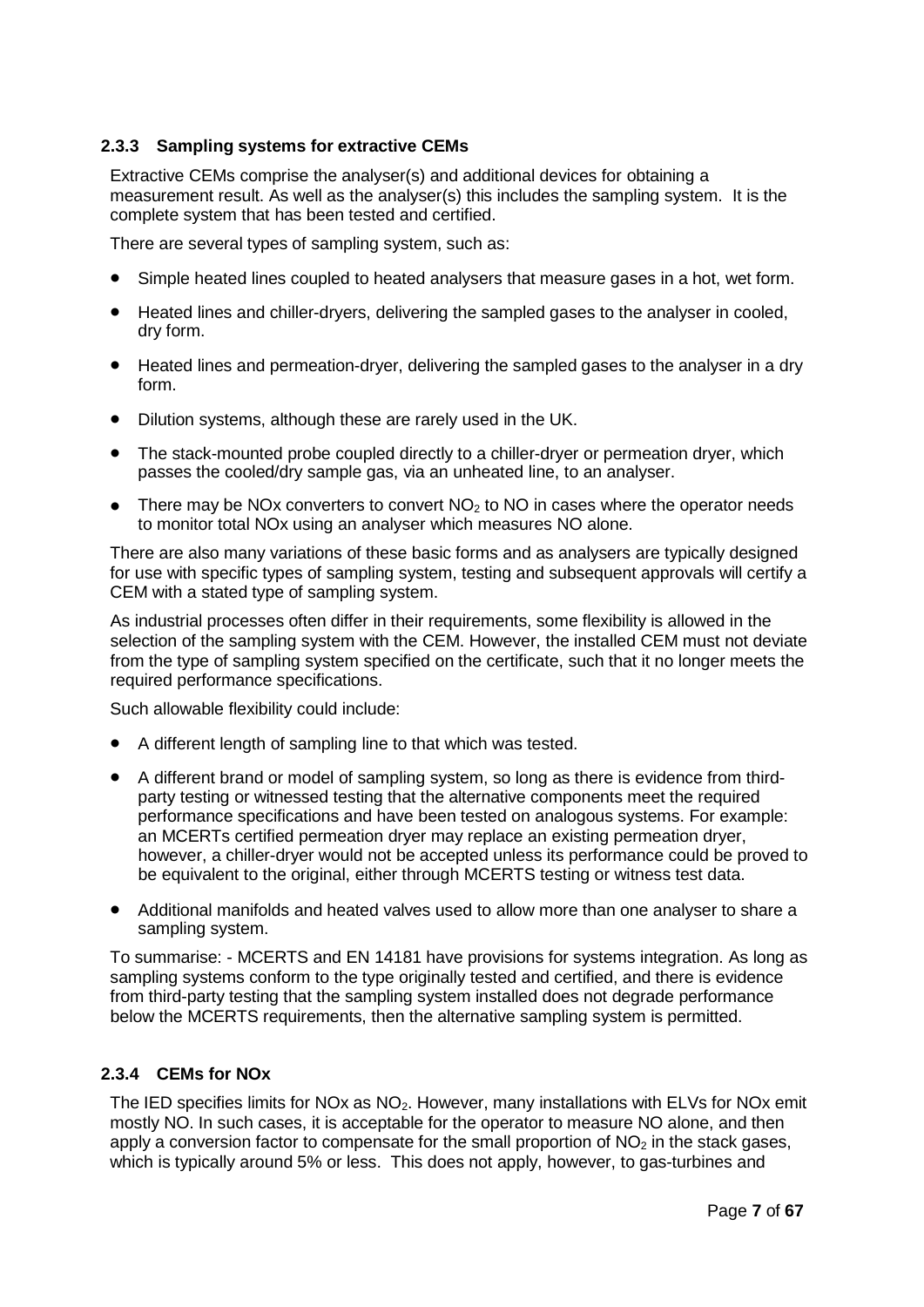some specific types of installation in the inorganic-chemicals sector, such as the production of nitric acid, fertiliser, and adipic acid.

The requirements for performing QAL2s and ASTs at installations which have ELVs for NOx are described in Annex A of this document (section 6.5 of the EN 14181 MID).

### **2.3.5 Data-acquisition and handling systems (DAHS)**

The scope of EN 14181 excludes data-acquisition and handling systems (DAHS). CEN TC 264 is developing a new standard for DAHS. However, DAHS now fall under the scope of the MCERTS scheme for environmental data management software, and the MCERTS performance standards for DAHS are being aligned with the requirements of the future CEN standard. Once the CEN standard is published, we will specify a date after which new DAHS will have to be certified under the MCERTS software scheme.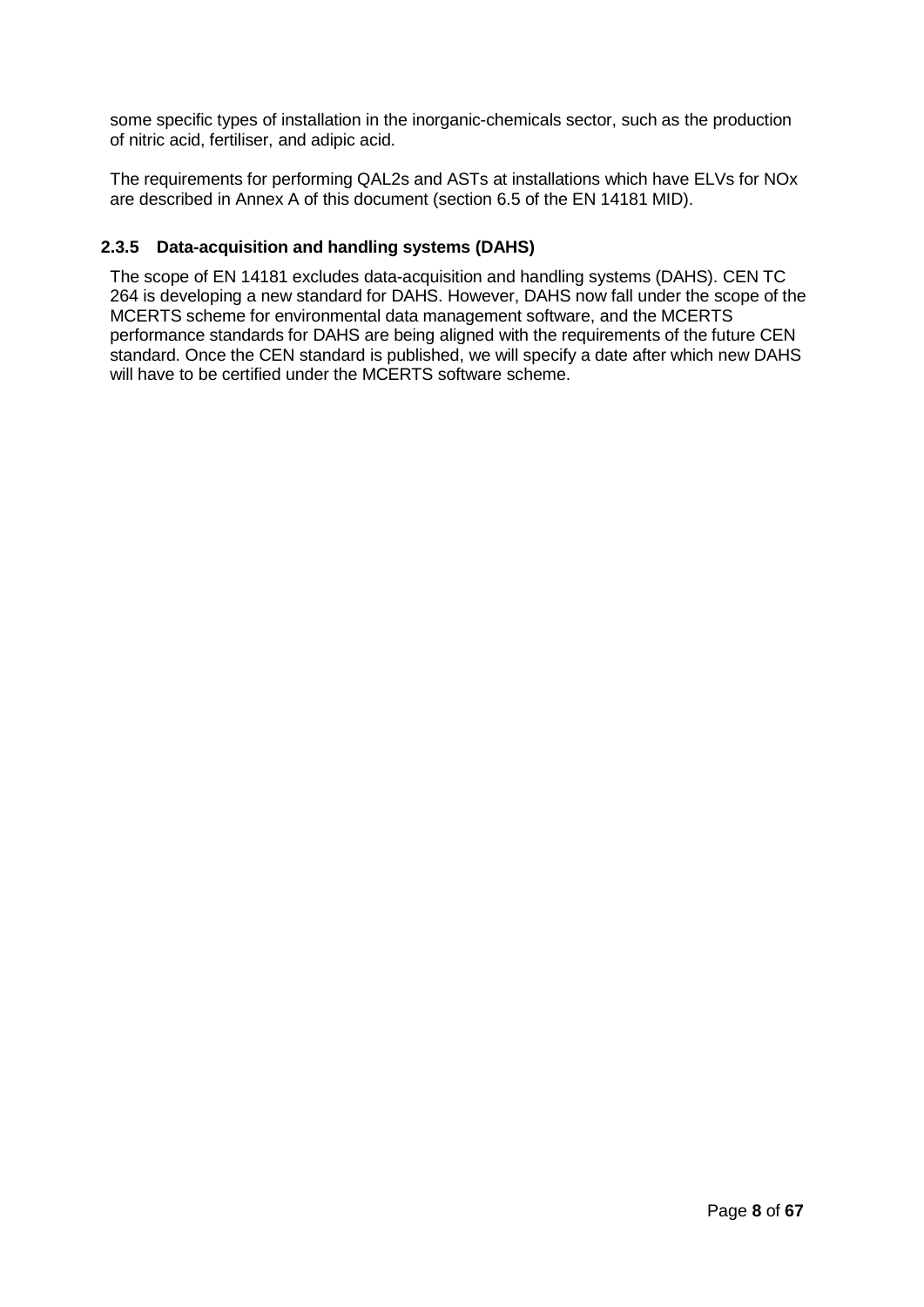# <span id="page-13-0"></span>**3 Calibration and validation of the CEM (QAL2)**

# <span id="page-13-1"></span>**3.1 QAL2 requirements**

The requirements of EN 14181 apply. In addition, if the spread and scatter of the SRM data mean that it is unsuitable to derive a calibration function, then the operator, test laboratory or CEM supplier must calibrate the CEM using alternative means.

# <span id="page-13-2"></span>**3.2 Location of CEMs and sampling ports**

## **3.2.1 Location of the CEM**

Operators have to follow the provisions for location and access described in TGN  $M1<sup>9</sup>$  and the MID for EN 15259<sup>10</sup> in order to determine the most representative location for the CEM, according to the homogeneity test described in EN 15259. It is critical that CEMs are located at a point where there is safe access and other provisions for the effective and continued operation of the CEM, and where a representative sample can be provided.

It is a requirement for a stack to have a homogeneity test before the QAL2 and AST tests, unless it is exempted from this test, i.e. when the sampling plane area is less than  $1m^2$  (or when the diameter of circular stacks is less than 1.13m). If the test laboratory is performing single-point sampling on a stack which has not had a homogeneity test, then there is a risk that the QAL2 or AST could provide a false result due to a lack of homogeneity.

The MID for EN 15259 describes a procedure to determine whether the sample will be representative. Test laboratories shall use the MID for EN 15259 when characterising the stack gas conditions and assessing the intended location of the CEM**.** This procedure involves taking grid measurements of the stack-gas at centres of equal area across the sampling plane and comparing the results to a fixed reference point within the sampling plane. The requirements described in EN 13284-1<sup>11</sup> when sampling particulates should be taken into account. Additionally, the SRM and the CEM (or its sampling location) should be located so that they do not interfere with each other.

# **3.2.2 Location of the sampling ports**

EN 15259 describes the requirements for locating sample ports.

# <span id="page-13-3"></span>**3.3 Management system requirements**

EN 14181 requires operators to have a systematic approach to managing and maintaining the CEMs, documented through procedures within an existing management system, such as those meeting the requirements of ISO  $9001^{12}$  or EN ISO 14001<sup>13</sup>. Operators are also recommended to refer to the requirements of ISO 1001214 for measurement management systems. Such procedures should include specific provisions for CEMs covering:

- Selection.
- Maintenance and servicing.
- Responsibilities and training of personnel.
- Calibration, quality assurance checks and controls.
- Records and data management.
- Prevention of unauthorised adjustment of the CEM and its data recording devices.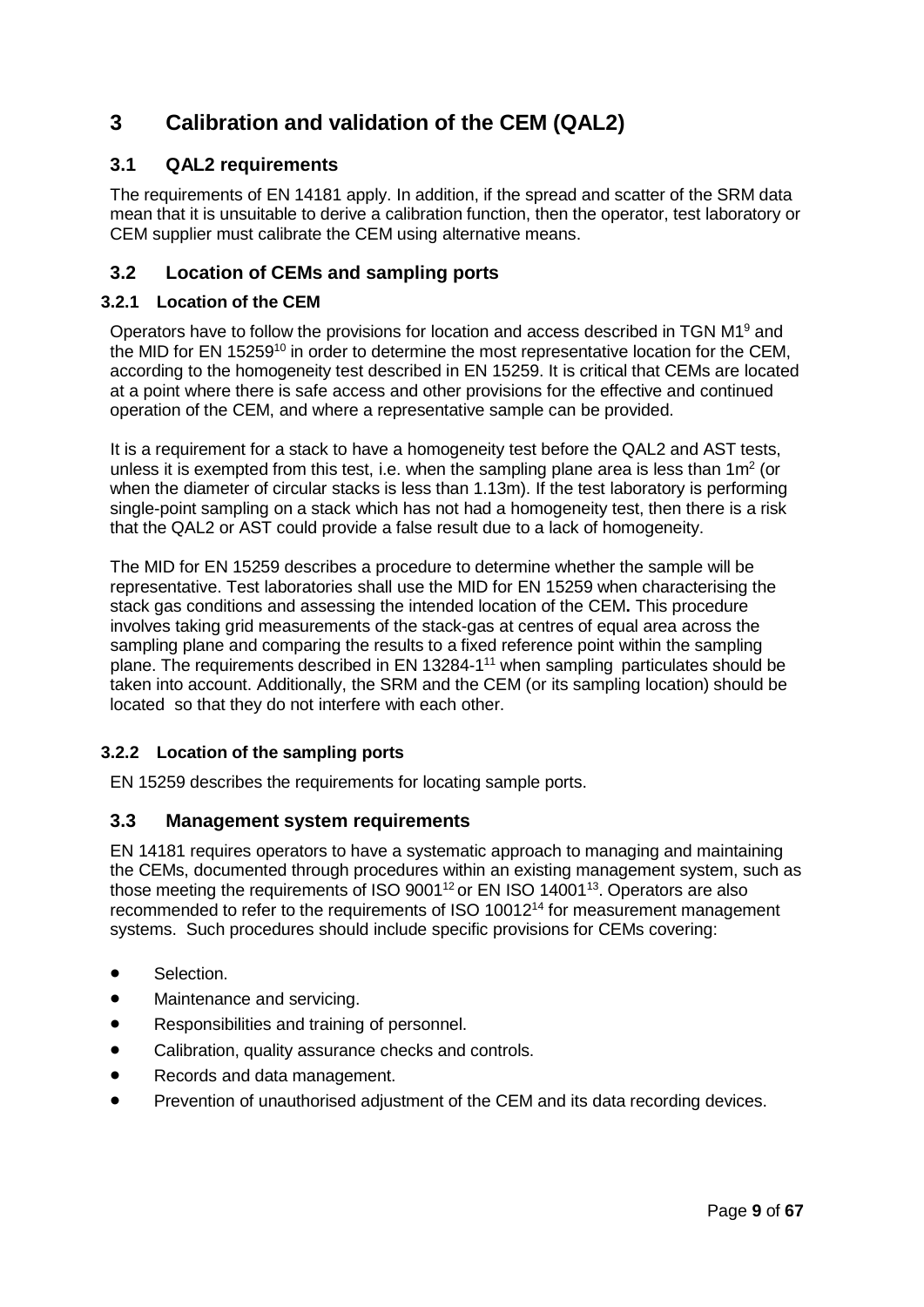Maintaining availability – spares, contingencies and back-up monitoring.

# <span id="page-14-0"></span>**3.4 The functional tests**

#### **3.4.1 Delegation of responsibilities**

EN 14181 specifies within QAL2 and the Annual Surveillance Test (AST) that CEMs must have a set of annual functional tests. The functional tests may be performed by the operator, test laboratory, CEMs supplier, or another third-party. However, they should be recognised as competent by us. We recommend that test laboratories, process operators and CEMs service-providers all include documented provisions for the functional tests and appropriate quality assurance measures within their management systems.

Process operators are responsible for ensuring that the functional tests specified in EN 14181 are performed at least annually, and should not be performed more than one month earlier than the parallel reference tests required by the QAL2 and AST.

### **3.4.2 Performing the functional tests**

Process operators, CEMs suppliers and test laboratories need to perform safety riskassessments before starting the functional tests. Any required corrective actions need to be carried out before the tests in order to ensure a safe working area where all applicable hazards are either eliminated, or the risks of such hazards are reduced as far as reasonably practicable.

The inevitable downtime incurred in the CEMs through the functional tests need not be subtracted from the annual availability allowance specified in the MCERTS performance specifications, although operators must still comply with the requirements of the IED and the permit.

# <span id="page-14-1"></span>**3.5 Verification and calibration**

#### **3.5.1 Verification and the spread of data**

EN 14181 requires SRMs to be used to verify and calibrate CEMs. It is based on three premises for its effectiveness and accuracy. These are:

- There is a spread of data over the required range of the monitoring system.
- That the CEMs have a linear response to increasing values of a determinand. This premise is generally correct for all types of CEMs, with the exception of some types of particulate CEMs. These may ordinarily have a linear response, however, the particulate measured may result in a non-linear response due to variations in particle size and shape. For the calibration of particulate CEMs refer to EN 13284-2.
- The SRM is accurate and precise with an uncertainty no greater than half the maximum permissible uncertainty specified by the regulatory authority for continuous emission monitors.

Although EN 14181 works best when there is a good spread of data and the CEM has a linear response to increasing values of the target determinand, it is also common for emissions results to be clustered. Therefore, the most likely patterns of emissions that test laboratories encounter are: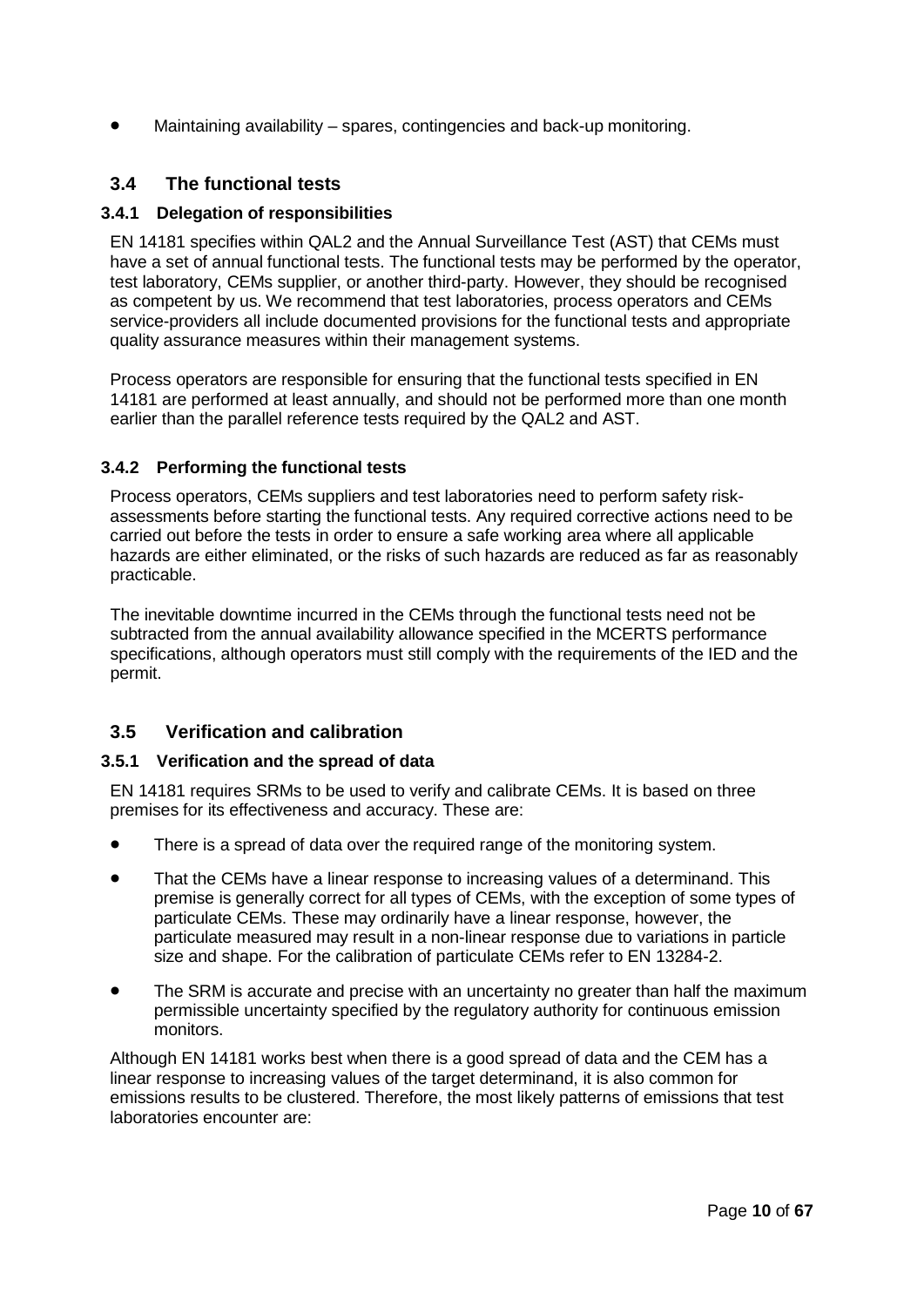- A linear spread of data across a wide range.
- A high-level cluster, i.e. steady state readings from the CEM, due to stable emissions.
- A low-level cluster, i.e. situations where the emissions are highly controlled and typically close to zero.

A cluster is defined as a set of data whose range of SRM values is less than the maximum permissible uncertainty.

#### (i)A linear spread of data

Measurements can range from zero, or near zero, up to the ELV, and the difference between the highest and lowest SRM readings will be greater than the maximum permissible uncertainty.

Figure 2 shows a set of data with a linear spread. Using this data, the test laboratory can derive the calibration function by using linear regression ('Procedure a' in EN 14181, section 6.4.3).

Note: When displaying the results graphically the reference material should be plotted on the Y-axis, and the CEM data plotted on the X-axis.



**Figure 2 – The principle of linear calibration using a SRM**

#### (ii) A high level cluster

Figure 3 shows a high level cluster. If the difference between the highest and lowest standardised SRM reading is smaller than the maximum permissible uncertainty and the lowest standardised SRM reading is greater than, or equal to, 15% of the daily ELV then the test laboratory can determine a calibration function using 'Procedure b', EN 14181, section 6.4.3.

EN 14181 requires confirmation that CEMs read zero when the emissions are zero; if the process variations do not provide zero readings, then a surrogate for zero emissions is acceptable, i.e. a zero test gas can be used to generate the reading which should then be included in the calculations.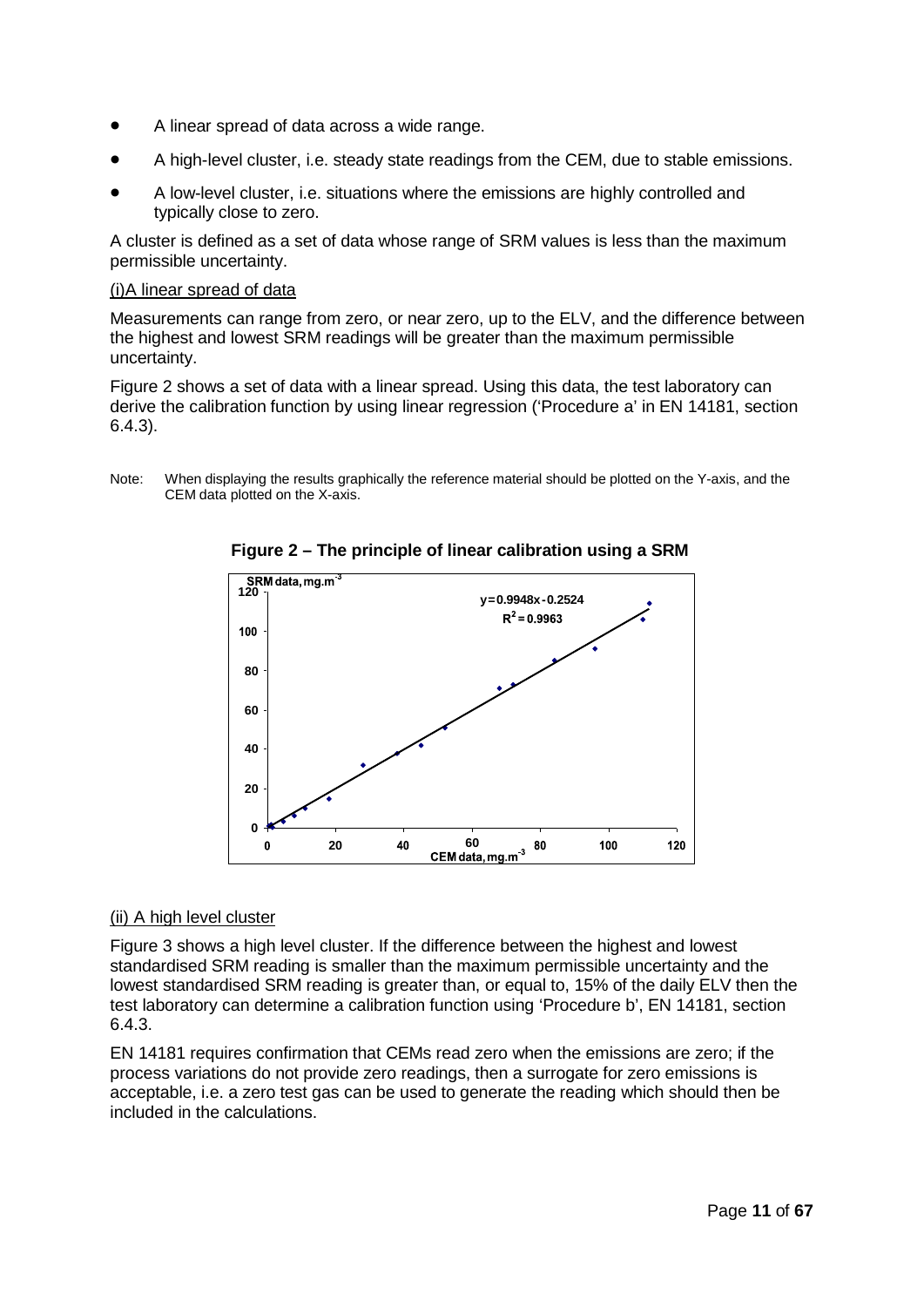



#### (iii) A low-level cluster

Figure 4 shows a low-level cluster. This is a typical pattern of emissions results when the emissions are highly controlled. In such cases, the calibration function is not reliable unless the cluster is highly linear (as indicated by a correlation coefficient of the regression  $(\mathsf{R}^2)$ value of 0.9 or more for gaseous compounds, or 0.5 for dust); this is because EN 14181 was developed for cases where the emissions are towards the ELV, or at least well above zero. Clusters are classed as low level when the difference between the highest and lowest standardised SRM reading is smaller than the maximum permissible uncertainty and the lowest standardised SRM reading is smaller than 15% of the daily ELV. The calibration function should be derived using 'Procedure c' in EN 14181, section 6.4.3.



**Figure 4 – A low level cluster**

#### **3.5.2 Monitoring strategy**

The expected spread of data, based on process information and prior monitoring data, will dictate the monitoring strategy. Whilst EN 14181 prescribes at least 15 sets of parallel measurements over at least three days using SRMs, this depends on there being a linear spread of data over as wide a range as possible. If the results do not fulfil this basic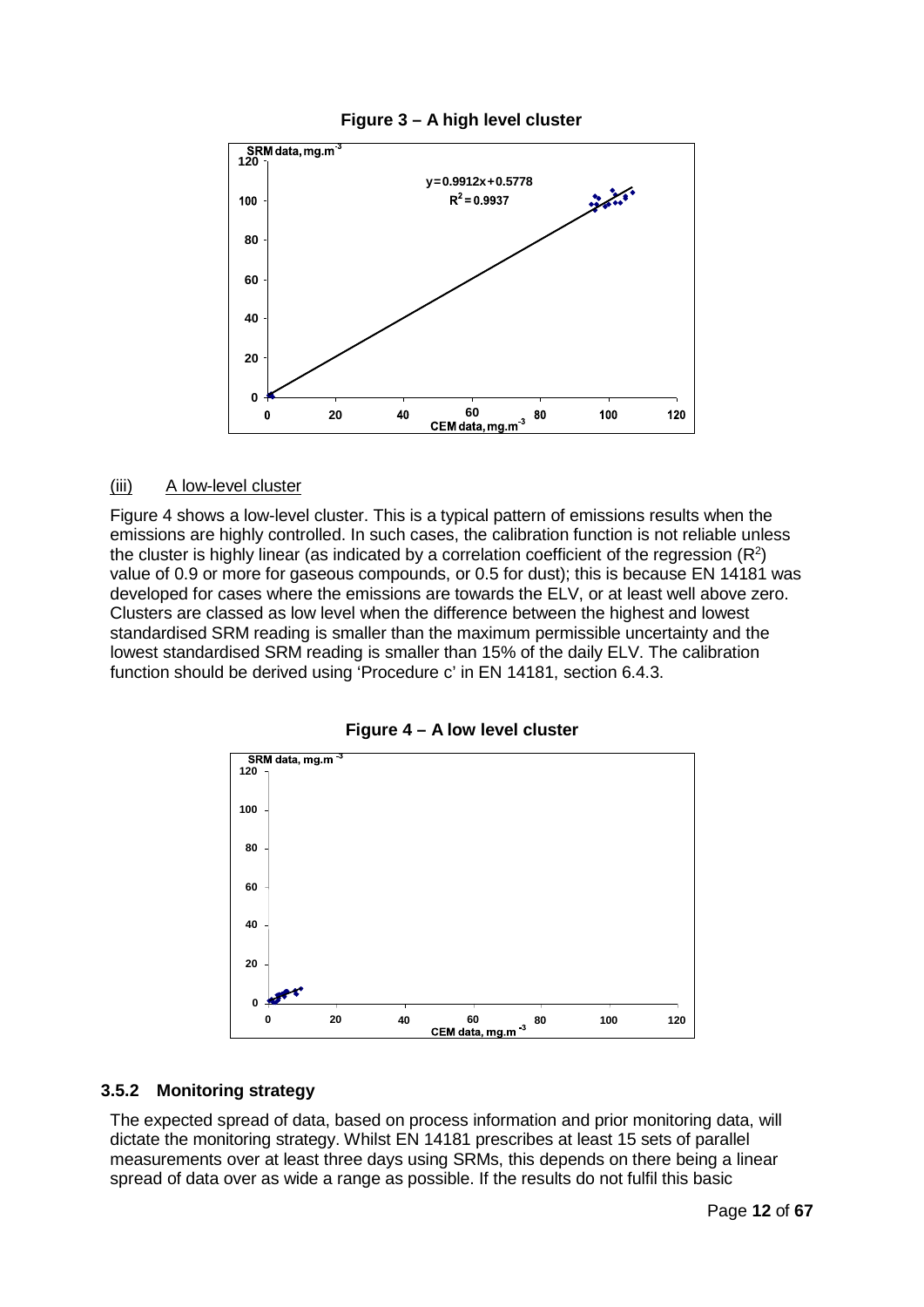condition, then it is not always possible to carry out all the procedures prescribed in EN 14181. In such cases, especially when there are low levels of clustered data, EN 14181 has more purpose in verifying results, than for calibrating CEMs.

Figure 5 shows the monitoring strategy that can be applied when determining an appropriate approach to monitoring.

If the emissions are typically below the maximum permissible uncertainty, then an AST is permitted instead of a QAL2, however, the test laboratory or operator must first contact the site Regulatory Officer justifying the request for reduced sampling. For low emissions, reduced measurements with longer sampling times may be satisfactory, for example, the AST may consist of 5 measurements each with a sampling duration of 1.5 hours, thus providing a total sampling period of 7.5 hours.

The premise behind reducing the number of samples, and sampling for longer times, is that when results produce low-level clusters of emissions data, there is a much greater risk of the uncertainty of calibration; small changes in even one or two data points can significantly change the slope of calibration function.

Further guidance on the spread of data is provided in Section 3.5.11.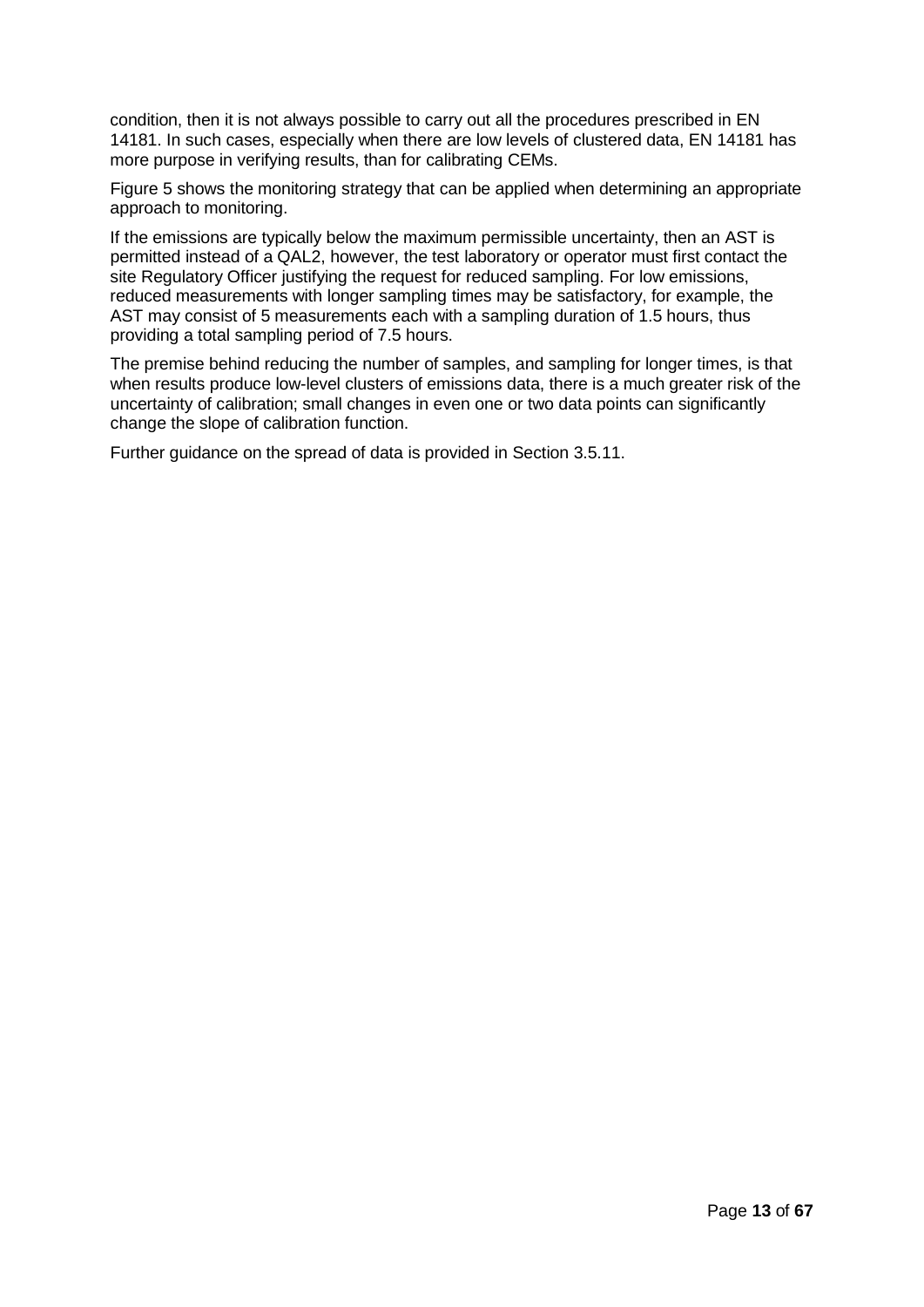#### **Figure 5 – Monitoring strategy**

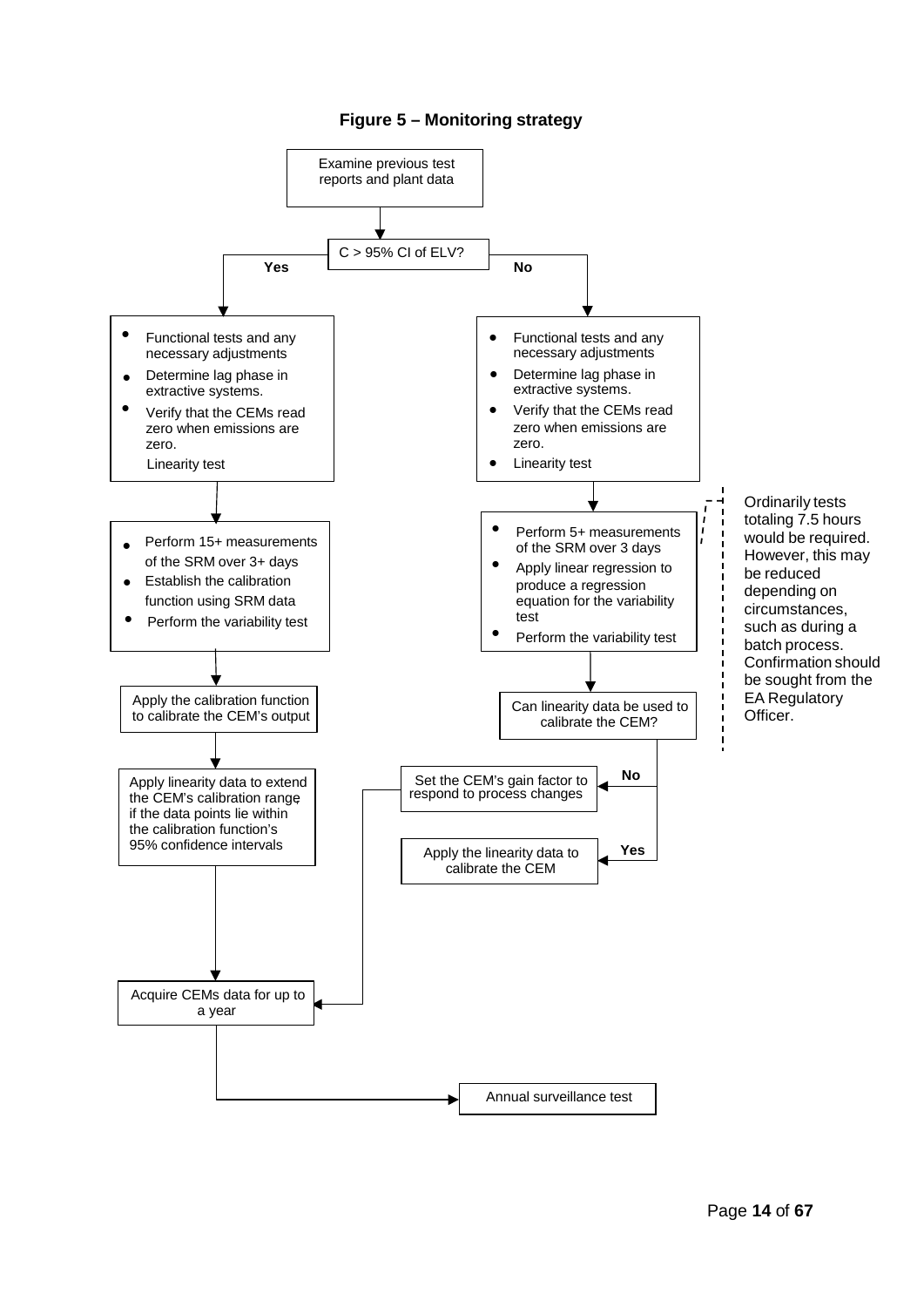### **3.5.3 Particulate monitors and low level clusters**

In order to derive a reliable calibration function EN 14181 requires the following:

- A good spread of data, or medium to high-level clusters (including some values at or near zero for all cases).
- An acceptable level of accuracy and precision for the SRM or reference materials.
- A regression line which passes through zero, or near to zero (<5% of the daily ELV)

If the correlation co-efficient (R<sup>2</sup>) of the regression line for the CEM and SRM data is 0.9 or more, then the calibration function will most likely be valid. However, there are two common conditions where it is not possible to apply the above requirements:

- Low-level clusters of data This is very common for emissions of PM, especially when the industrial process is equipped with bag filters.
- When the  $R^2$  value is under 0.9. This value is likely to fall when the cluster of emissions approaches zero.

Whenever there are low-level clusters of data, the uncertainty of the SRM will be proportionally greater with respect to the measured emissions. In such cases, there will be a greater degree of relative scatter of data points, which is reflected by a low  $R<sup>2</sup>$  value. In such cases, the test laboratory cannot produce a reliable calibration function using SRM data. In the case of particulate monitors, surrogates may be useful for zero, span and linearity tests, but the resultant data cannot be meaningfully related to concentrations of particulate. There are no surrogates available which can accurately mimic a CEM's response to specified concentrations of particulate matter, thus precluding the use of 'Procedure c'. Therefore, there are three options available to set up a particulate monitoring CEM for monitoring emissions if the SRM data are not sufficiently high to calibrate the CEM using the principles of linear regression analysis:

- If the average particulate emissions recorded using the SRM are greater than the uncertainty of the SRM, then it may be feasible to use the average value to calibrate the CEM.
- If there are sufficient data available from the site, or from similar sites with higher emissions, then the CEM supplier or test laboratory can calibrate the CEM based on experience and a best estimate of the CEM's response to expected concentrations.
- If there are no data available to calibrate the CEM by the above methods, then the particulate monitor cannot be used as a quantitative monitor, however, it can serve as a qualitative indicator. Therefore, if the emissions are consistently low we recommend: that the SRM is used to verify that the emissions are low; that surrogates are then used to check the linearity, zero and span settings of the monitor, and lastly the monitor is set on its most sensitive range in order to alert the operator that the control devices for particulate may need attention if an increase in emissions is observed.

#### **3.5.4 Regulation when particulate monitors cannot be calibrated**

If a test report states that a particulate monitor cannot be calibrated due to very low emissions, then the output of the CEM will be qualitative. Whilst it may be possible to intuitively set the reading of the CEM to provide an output in mg.m<sup>-3</sup>, such readings will be an approximation at best, with a strong likelihood of high levels of uncertainty. Unless it is possible to produce higher, representative emissions from the process, it is recommended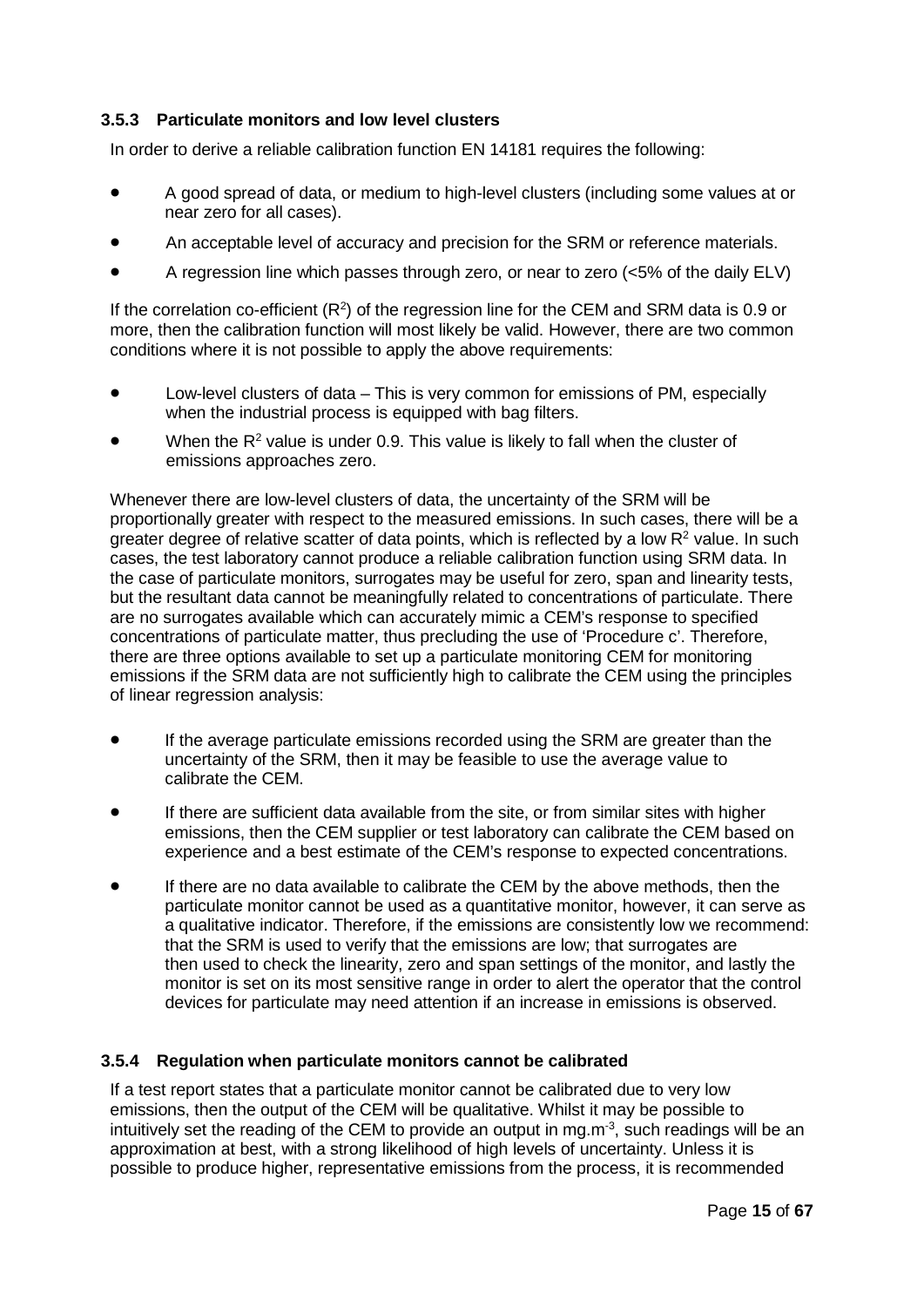that such readings should be disregarded for regulatory purposes when compared to an ELV, even if there is an apparent breach of the ELV.

However, the output from the particulate monitor can demonstrate whether the process is under control or not. Such outputs should be regarded as an indicative trend that can demonstrate if there is a significant change in the process, resulting in an increase in emissions that requires immediate attention. Hence an operator must have operational procedures in place to respond appropriately to changes indicated by the monitor. Such a procedure could work by applying the following steps:

- A set of 5 repetitions of a SRM must show that the emissions are controlled and well below the FLV.
- The SRMs also show that the CEM responds, albeit with a high uncertainty, to low levels of particulate and therefore provides an indication of low emissions, if not accurate and precise measurements.
- The operator notes the representative output that the CEM produces when the emissions are low and well controlled. It is recommended that the output is in units other than mg.m<sup>-3</sup>.
- The operator plots the emissions on a chart, such as the one shown in Figure 6, and includes upper and lower margins of tolerance to allow for random, but acceptable variations in the outputs of the CEM. These upper and low margins of allowable variations are agreed with us.
- If the output from the CEM changes and rises above the upper margin of error, then the operator takes immediate action to investigate the cause of the change in the output of the CEM, and then takes appropriate action to ensure that the readings return to within the margins of tolerance as quickly as practicable.
- When reporting emissions for annual emissions inventories, the operator may apply two approaches: (a) Using an average based on the results of periodic monitoring; (b) Reporting a result which states that the emissions are not more than a result based on the allowable uncertainty of the daily average ELV (or similar medium-term average ELV) expressed as a 95% confidence interval.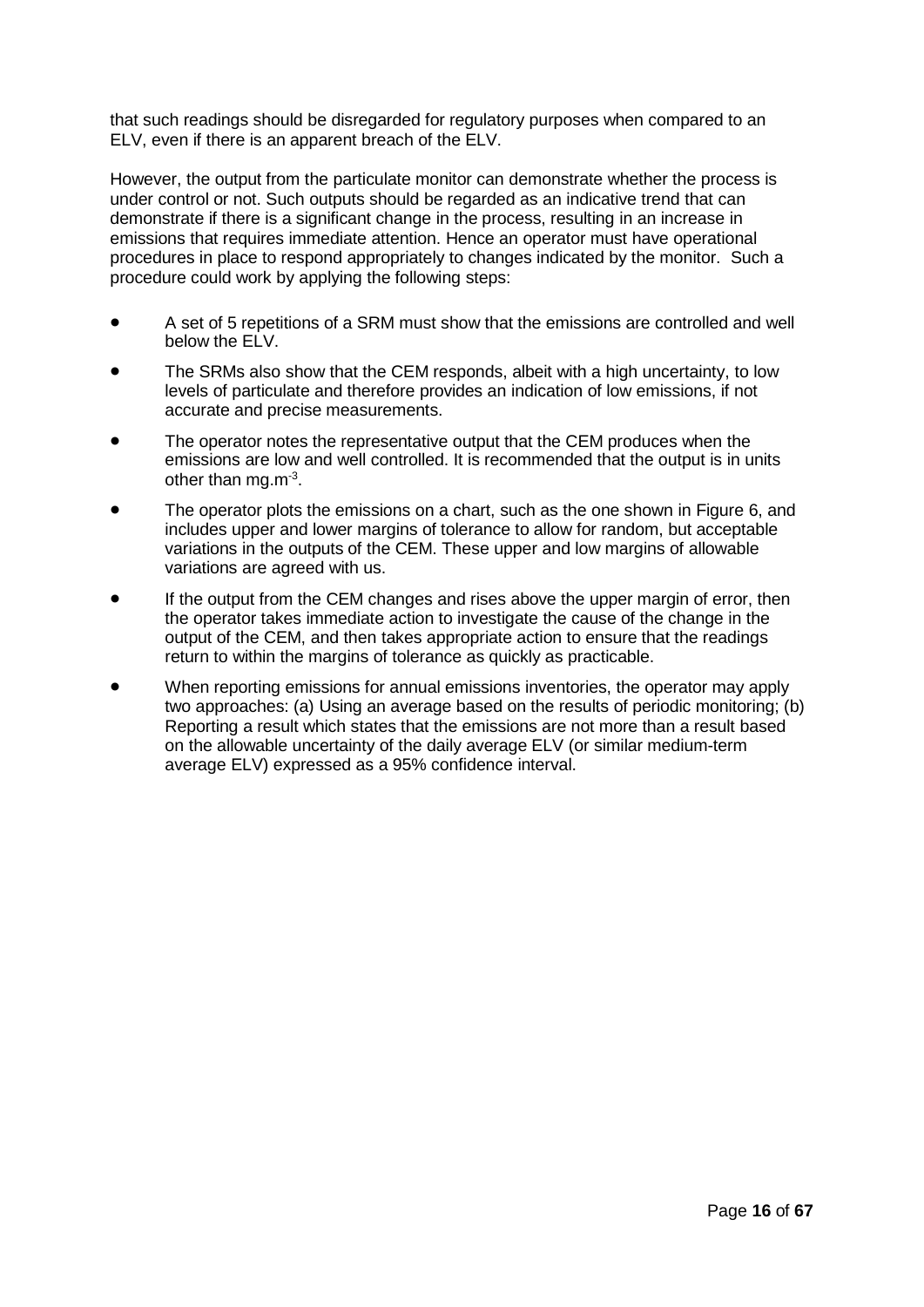



# **3.5.5 The standard reference methods (SRMs)**

Only test laboratories that are accredited to EN ISO/IEC 17025 for the MCERTS performance standards for manual stack-emission monitoring for the applicable SRMs may perform the SRM measurements during the QAL2 and AST. Additionally, all test laboratories must have EN 14181 within their scope of accreditation, as applied through the MID for EN 14181. However, the test laboratory may be either an external third party laboratory, or part of the operator's organisation. The applicable SRMs are defined in Environment Agency's Monitoring stack emissions: techniques and standards for periodic monitoring.

We recommend that the three days for the QAL2 reference tests should be spaced apart so that the data can be analysed after each day. This is especially relevant for particulates, although dust filters can be weighed on site to plot SRM guide results. The final results obtained after the drying of filters and the addition of rinsings will be somewhat different, but are unlikely to change by more than the 30% uncertainty specified in the directives. However, if this is impractical, then we recommend that the test laboratory examines the process characteristics and historical data in order to plan the strategy for monitoring.

# **3.5.6 Rules for CEMs measuring NOx**

When deriving calibration functions for NOx the rules provided in Annex A of this document (section 6.5 of the EN 14181 MID) shall apply.

# **3.5.7 Prior time-matching of the SRM and CEM data, and data acquisition**

The SRM and CEMS may have different response times, which may lead to difficulties in the correlation between their respective data. Therefore, the test laboratory shall harmonise the time periods of the measurements between the SRM and CEMS, taking into account the following: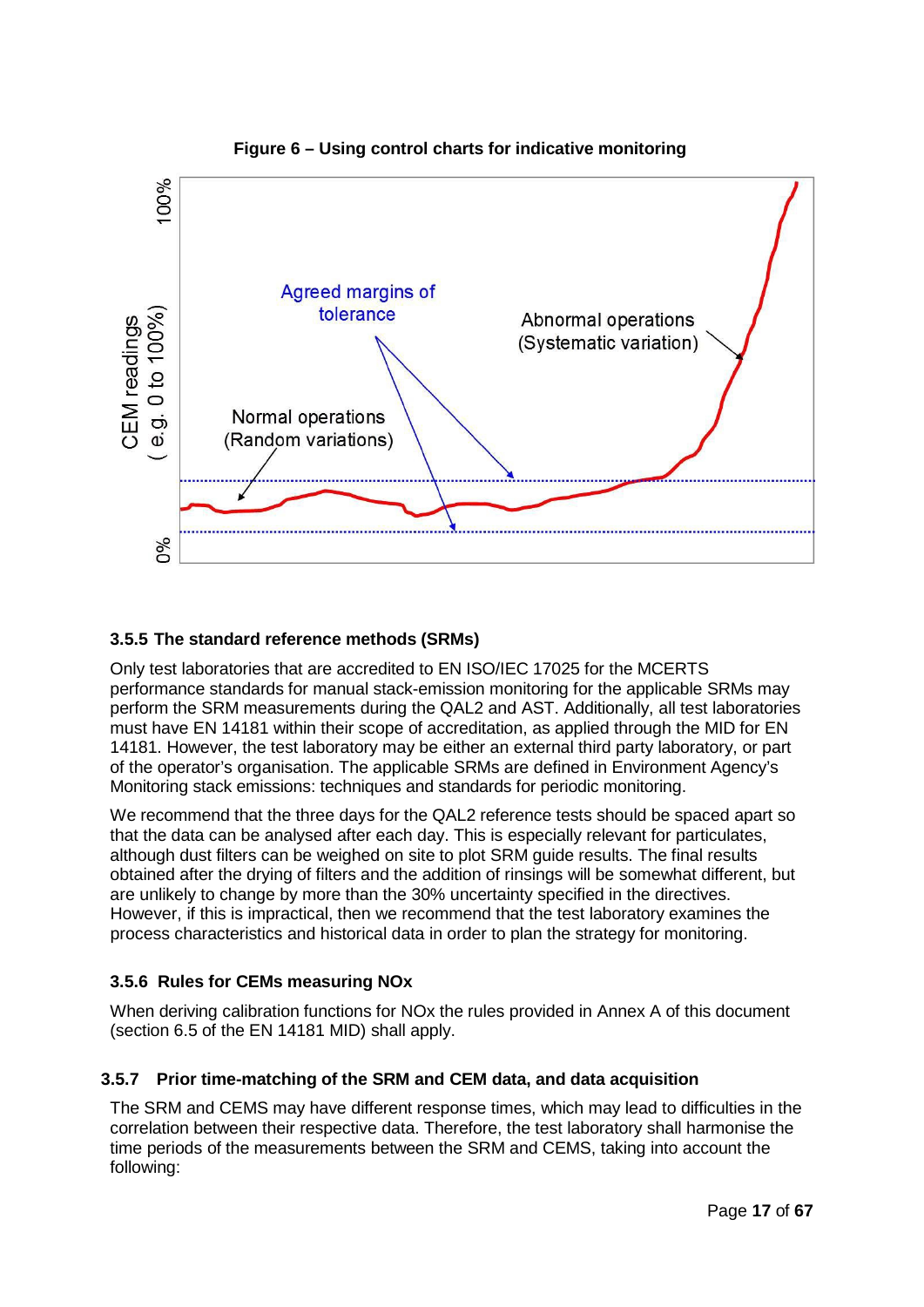- The lag time of the gas sampled in the lines, i.e. the time between sampling and analysis. The transfer times in the CEMS and SRM lines are calculated taking into account the lengths of the lines, their geometry and the incoming flow.
- The clocks of the SRM and CEM methods must be synchronized and a correction equal to the difference in the transfer times between that of the CEM and that of the SRM must be made to correlate the results.
- The frequency of data acquisition.
- Analyser response times.
- When conducting the parallel measurements with the SRMs, the test laboratory shall either take the signals measured directly by the CEM, or data from the site's data collection system.

#### **3.5.8 Calibration using a SRM**

It is essential that the scatter (or imprecision) of the SRM is less than that of the CEM being calibrated and validated. Therefore, the test-laboratory must characterise the SRM thoroughly and assure that the uncertainties are not only well known and understood, but also well below the uncertainties specified in the IED (ideally, no more than half the uncertainties specified in the IED). If these conditions are not fulfilled, then EN 14181 will not be an effective tool for calibration of the CEM. In a worst case, it may either fail or misscalibrate a CEM due to deficiencies within the SRM application, rather than any faults or a lack of accuracy and precision within the CEM itself.

#### **3.5.9 Instrumental SRMs**

Test laboratories may use SRMs that are based on either manual methods or instrumental methods. The following two conditions shall be met if a test laboratory wishes to use instrumental SRMs:

- The test method using the instrumental technique shall either be an SRM or an alternative method (AM). To check equivalence of alternative methods to SRMs, refer to EN TS 1479315.
- The monitoring equipment used shall either be MCERTS certified for all the applicable determinands and the appropriate ranges, or the test laboratory must have alternative test data from an accredited test facility which demonstrates that all the instrumental systems also meet the MCERTS performance standards. MCERTS certification, or equivalent data demonstrating compliance with the MCERTS performance standards, is critical since any instruments used to calibrate and validate CEMs must meet at least the same performance standards as the CEMs being calibrated and verified. The ranges of the MCERTS certification are especially important, so that the instrumental system used within the SRM has an uncertainty that is at least as low as the uncertainty that the CEM has to meet. Monitoring systems used within SRMs shall also undergo appropriate quality control and assurance checks specified within the applicable standards at least annually and preferably more frequently. Standards such as EN 14792<sup>16</sup> include such provisions for quality control and quality assurance.

#### **3.5.10 The acquisition of data**

When conducting the parallel measurements, EN 14181 requires the test laboratory to take the measured signals directly from the CEM (expressed as an analogue or digital signal) during the QAL2 and AST tests, using a recording system that takes frequent samples in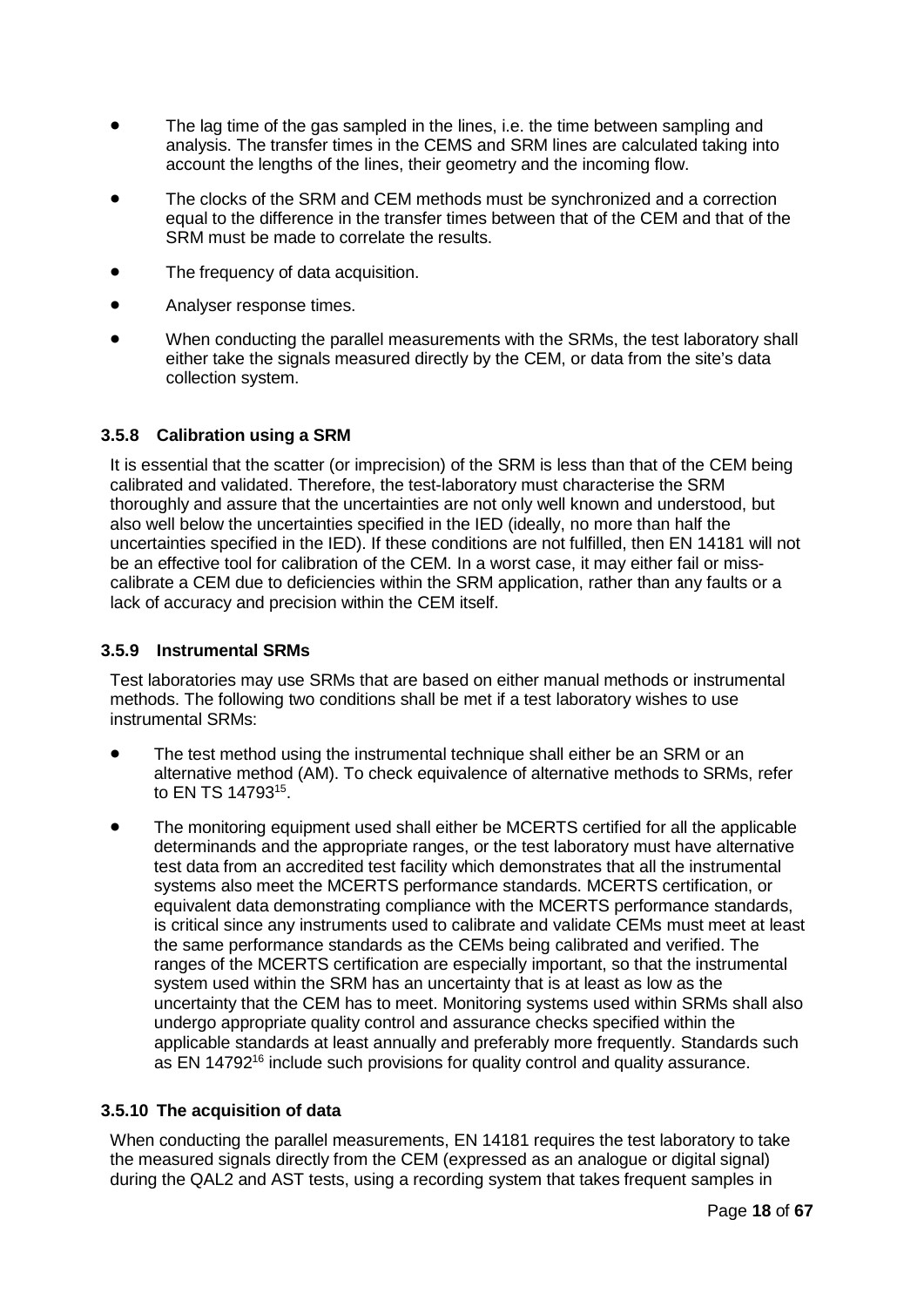relation to the response time of the CEM. However, if this is not practicable, then the test laboratory may take the data from a different output, such as the data recording system in use at the installation, provided that there is evidence to show that the data matches the output from the CEM. This can be obtained, for example, by observing the display of the CEM at the same time as the display of the installation's data recording system, taking into account the units applied to the data.

#### **3.5.11 Spread of data and modes of operation**

The test laboratory must select a set of representative operating conditions that cover as wide a range as possible, but deliberately modifying the process to artificially increase emissions is not permitted. Ideally, operators should select a time when the emissions are likely to be at their highest and most varied, but the process may not be deliberately varied in order to create higher than normal emissions. For example, when bag filters are replaced, emissions of particulate are temporarily higher and this produces an ideal time to measure a wider range of emissions.

The IED sets ELVs which apply to normal operations. This means that start-up and shutdown are excluded. However, it is not always a simple exercise to determine the boundaries for these modes of operation. This can cause divide-by-zero errors when oxygen concentrations increase. Therefore, the operators of some installations, such as incinerators, have agreed a threshold oxygen concentration, typically 18%, to determine when a process is under normal operation. If the boundary conditions for start-up, shutdown and normal operations are not clearly defined, then consult the site Regulatory Officer or a member of the Environment Agency's Site Based Regulation Monitoring and Assessment Team for guidance.

### **3.5.12 Averaging periods for SRMs**

The averaging period for each SRM measurement should generally be equal to the averaging period of the short-term ELV; this ordinarily means 30 minutes for incineration plants, and 60 minutes for large combustion plants. Test laboratories should consider longer averaging periods if the emissions are low. Test laboratories may use averaging periods of less than 60 minutes for large combustion plants if the test laboratory can demonstrate that there is no significant difference between 30 minute and 60 minute averaging periods. However, the averaging period must never fall below 30 minutes.

#### **3.5.13 Number of data points and outliers**

#### (i)Number of repetitions

QAL2 specifies at least 15 sets of valid data when performing the SRMs and it is advisable to obtain at least 18 or 19 sets of data to ensure sufficient valid data sets. There must also be data at zero, or near zero, where near zero is defined as a value that is no more than 5% of the ELV. Ideally, zero values should be measured when the installation is not producing emissions and if this is not possible, then the test laboratory may use surrogate values.

Note: It is often better to use surrogates at the zero point. Although the EN 14181 analysis assumes that the SRM measurement is perfect, the uncertainty in the SRM reading may be higher than the CEM reading when close to the zero point. This is especially the case for dust; even though some fine dust is present when the plant is off (due to the chimney draught entraining loose material) the gravimetric test uncertainty is high, which can result in a false zero offset. This suggests that surrogates should be used as a matter of routine.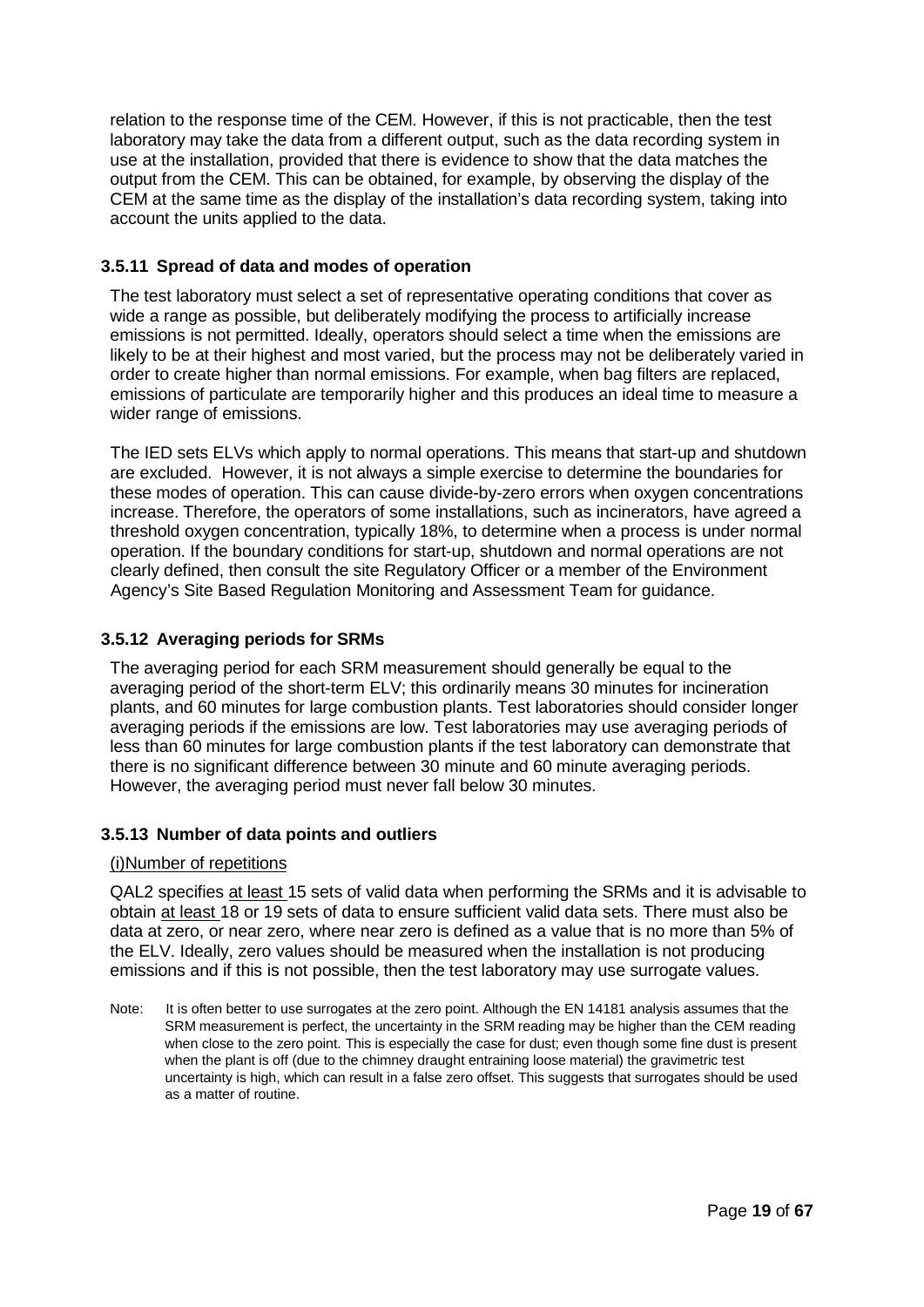If the test laboratory is using instrumental methods for SRMs, then the SRM monitoringsystem may be operated continuously over the three days of the QAL2. Zero and span checks on monitoring systems used within SRMs shall be taken at the start and end of the monitoring period. Test laboratories shall state in their Site Specific Protocol the time intervals between the start times of each pair of successive measurements. Furthermore, test laboratories shall demonstrate that the interval between each pair of data provides representative samples, taking into account any process variations.

#### (ii)Outliers and invalid data

The emphasis is on *valid sets of data* which cover the ELV, therefore the test laboratory is advised to carry out a greater number of tests in order to meet the minimum requirement. If practicable, the data from the CEM and SRMs should be plotted on a chart as the QAL2 and AST tests progress, as this will indicate whether the spread of data is sufficient, whether the data has enough values near zero and whether there are any obvious outliers.

As a general guide, when plotting the raw SRM and raw CEM data, if the  $R<sup>2</sup>$  value for the linear-regression line is equal or more than 0.9, then it is not ordinarily necessary to perform an outlier test.

Rejected, or invalid results, known as outliers, will negate the quality of any calibration or verification work. Therefore, test laboratories need to have a procedure for identifying outliers. However, there are many types of outlier test, all with benefits and disadvantages, and all with a degree of subjectivity. Therefore, it can be beneficial to standardise on the type of outlier test and its application. Based on experience with EN 14181, we have decided to standardise the approach for dealing with outliers and thus recommend the following procedure:

- Produce a plot using raw CEM data, and raw SRM data expressed under the same conditions as the CEMs.
- Plotting the data on a graph often reveals whether there are obvious outliers.
- Calculate the differences, *Di*, between each pair of SRM and CEM values.
- Calculate the average of the differences, *D ave,* and the standard deviation of the differences (SD) of *Di*.
- If *Di* for any paired sample is greater or smaller than *D ave* by more than two times the standard deviation  $(2s_D)$  then that paired sample is most likely an outlier and can be rejected. This procedure only needs to be carried out for one iteration, i.e. it does not need to be repeated once any outliers have been removed.

When test laboratories use instrumental SRMs to carry out a QAL2 exercise, it is a common practice to allow the SRM to run continuously for up to three days. In such cases, the test laboratory acquires well over the minimum fifteen repetitions, and may have at least two to three times as many pairs of data depending on the time interval between the start of each pair of data. The test laboratories must use all the pairs of data in the calculations for the calibration function and variability test, unless the laboratory can justify excluding any pairs of data. The following examples may justify excluding pairs of data: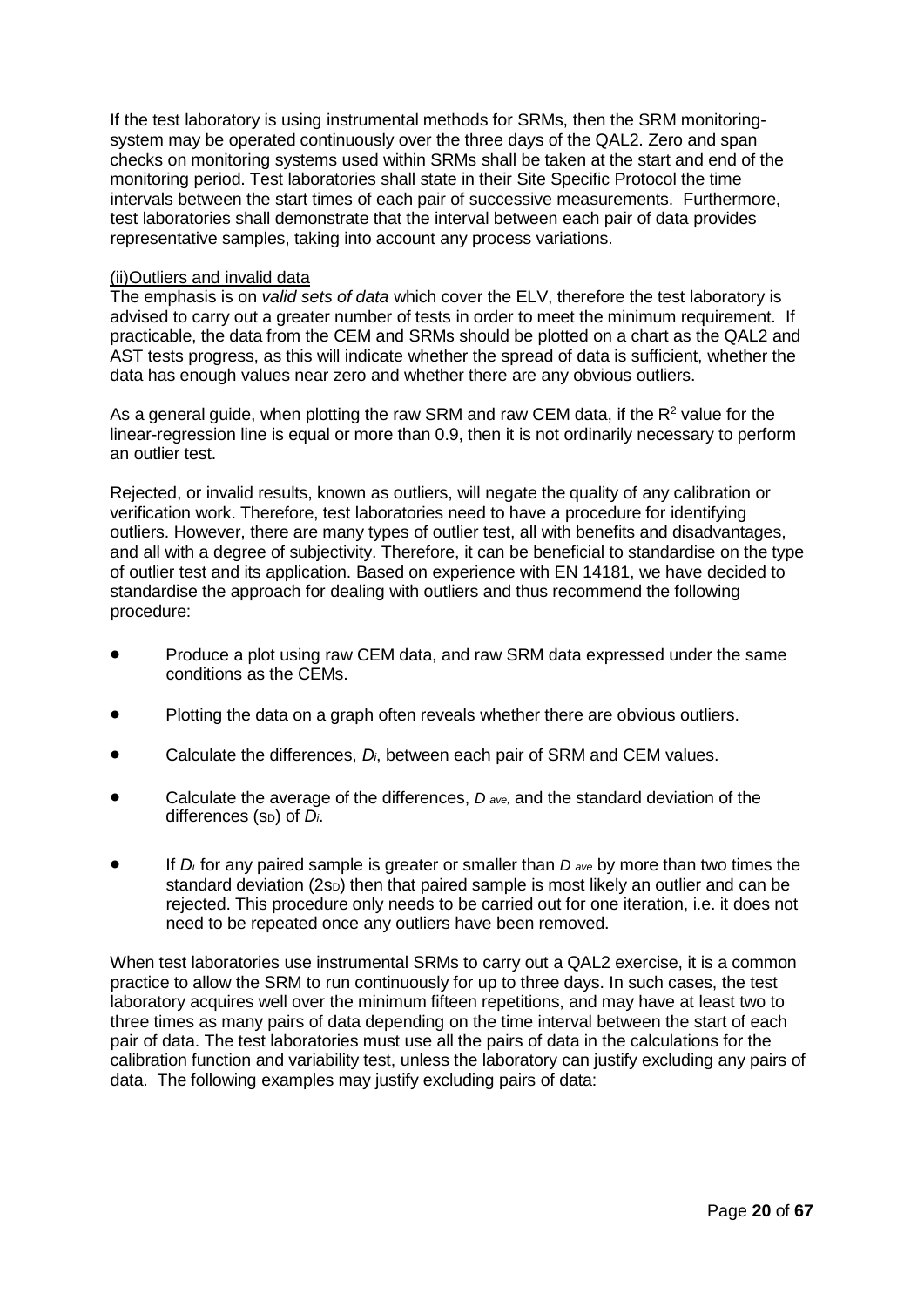- One or more of the pairs are outliers, as determined using the above test.
- Measurements for one or more of the pairs were taken when the monitoring was not representative.

An alternative approach would be to set a longer time interval between each data point; for example, if the averaging time was 30 minutes, separating the start of each data point by 2 hours in a 24 hour period would result in 12 pairs of data points during a QAL2 exercise. However, separating the start of each data point by 3 hours would result in 8 data points over 24 hours. When planning a monitoring exercise, it is important that the test laboratory determines how many data points it intends to take, and document this plan in the Site Specific Protocol.

If the test laboratory assesses a data set and considers that some of the data may be invalid then the test laboratory must note in the report the reasons for removing each data-pair (for example: changing process conditions, an error in the SRM or a failure of the SRM instrument).

#### **3.5.14 Procedure a or b?**

EN 14181 defines two situations based on the extent of the spread of readings, and then specifies a mathematical method which allows the test laboratory to calculate the calibration function. These two mathematical methods are defined in EN 14181 as Procedures 'a' and 'b' respectively.

In order to determine whether to use Procedure 'a' or 'b', the test laboratory uses the SRM data, and must first convert this data to values at standard conditions.

- Procedure a: This method is a standard linear regression. Even if the spread of data spans more than the maximum permissible uncertainty, at least one value near zero is required in order to demonstrate that the CEMs read zero or near zero when the emissions are zero, and to estimate the best-fit value of the calibration-line intercept.
- Procedure b: This method takes an average of the clustered data points, and then forces the regression line through zero. In order to justify this, the test laboratory must verify that the CEMs read zero, or near zero, when the emissions are zero and include the result in the data set.

#### **3.5.15 Procedure c for low-level clusters**

When a low-level cluster occurs a calibration function according to EN 14181 can be unreliable, as the uncertainties of both the CEM and SRM can unduly influence the calibration function and result in a significant bias in the CEM measurements as the emissions increase. In such cases, an alternative method, known as 'Procedure c', can be used.

- The test laboratory can examine the historical results, and if the expected emissions are likely to be low-level clusters as defined in section 3.5.1 (iii), then either the test laboratory or operator must contact us for agreement to reduce the number of SRM measurements. If the installation is new, then at least 15+ repetitions will be required, to thoroughly characterise the plant emissions and effectiveness of the emissionsabatement systems.
- Depending on the concentrations and determinand, 5 SRM measurements may be performed, for both an AST and QAL2.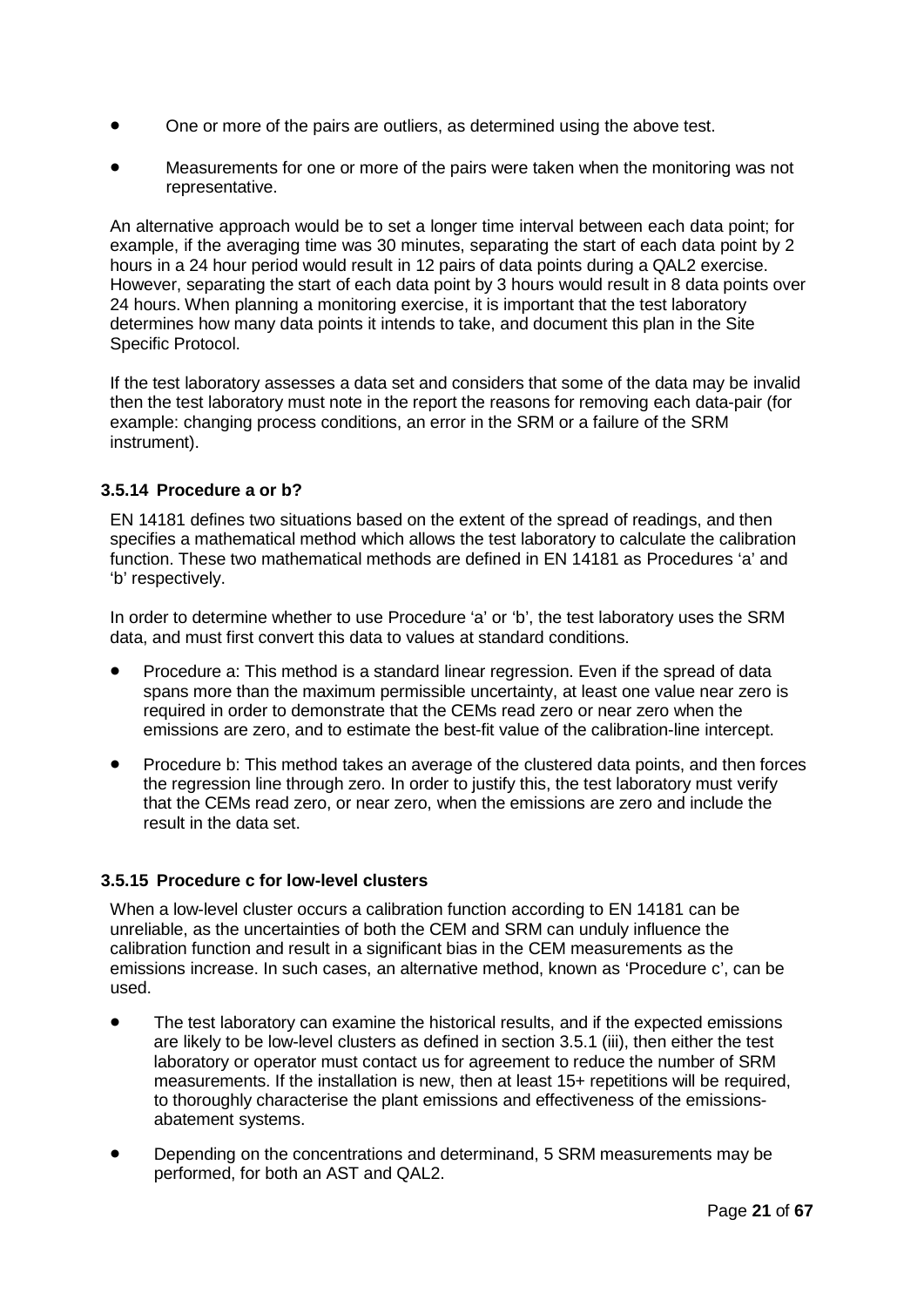- The SRM measurements are used to verify that the CEMs respond to even low concentrations of the determinand. The difference between the average of the SRM and CEM results should not differ by more than half the allowable 95% confidence interval of the daily average ELV.
- Surrogates gases used for calibration, when applying 'Procedure c', shall be from accredited suppliers; the uncertainty of a calibration gas, including the uncertainty of any gas blender used, shall not be more than 2% for all gases. Gases for QAL3 and functional tests, other than when applying 'Procedure c', need not be accredited. Further guidance on gases is given in Sections 3.8.2 and 4.2.1 (for QAL3).

### **3.5.16 QAL 2 for particulate CEMs**

The following provisions apply to the calibration of particulate CEMs:

- The calibration function may be linearized according to EN 13284-2.
- The error associated with the SRM increases significantly when the dust concentration is below 5 mg/m<sup>3</sup>. Great caution should be applied when making a QAL2 assessment on processes with dust levels lower than 5mg m<sup>3</sup>.
- In processes with dynamic dust levels (associated with the cleaning cycle of arrestment plant) the response time of the instrument should be reduced during the QAL2 procedure to permit the instrument to accurately follow these dynamics.
- It is beneficial to conduct the QAL2 on non-consecutive days so that the validity and spread of data from one day's testing can be considered before further testing is conducted.

#### **3.5.17 Peripheral CEM measurements**

EN 14181 specifies requirements for *peripheral measurements*. These are determinands which need to be measured but do not have performance characteristics assigned to them within the IED. In EN 14181, peripheral measurements are:

- Oxygen
- Moisture
- Temperature
- Stack gas pressure

CEMs for oxygen and moisture (if used) must be certified to MCERTS performance standards. The same applies to SRMs that use instrumental techniques. Functional checks should be performed on the CEMs.

Calibration of the peripheral CEMs should be carried out first, i.e. moisture followed by oxygen. The calibrated results can then be used for the standardisation of the other determinands.

When performing the variability test for oxygen and moisture measurements, the following virtual ELVs and uncertainty allowances shall be applied: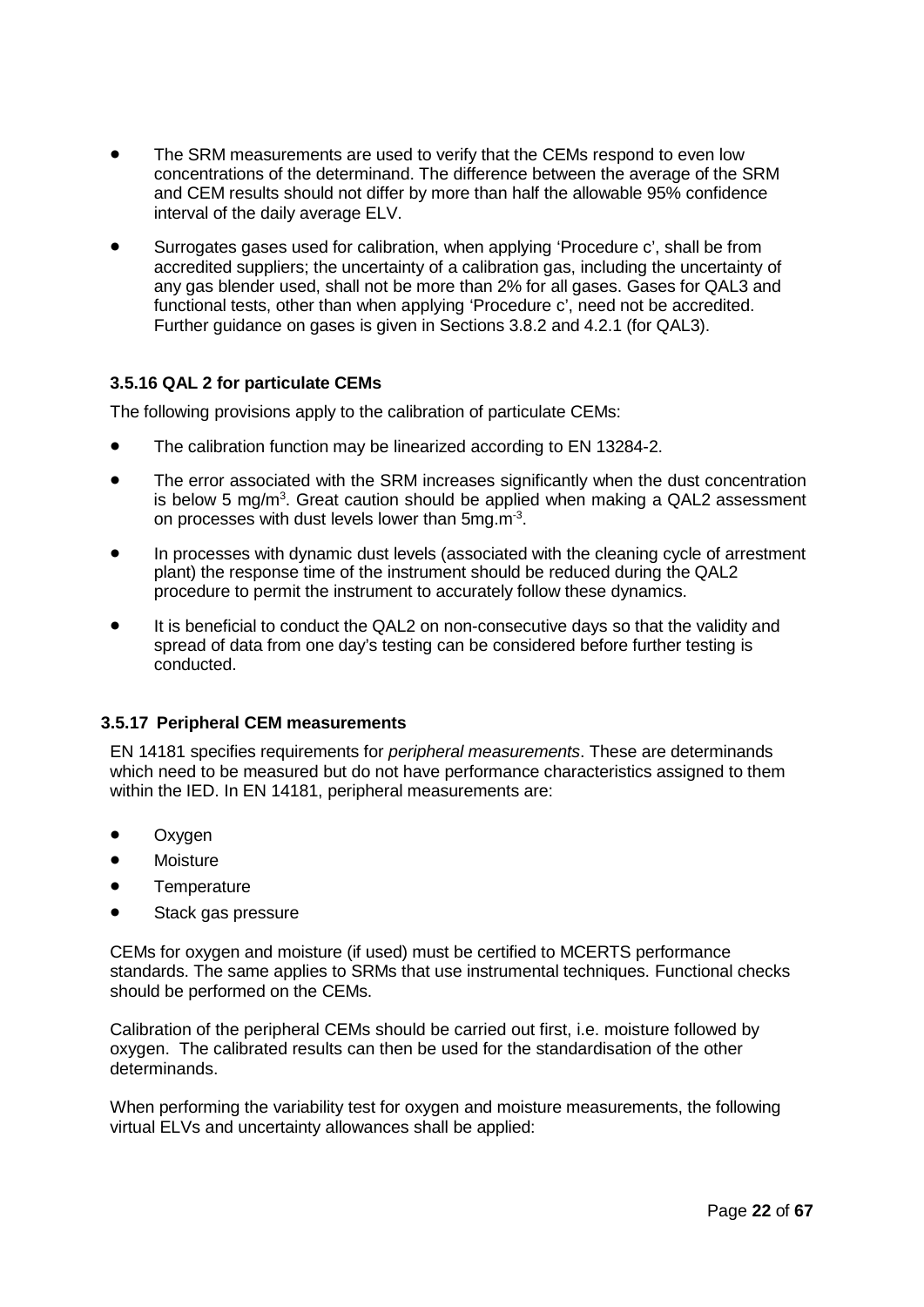| Oxygen: | $ELV = 21\%, 95\% CI = 10\%$ |
|---------|------------------------------|
|         |                              |

• Moisture: ELV = 30%, 95% CI = 30%

CEMs for temperature and pressure shall be cross-calibrated using reference instruments that are traceable to national standards.

#### **3.5.18 Sample lines and delays**

If the test laboratory uses instrumental techniques within SRMs, then differences between the sampling systems of the CEMs and SRMs can result in a difference in integration time, meaning that sets of measurements starting and ending at the same time may be uncoordinated. Therefore the test laboratory should carry out the following:

- Establish if there is a difference in integration time; for example, by injecting a test gas into the CEM and SRM sampling probes at the same time and determining if there is a significant difference in responses, taking into account performance characteristics.
- If this test shows that there is a difference in integration time, then any SRM system may be connected at the same point on the sampling system as the CEM in order to align the lag times between sampling and analysis. If this is not practicable, then the test laboratory must measure the differences in lag times and correct the data accordingly.
- Alternatively, if both the SRM and CEM data have been recorded electronically the data can be aligned afterwards by matching the peaks and troughs.

### **3.5.19 Establishing the calibration function and the test of variability**

In carrying out the analysis of data the following steps are required:

- Tabulate the CEM and SRM data.
- Express the raw SRM data in the same conditions as the CEM data (i.e. either dry or humid, to the same temperature and pressure).
- Plot the CEM data and SRM data together.
- Assess whether there are any outliers and eliminate these; for example, if the CEM undergoes a regular zero and span operation, then such data will be invalid.
- Calculate the calibration function. As guidance, an indicator for a valid calibration function is a correlation coefficient of the regression line of  $R^2 = 0.9$  or more, for 'Procedure a'. However, this guideline may not work for lower level emissions, where the uncertainty can result in more apparent scatter. Hence, an  $R<sup>2</sup>$  of less than 0.9 does not necessarily indicate a QAL2 failure when the emissions are low; this is often the case with 'Procedure b'. The variability test should always be considered as the definitive test.
- Establish the valid calibration range (which ideally should cover the ELV).
- Convert the data to calibrated and standardised values.
- Carry out the variability test.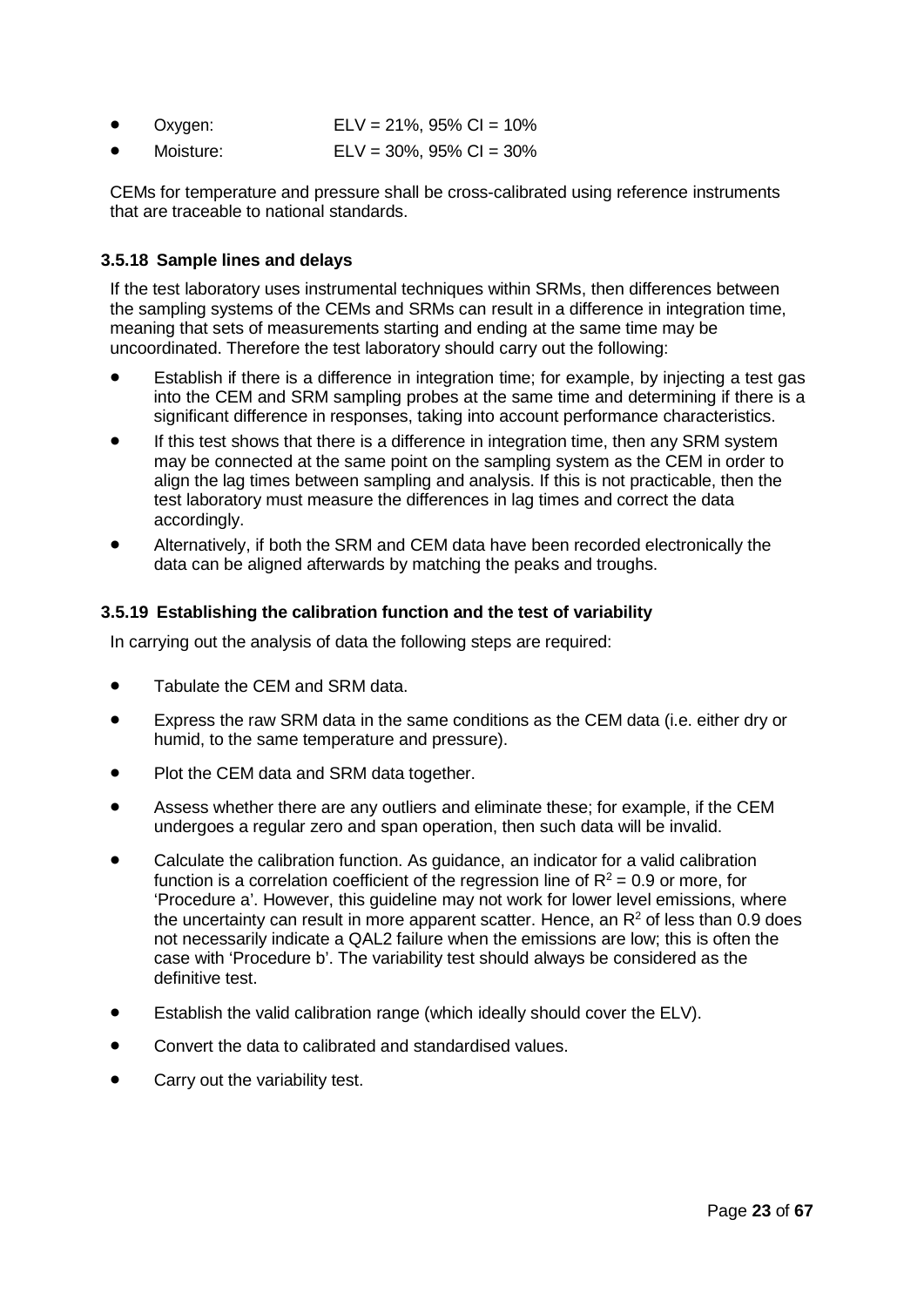Note: If the operator and/or we require a QAL2 and variability test for ammonia, and there is no designated ELV, then the test laboratory should use a virtual daily-average ELV of 10 mg.m<sup>-3</sup> and a 95% confidence interval of 40%, i.e. requirements which are equivalent to those of HCl.

#### **3.5.20 Spare, repaired or replaced CEMS**

There will be situations when a CEM is replaced either temporarily or permanently with a new CEM. The following provisions apply in such cases:

- If the CEM is a hot-standby system mounted on the same stack as the primary, permanent system, then the CEM may either be (i) verified and calibrated at the same time as the primary CEM during the QAL2, or (ii) verified and cross-calibrated over a period of at least three days using the calibrated CEM.
- If the operator replaces a CEM with an identical one, then the operator may use the same calibration function as the original CEM, and then verify the performance using an AST. If needed, the AST may then be extended to become a full QAL2.
- If the operator replaces the CEM with a different type of CEM, then this replacement must either undergo a full QAL2, or only the functional tests supported by crosscalibration using a verified and calibrated CEM. This entails using data from the verified CEM.
- If the operator uses a portable monitoring system for back-up purposes, then this portable system should either have a QAL2 for each stack on which it operates, or may be cross-calibrated using permanently installed CEMs on the stack, providing that these have been verified and calibrated.

After repairs, or when replacing a CEM with an identical system, the following procedure is recommended:

- The same quality of test gases are used when setting up the repaired or replacement CEM, after which the operator should apply the same calibration function as before, and then continue with the QAL3 procedure.
- If there are no visible step changes in either the measured emissions when the process has not changed, and if the QAL3 baselines do not change, then no further action is needed.
- If there are visible step changes, then the parallel reference tests for an AST are required. If the repaired or replacement CEM passes both the variability and validity acceptance tests, then no further action is required.
- If the repaired or replacement CEM fails one or both of these tests, then a QAL2 is required.

#### **3.5.21 Cross-calibrating back-up CEMs**

Where plants employ a standby CEM that is identical to the duty CEM, and both CEMs measure emissions from the same part of the process, then the calibration function from the duty CEM may be applied to the standby CEM. However, a check shall be made to ensure that the results from both CEMs do not differ by more than half the uncertainty allowance specified by the applicable directive.

Alternatively, if a CEM has been calibrated and its performance has been verified, then this CEM may be used to cross-check a back-up CEM placed on the same stack. Measurements from the verified CEM are then used to cross-check (and if necessary, calibrate) the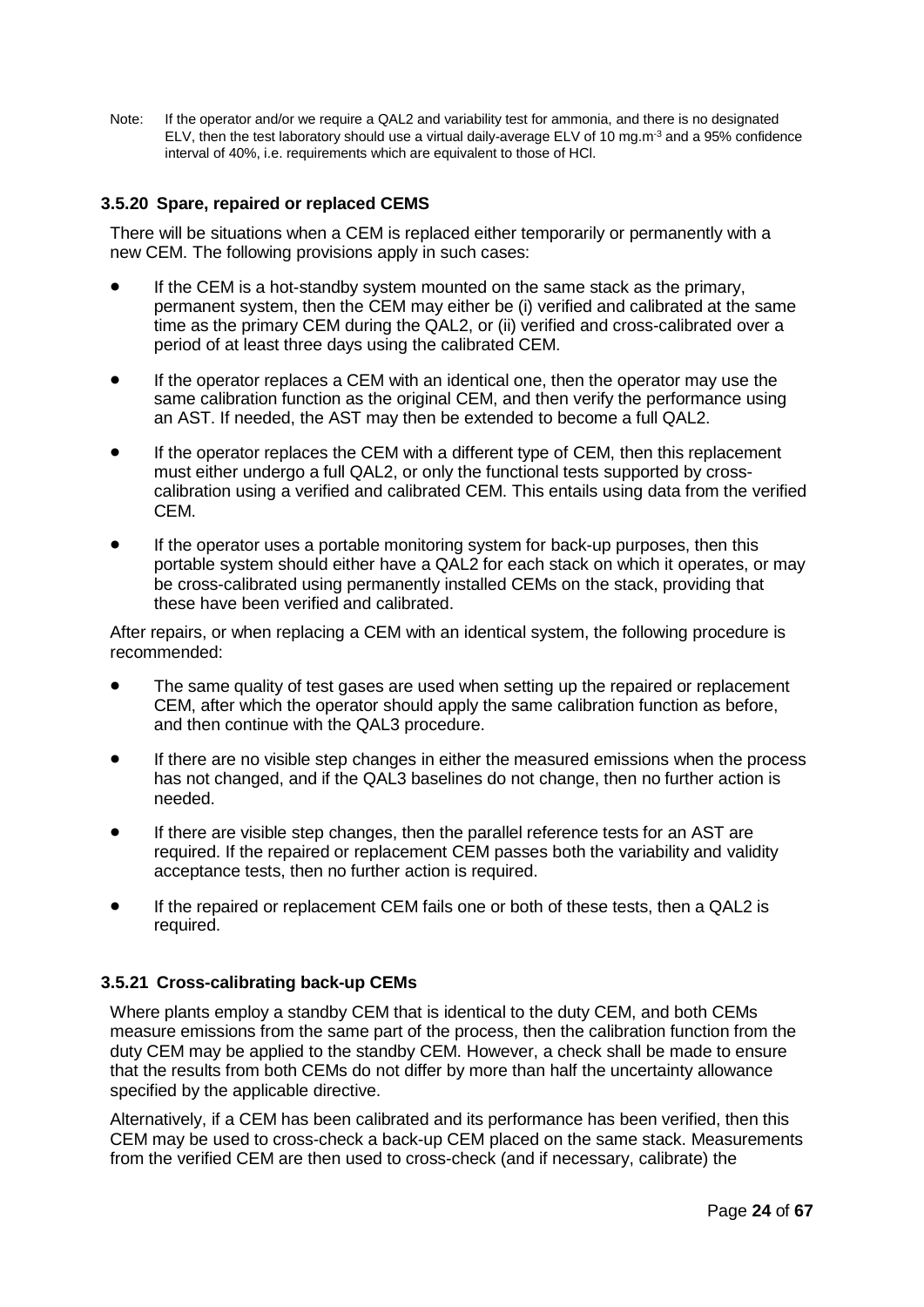measurements, for example, from a back-up CEM which is to be used at required intervals on the same stack. In simple terms, the calibrated and verified CEM is used *in lieu* of measurements from an SRM. A procedure for cross-calibration should involve the following steps:

- Perform the functional tests as specified in QAL2.
- Use the same test gases to initially calibrate the CEM, and to perform the zero and span tests.
- Ensure that the sampling ports are close enough to sample representatively for both CEMs.
- Operate the primary CEM and the secondary CEM together on the same stack for at least three days.
- Use sets of parallel data as specified in QAL2 to calculate the calibration function and to perform the variability test. This should result in a calibration function for the second CEM.
- If the CEM passes the variability test, and the results from both CEMs do not differ by more than half the uncertainty allowance specified by the applicable directive, then the calibration of the second CEM is regarded as valid, without the need to apply a calibration function. This is because the results would be statistically the same.
- As an additional means of quality assurance, it is recommended that the results from the CEM and back-up CEM are examined using the procedure for assessing reproducibility, as defined in Section 12.7 of EN 15267-3.

# <span id="page-29-0"></span>**3.6 Frequency of QAL2 checks**

QAL2 tests shall be performed:

- When the CEM is installed.
- At least every five years, plus or minus 2 months. (Similarly, AST checks shall be carried out every 12 months, plus or minus 2 months).
- If a QAL3 evaluation or AST demonstrates a need for a QAL2.
- After a failure of the CEM that requires significant repairs affecting the calibration.
- After a significant upgrade or other significant change to the CEM affecting calibration
- If there is a change of fuel, as defined in section 3.8.
- If there is a significant change of process, as defined in section 3.8.
- If any of the above changes alter the emissions.
- When the CEM exceeds the limits for operating outside the valid calibration range as defined in EN 14181, section 6.5

Any changes that do not affect the calibration of the CEM will not require a repeat of the QAL2 procedure. Further guidance on significant changes is given in section 3.8.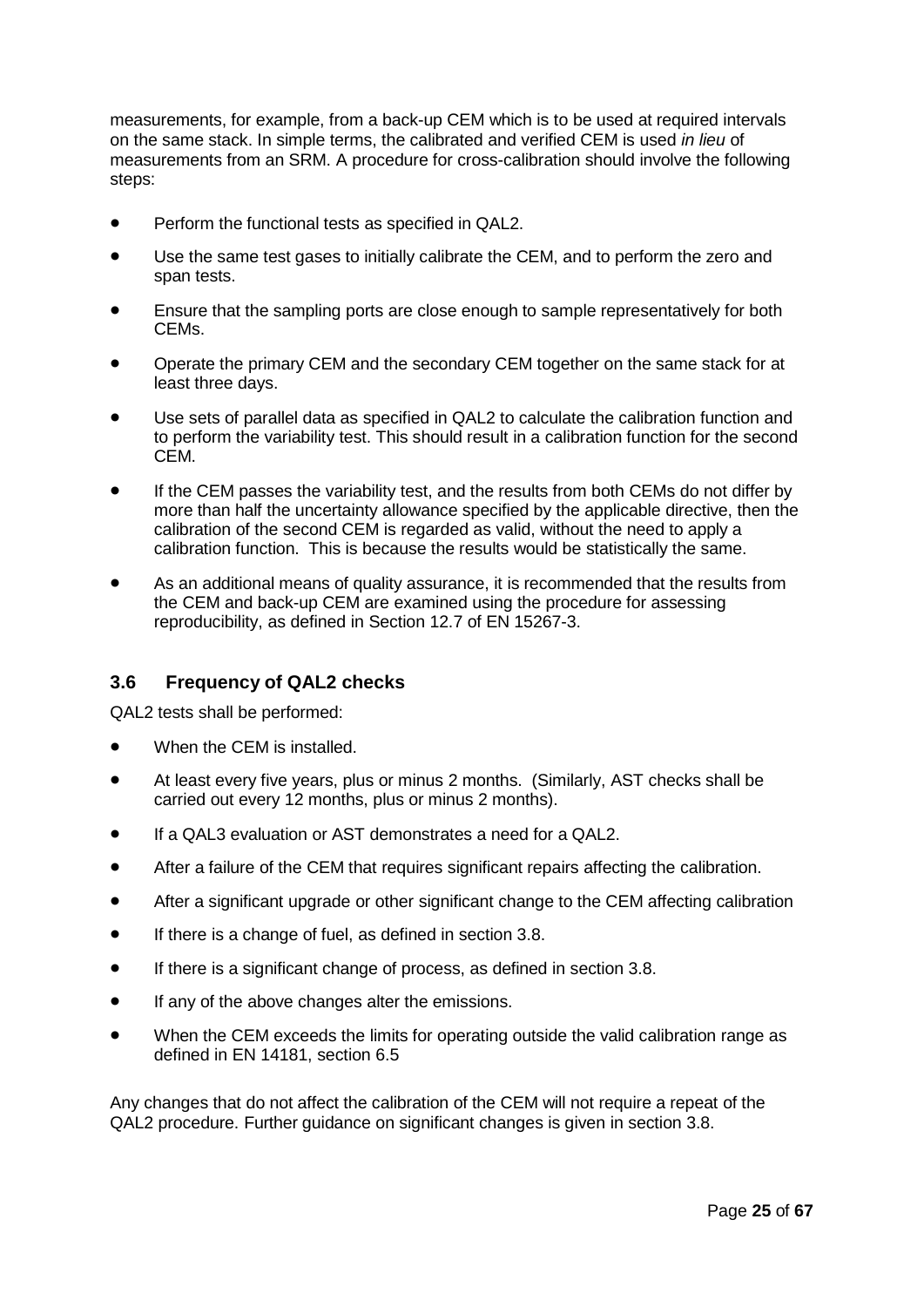If a CEM fails the validity acceptance test during an AST, then this implies that a full QAL2 is required. Similarly, if there is a replacement CEM, and following installation and commission, there appears to be a step-change in both the measured emissions and QAL3 baselines for span gases, then this also suggests that a QAL2 is required. However, in the first instance, it is acceptable to perform the parallel reference tests required by an AST, before performing a QAL2, using the existing calibration function. If there are passes for both the variability and validity acceptance tests, then no further action is needed.

# <span id="page-30-0"></span>**3.7 Performing an AST instead of a QAL2**

After the initial QAL2, we may allow ASTs during the following years instead of a full QAL2 if the following conditions have been met: (a) there has been no significant change to plant operation or fuel since the last AST and; (b) if at least 95% of the CEM measured values at standard conditions obtained since the last AST, and the SRM measured values obtained during the AST, are less than the maximum permissible uncertainties shown in Table 3.

| Determinand           | Uncertainties |
|-----------------------|---------------|
| <b>NO<sub>x</sub></b> | 20%           |
| SO <sub>2</sub>       | 20%           |
| CO                    | 10%           |
| <b>HCI</b>            | 40%           |
| Particulate           | 30%           |
| <b>TOC</b>            | 30%           |

**Table 3 – Determinands and their allowable uncertainties**

# <span id="page-30-1"></span>**3.8 Significant changes to operating conditions and fuels**

A QAL2 shall be performed within six months of a significant change to plant operation or fuel. An operational change is considered significant if it triggers the need for a permit variation and the change alters the emissions profile such that the calibration function is no longer valid.

A change of fuel is considered significant if:

- It results in a change in the emissions profile.
- It requires a permit variation and alters emissions.
- The change is from any one of the following types to another (gaseous fuel, liquid fuel, or solid fuel) and the alternative fuel is used for more than 10% of the time during a year.
- The change is from a single type of fuel to a mixture of more than one type of fuel (or vice versa), and the alternative fuel (or mixture) is used for more than 10% of the time during a year.

However, a new QAL2 for changes in the process or fuel will not be needed if:

- The operator can demonstrate that the change in process does not affect the emissions profile and the original calibration factor remains valid.
- The thermal input is less than 10% per year for the alternative fuel, and/or;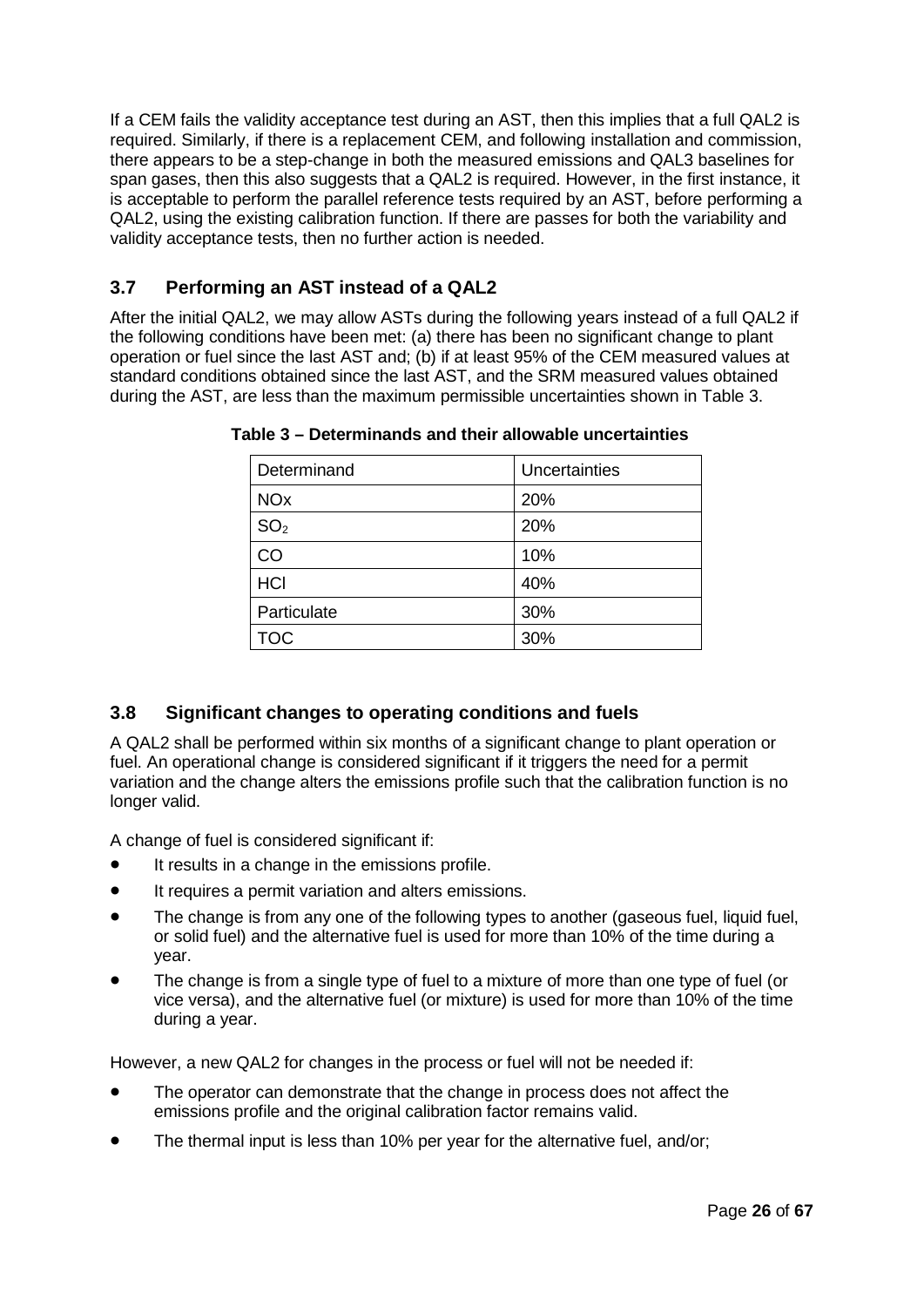The change in fuel use can be shown to have no significant effects on emissions, when compared to the original fuel.

If there are significant changes to plant or fuel, the operator is required to demonstrate that the calibration function is still valid. A risk based approach can be adopted. If the operator is confident that the calibration function has not changed, then an AST can be performed to provide the evidence. If the AST shows that the calibration function is still valid, through a pass of the variability and validity acceptance tests, then a new QAL2 is not required. If it is known or strongly suspected that a change in calibration function has occurred due to changes in plant or fuel then the operator may choose to go straight to performing the QAL2.

# **3.8.1 Extending the calibration range**

Extrapolation of the VCR (valid calibration range) to the daily ELV is explained in Annex A of this document (section 6.5 of the EN 14181 MID). However, there may be cases where a process operator would need to perform a QAL2 several times due to the unpredictable nature of emissions, in order to meet the requirements for a sufficient spread for a valid calibration range. If the operator can demonstrate the unpredictable nature of emissions, and if surrogates can be used to extend the valid calibration range to a degree of accuracy which is acceptable, then the VCR may be extended with our consent. In special situations such as these, the VCR may be extrapolated up to twice the daily ELV for gases and three times the ELV for particulates, provided that the highest reading with a surrogate does not differ from the extrapolated calibration function by more than half the 95% confidence interval of the ELV.

Note: The above arrangement currently applies to coal-fired power stations only.



# **Figure 7 – Extrapolating the valid calibration range, when process peaks are predictable**

It is good practice for the test laboratory to check the level of agreement between the SRM and the CEM at the span value during the functional checks, taking into account the certified uncertainty of the span gas. If there is a difference of more than half of the confidence interval at the ELV, then further investigation is warranted. When plotting linearity data on the QAL2 graph, the test laboratory should enter the expected concentration level as the SRM data.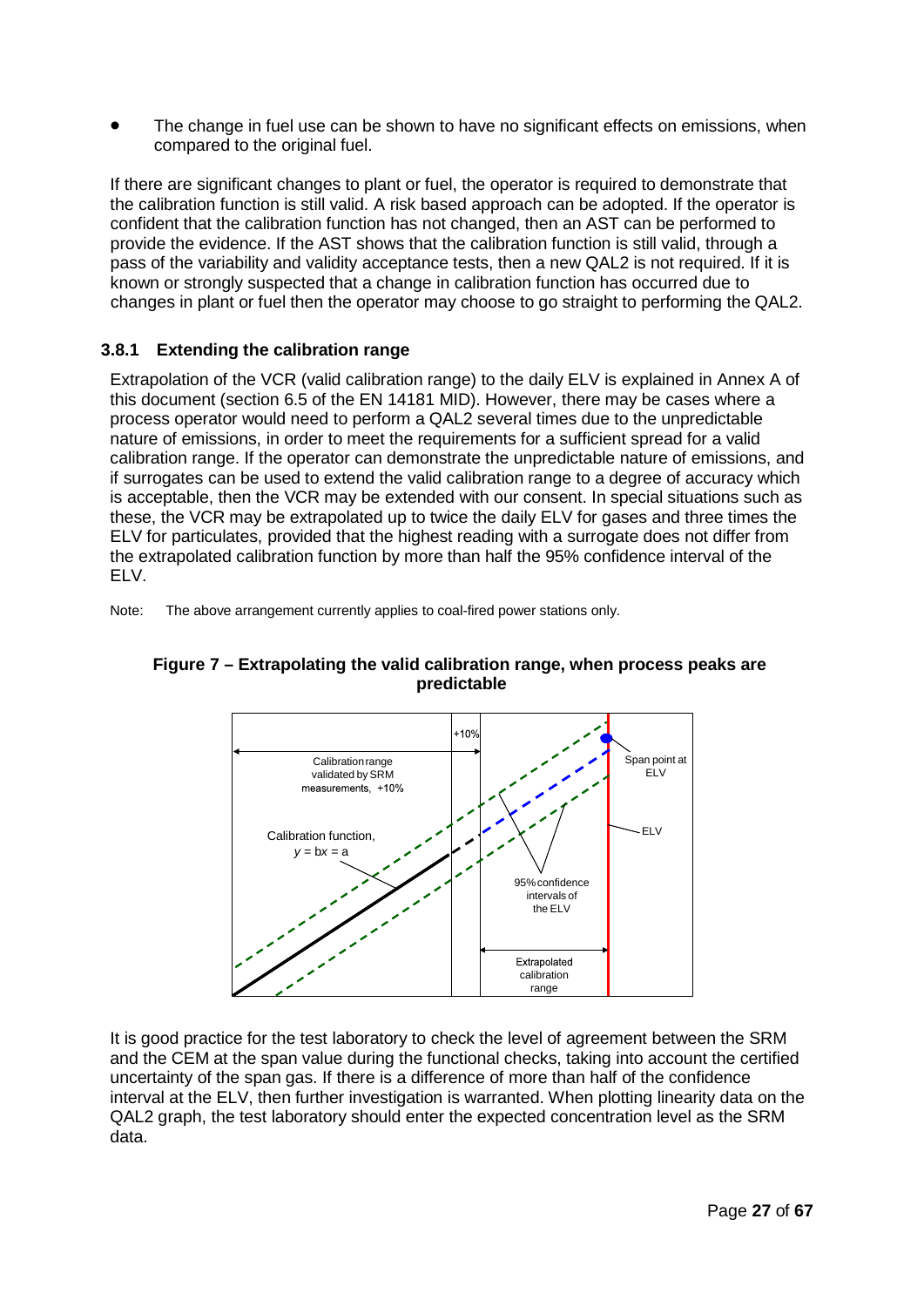#### **3.8.2 Requirements for test gases**

Test laboratories must use traceable gas standards for QAL2 and AST testing; functional checks may be conducted using the operator's site gases. Traceable gas standards are prepared under EN ISO/IEC 17025 accreditation to better than ±2% uncertainty at 95% confidence. There is then an auditable chain of direct measurements linking the concentration of the test gas back to a Primary Standard Gas Mixture, produced by a National Measurement Institute, and ultimately to SI units. These gases are referred to as EN ISO/IEC 17025 Accredited Gas Standards (AGS) and also Certified Reference Gas Mixtures. The analytical result is stated on the Calibration Certificate with a calculated measurement uncertainty.

However, it should be noted that EN ISO/IEC 17025 accreditation is limited to binary mixtures of one gas component in nitrogen. The available gases and concentration ranges vary between suppliers and accreditation is not widely available for nitrous oxide. EN ISO/IEC 17025 AGS does not have a specified stability period; the test laboratory is expected to submit the AGS for re-certification periodically in accordance with the supplier's recommendations. Under the scope of UKAS accreditation, the test laboratory is also permitted to use a transferable gas standard on site, having been cross-compared with the AGS beforehand. EN ISO/IEC 17025 AGS lead times are generally longer than three months.

Operators usually use multi-component Working Gas Mixture Standards (WGMS) for QAL3 drift checking, with a concentration tolerance of  $\pm$ 2%, in order to minimise the required number of gas cylinders for reasons of safety, practicality and cost. Certificates of Analysis are prepared in accordance with ISO 6141:2000. These gases may also be used for occasional adjustment of the instrument provided that the CEM manufacturer accepts the gas mixture as being generally suitable for adjustment purposes. Adjustment may be required following a QAL3 failure or when the instruments are serviced as discussed below. The use of WGMS reduces the overall burden on the operator since two sets of gas cylinders do not need to be held on site. This practice also reduces the time required for conducting QAL3 tests. WGMS are available with a short delivery of typically two weeks and have a declared stability period, ranging from six months to three years, after which they must be replaced. It should be recognised that preparation of WGMS is generally to a high quality, using gravimetric standards and proven analytical procedures.

If binary gas mixtures are required by the CEM manufacturer for instrument adjustment, the operator may elect to use the same set of binary gases for QAL3 purposes. EN ISO/IEC 17025 AGS are preferred under these circumstances, if these are available for the required gas components and concentration ranges.

If the site gases are not accredited, it is recommended that the test laboratory checks the site gases using EN ISO/IEC 17025 AGS, although it is acknowledged and accepted that this procedure is unlikely to be within the scope of accreditation of the test laboratory. This can be achieved by passing the site gas through the test instruments that have been adjusted using the AGS. The required level of agreement must be within the combined uncertainty of the site and test gases; for example, an uncertainty of 2% for both the site and test gas would require agreement within 2.8%. If there is poor agreement, the test laboratory should report this and decide on the best course of action with the operator. For example, there may be sufficiently close agreement for QAL2/AST purposes and the quality of the site gas can be investigated at a later stage. However, if the QAL2/AST is jeopardised then the CEMs may need to be adjusted using the test laboratory AGS and a new site gas ordered.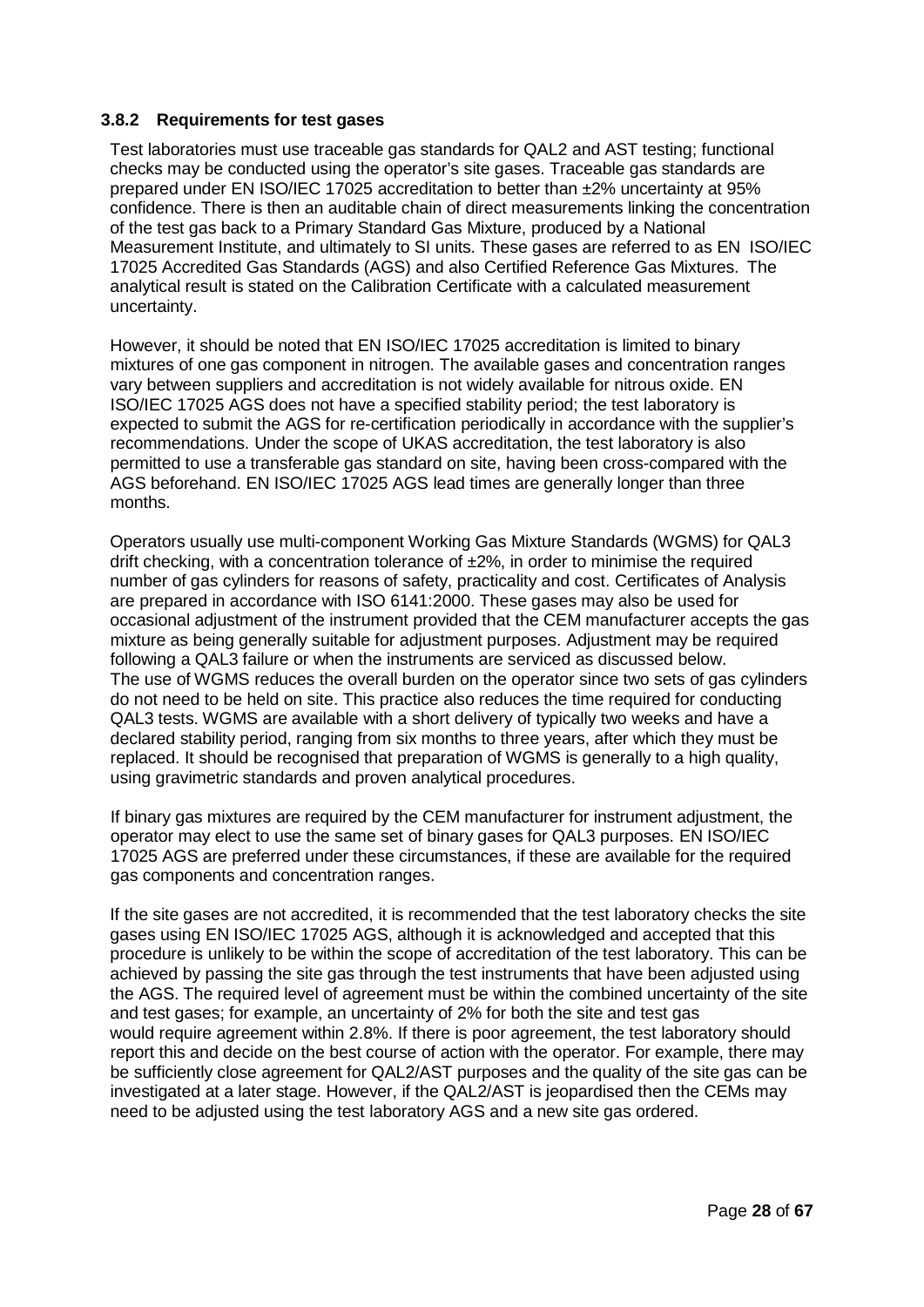| <b>Activity</b>                      | <b>Gas requirement</b>                              | Subject to                               |
|--------------------------------------|-----------------------------------------------------|------------------------------------------|
| <b>QAL1</b> certification            |                                                     | EN 15267-3                               |
| Bench testing                        | AGS                                                 | <b>EN ISO/IEC 17025</b>                  |
| <b>Field trial</b>                   | AGS                                                 | <b>EN ISO/IEC 17025</b>                  |
| <b>QAL2/AST</b> (on-site validation) |                                                     | <b>EN 14181</b>                          |
| Initial CEM set-up on site           | WGMS <sup>1</sup>                                   | ISO 6142 <sup>2</sup> and EN ISO/IEC     |
|                                      |                                                     | 17025                                    |
| <b>Functional checks</b>             | <b>WGMS</b><br>ISO 6142 <sup>2</sup> and EN ISO/IEC |                                          |
|                                      |                                                     | 17025                                    |
| Linearity test for 'Procedure c'     | <b>AGS</b>                                          | <b>EN ISO/IEC 17025</b>                  |
| Site-gas quality check               | AGS                                                 | <b>EN ISO/IEC 17025</b>                  |
| Test laboratory instruments          | <b>AGS</b>                                          | <b>EN ISO/IEC 17025</b>                  |
| QAL3 (drift checks)                  |                                                     | <b>EN 14181</b>                          |
| Zero check                           | Zero-grade N <sub>2</sub> or clean air              | Impurity analysis if needed <sup>3</sup> |
| Span check                           | WGMS <sup>1</sup>                                   | ISO 6142 <sup>2</sup>                    |
| Adjustment (if required)             | WGMS <sup>1</sup>                                   | ISO 6142 <sup>2</sup>                    |

#### **Table 4 – Requirements for test gases**

Note 1: AGS can always be used in place of WGMS. AGS is recommended for the initial calibration of the CEM following installation or major servicing.

- Note 2: Reactive gases must be traceable analytically to National or International standards.
- Note 3: To suit CEM requirements (traceable analytically to National or International standards).
- Note 4: The above requirements have been agreed and written by JEP (Joint Environmental Programme).

#### **3.8.3 Requirements for QAL2 and AST test-reports**

Test reports shall comply with the requirements of the MID for EN 14181, specifically the contents and structure specified in Appendix 2 of the EN 14181 MID.

#### <span id="page-33-0"></span>**3.9 Calibrating flow measurement instruments**

The methods used for the calibration of flow measurement instruments are based on EN 14181. The standard, EN ISO 16911-2, *Stationary source emissions – Manual and automatic determination of velocity and volume flow rate in ducts, Part 2: Automated measuring systems,* follows the principles of BS EN 14181 closely. However, there are some minor differences to note. In EN ISO 16911-2 surrogate values are suggested for the ELV and the uncertainty limit specified as a 95% confidence interval. The method of calculating the maximum allowable standard deviation (Max sd) for the variability test also differs from EN 14181.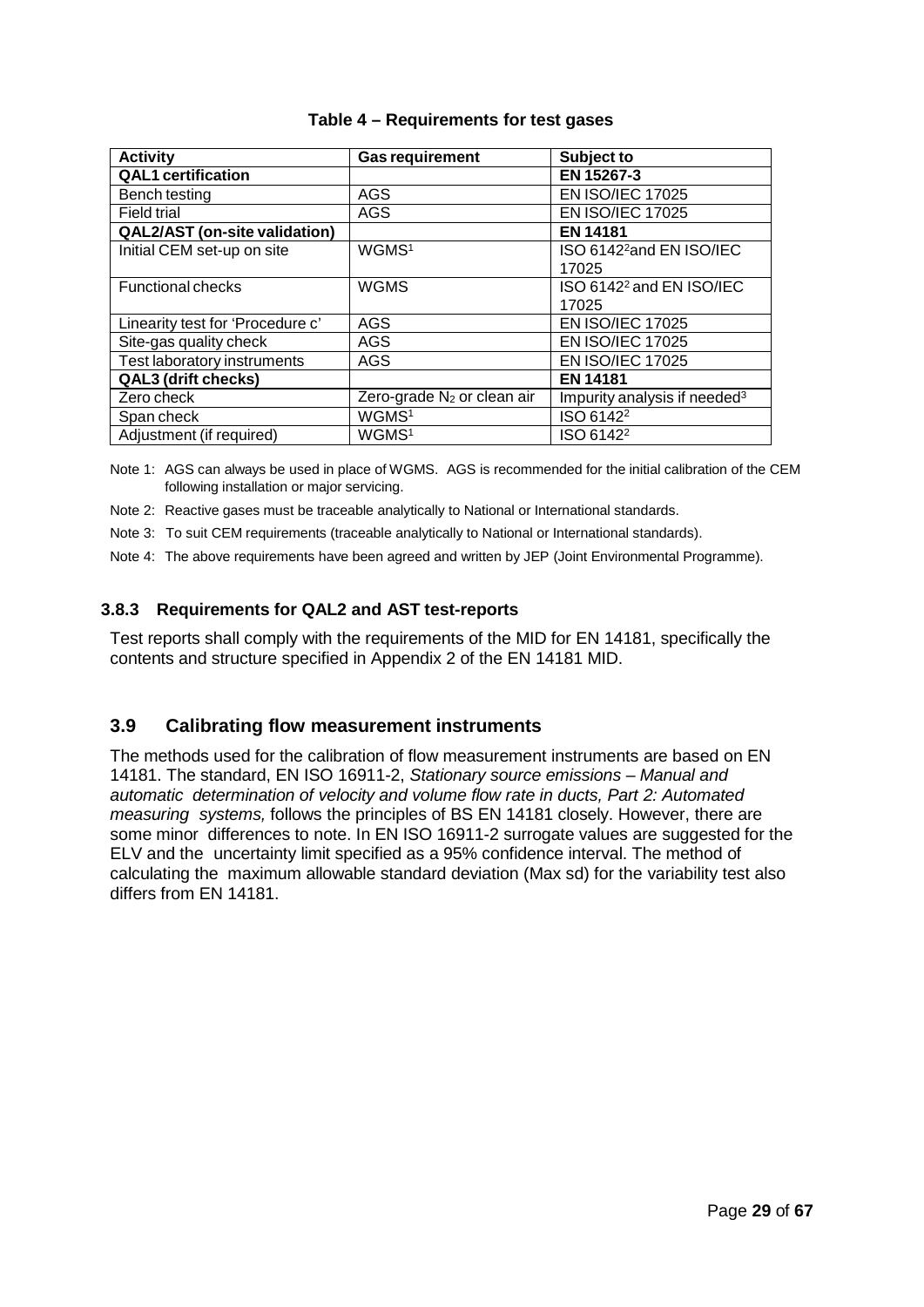# <span id="page-34-0"></span>**4 Ongoing quality assurance during operations (QAL3)**

# <span id="page-34-1"></span>**4.1 QAL3 – general**

## **4.1.1 Principle**

The principle behind QAL3 is that operators should track the stability performance of the CEMs, and not make any adjustments unless necessary. This is because the zero and span readings on a CEM will typically undergo minor changes due to influence factors such as changes in temperature and pressure. Due to such variations, the CEMs may appear to drift but are not; whilst there may be no harm in making small changes to the setting of the CEM in response to this apparent drift behaviour, it is preferable that the operator does not make any adjustments unless the CEM really has drifted.

#### **4.1.2 Determining SAMS**

The s<sub>AMS</sub> can either be calculated using MCERTS test data, approximated based on the ELV multiplied by a factor, or determined by using span test gases. Multiples of sAMS are then used to set warning levels and alarm levels.

When calculating  $s_{AMS}$ , the method described in the examples in EN 14181 for determining SAMS can be used. We recommend using the following influence factors:

- Effect of ambient temperature.
- Effect of stack gas pressure for in situ CEMs.
- Effect of voltage.
- Cross-sensitivity to other determinands.
- Detection limit.

When using test gases, several readings are taken and the standard deviation is calculated from these readings. This approach is simple and practical, but if the operating conditions at the time result in a high precision, then this can result in artificially low warning and alarm limits.

Two limits are set on the control charts, which are (i) a warning limit to show that the CEM is starting to drift out of control and (ii) an action or alarm limit to show that the CEM has drifted beyond specifications and corrective actions are needed.

Whilst auto-corrections before the CEM drifts out of the control range are not recommended, such auto-corrections may take place so long as the CEMs still meet the MCERTS specification for zero and span drift. The QAL3 is then a test that the system is remaining under control in the operating environment, particularly if the whole sampling system is tested by the QAL3 and the auto-corrections are based on the analyser performance only.

Rather than performing complex calculation by combining uncertainties, the French national standards body AFNOR proposes a simpler approach based on a fraction of the uncertainty specified in applicable directives (Table 5). This approach has shown to produce similar results to the approach of combining uncertainties.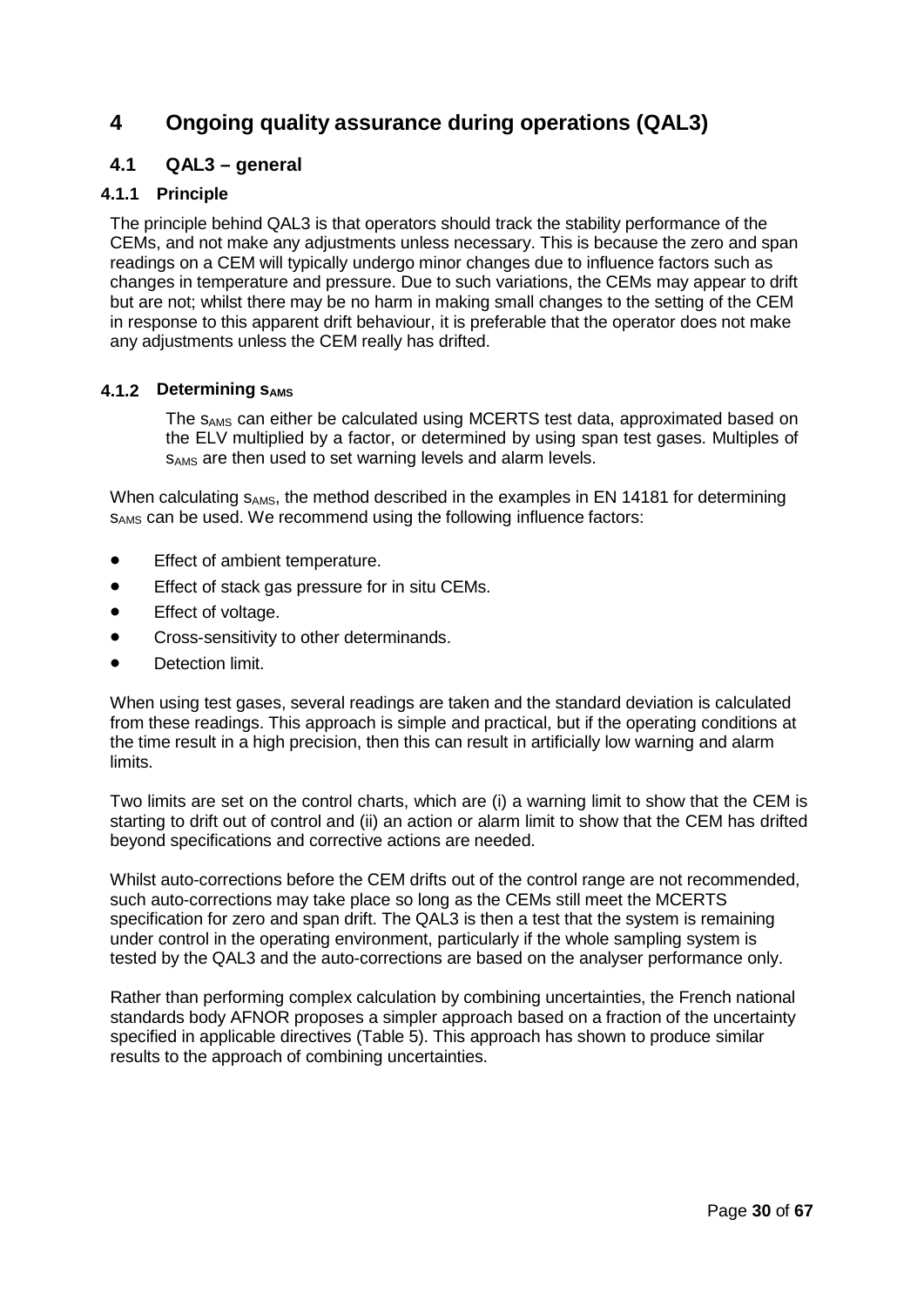| Determinand           | Uncertainty | DA ELV in | $S_{AMS}$ in $\overline{\%}$ | $S_{AMS}$ in<br>mg.m <sup>-3</sup> |
|-----------------------|-------------|-----------|------------------------------|------------------------------------|
|                       | allowance   | $mg.m-3$  |                              |                                    |
| CO                    |             | 50        |                              |                                    |
| <b>NO<sub>x</sub></b> | 20          | 200       |                              |                                    |
| SO <sub>2</sub>       | 20          | 50        |                              |                                    |
| <b>TOC</b>            | 30          | 10        |                              | 0.3                                |
| HCI                   | 40          | 10        | 10                           |                                    |
| HF                    | 40          |           | 20                           | 0.2                                |
| Particulate           | 30          | 1በ        | 10                           |                                    |

# **Table 5 – AFNOR method for calculating SAMS for incineration installations**

Operators may also develop their own control charts and limits based on experience. However, generally more complex control charts are more sensitive at detecting changes, whilst more zero and span measurements will also result in a greater degree of control. Lastly, the procedure for determining the upper and lower limits on Exponentially Weighted Moving Average charts differs from those used for CUSUM and Shewhart charts (see section 4.2.10).

# <span id="page-35-0"></span>**4.2 Zero and span checks**

Zero and span checks shall be performed using several means and reference materials, such as test gases for gas-monitoring CEMs and filters for particulate monitors. If this is not practicable or possible, then the CEMs supplier may provide surrogates such as filters which should be traceable to national standards in the case of gases. In the case of particulates, due to the complex sizes, shapes and behaviour of particulate matter, there is no true surrogate for this determinand for use in the field. However, any surrogate which remains constant for a given, known period of time (ideally at least a year) may be suitable for span measurements under QAL3.

# **4.2.1 Test gases and reference materials**

If test gases are used, then they should be traceable to primary National Standards and should have certificates which meet the requirements of ISO 6142 Gas analysis – Preparation of calibration gas mixtures. Test gases are required for all the gaseous determinands with ELVs, unless the operator or CEMs supplier can demonstrate a linear relationship between the drift effects of different determinands. Such a relationship would have to have a correlation coefficient of the regression line of at least  $R^2 = 0.99$ .

Gas-mixing systems can be used, as these are particularly useful for multi-point span checks. Such systems should meet the performance standards specified in USEPA Method 205 – Gas dilution calibration.

Surrogate reference materials are required for performing zero and span checks on particulate monitoring CEMs and these should be assessed, as part of the MCERTS testing, for their validity in providing an appropriate QAL3 check. However, it is permissible to use surrogates and alternative devices such as filters or electronic simulations for particulate matter, as long as these have been validated during the MCERTS testing for QAL1.

In terms of span gas concentrations, there are no firm rules on the actual concentrations. However, a good starting point is to use a span gas which has a concentration of 80% to 100% of the short-term ELV. It should be noted that the higher the concentration, the more sensitive the span check to changes, whether these are random variations or systematic changes due to actual drift. Therefore, the values for the warning and action limits may need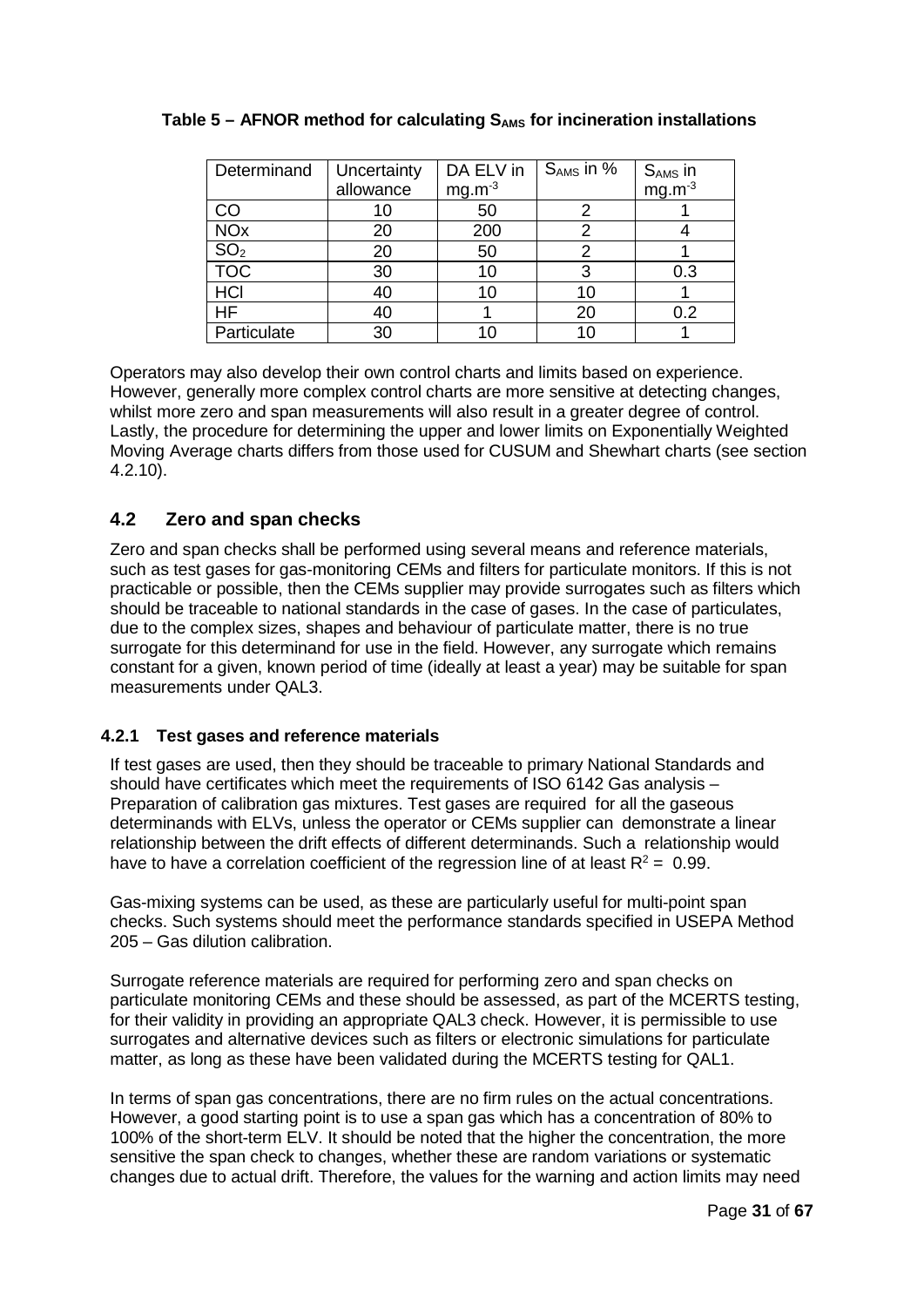to be changed to take into account the greater sensitivity to changes when using higher concentrations of span gases.

### **4.2.2 Requirements on the CEMs and data recording systems**

To carry out zero and span checks, the CEMs and the data recording systems have to be able to:

- Record both positive and negative values.
- Record any changes in readings from the previous zero and span checks.
- Record zero and span data results for greater than one year. This permits effective auditing of the data.

#### **4.2.3 Frequency of checks**

If operators are using CUSUM charts, then weekly zero and span checks will be required. If operators are using Shewhart charts, then the frequency may be based on the maintenance interval determined during testing for MCERTS certification, although we recommend using shorter intervals until sufficient data is available to lengthen the time between checks.

Users have the option to use instruments with either automatic or manual QAL 3 checks. The majority of instruments use automatic self-checks since these tests can be conducted without additional work from personnel.

#### **4.2.4 Adjustments to span readings**

Once the CEM has been calibrated and passed the QAL2 tests, the initial span readings are used to set the baseline for the control charts. In the past, it has been usual to make adjustments to the span setting if span checks show a difference between the original span level, and the most recent span check; this is especially the case when service engineers perform calibration checks during routine services. However, these minor adjustments to zero and span settings of the CEM must not be carried out unless several span readings are outside the action limits set within the control charts. In other words, if the span readings are within the action and alarm limits on the control charts, then no action is required and the CEM should not be adjusted.

- Note 1: Some types of CEMs have automated zero and span functions, together with small automatic adjustments. This approach is acceptable if the CEM was tested and certified using this approach, and if the applied auto-corrections are recorded.
- Note 2: If the QAL3 results are approaching the action limits at the time of a CEMs service-visit, and there is a clear trend of drift, then the CEMs-supplier conducting the service visit may be requested to adjust the CEMs during the visit, rather than arrange for a separate visit soon afterwards.

### **4.2.5 Replacing gas bottles or other surrogates**

When replacing gas bottles, differences in the concentrations of bottles may mislead an operative into believing that the CEM has drifted. This is because two gas bottles with seemingly identical contents can produce different readings in a CEM because of the uncertainty of the concentrations. This results in a step change in the CEM readings when the one bottle is changed for another. Hence it is important to differentiate and account for such step changes instead of mistaking such changes for drift. Therefore, when changing gas bottles, the following steps are recommended: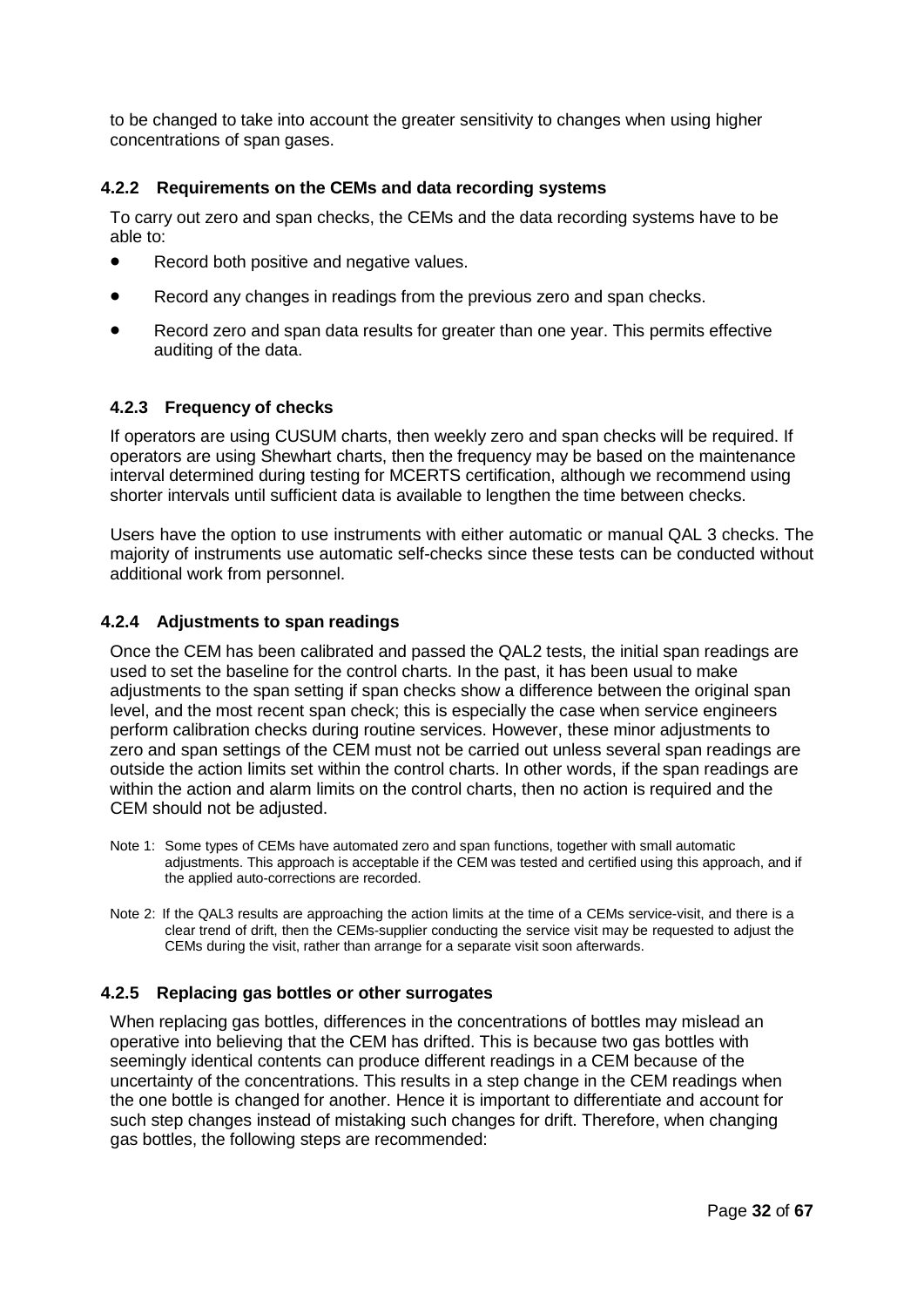- (a) Take at least five span readings with the current gas bottle, and then take an average of the readings.
- (b) If the span readings using the current gas bottle show that the CEM has not drifted beyond the action limits since the last span readings, then got to Step (d).
- (c) If the CEM has drifted, then carry out any necessary actions to remedy this; then proceed to Step (d).
- (d) Take at least five span measurements using the replacement span-gas bottle, and then set a new baseline for the control-chart span-level using an average of the five measurements.

Sets of readings with an existing bottle, followed by an equal number of readings with a second bottle, will establish the magnitude of any step-changes (Figure 8).



**Figure 8 – Shift in the baseline following a change of span-gas bottles**

## **4.2.6 QAL3 checks and the IED**

The IED specifies availability requirements for CEMs. For a daily average value to be valid, an operator may discard no more than five half hourly average values in any day due to malfunction or maintenance of a CEM. This includes periods when the CEMs are out of calibration or conducting zero and span checks.

However, for practical purposes, we consider that 20 minutes in any given half-hourly period is representative of a half-hour monitoring period. Therefore, operators do not have to invalidate the daily average value if:

- There are no more than five half-hourly periods with less than 30 minutes of valid data, although more incomplete periods may be permitted provided that the operator can justify this, and;
- The half-hourly periods contain at least 20 minutes of valid data.
- Operators do not have to stop loading waste at waste incineration plants during zero and span checks, providing that the operators still comply with the above and the requirements of the IED, as laid down in the permit.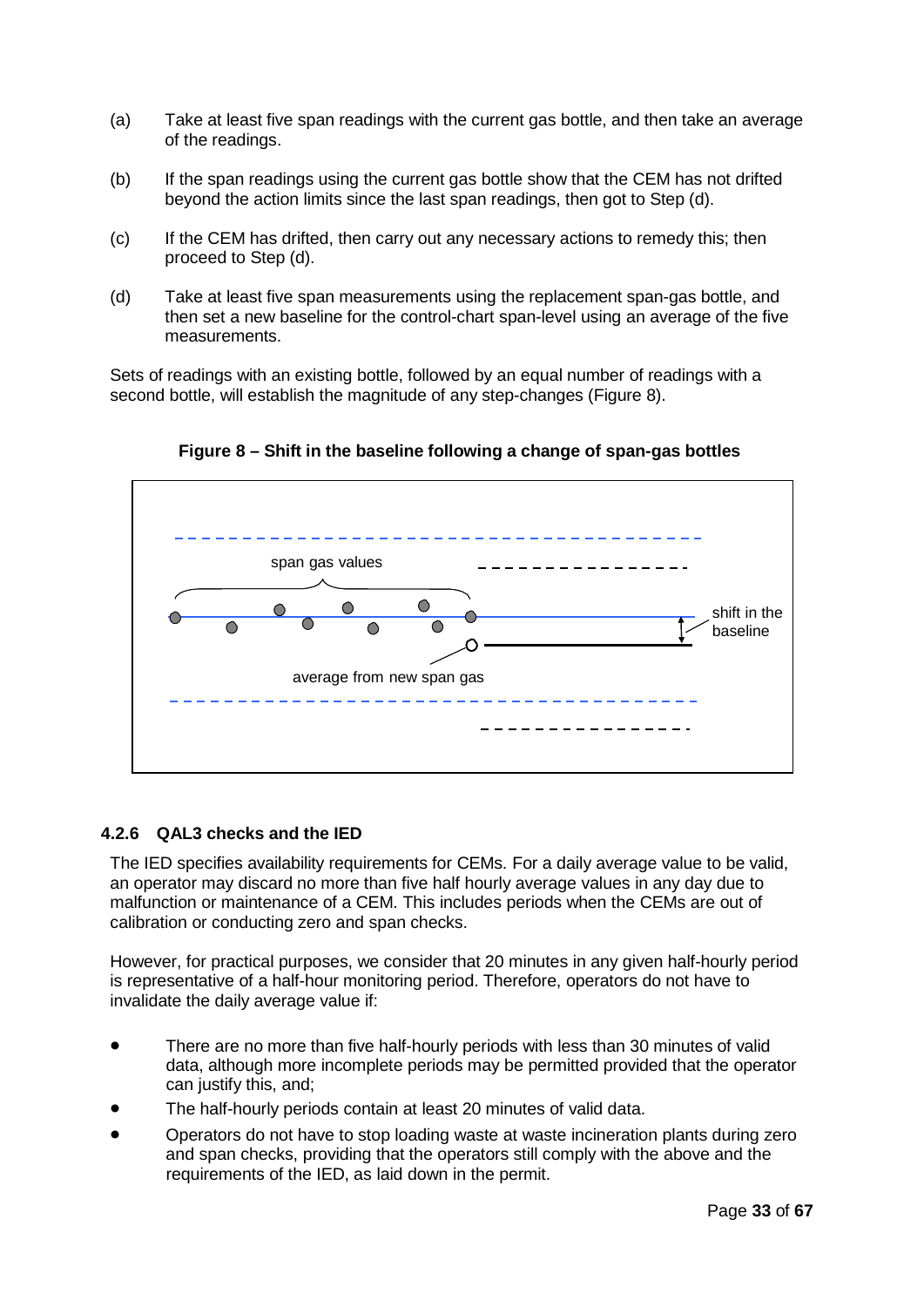## **4.2.7 Control charts**

Under QAL3 the operator regularly checks the response of the CEM to zero and span reference materials. If these readings are repeated over a sufficiently short period of time, and the CEM has not had a chance to drift, then the actual readings will be due to variations in precision and allowable effects of influence quantities. Over a period of time, as the operator collects more data, there is only a very small chance that the readings will change by more than three standard deviations, unless the CEM has truly drifted. The purpose of control charts is to plot such trends and give an indication of actual or forthcoming drift.

The user calculates or determines the standard deviation (SAMS) for the operation of the instrument under anticipated stack conditions and then uses multiples of this standard deviation to set warning levels and alarm (or intervention) levels.

Annex C of EN 14181 provides examples of the 3 types of chart described below.

### **4.2.8 Shewhart control charts**

The results are presented as a function of time. The values shown by the CEM can be expressed as an absolute value or as the difference between the reading and the expected value of the reference material. Two control charts are needed, one for zero drift and one for span drift, as shown in EN 14181, Annex C, section C.1.

The target values on the two charts are the average value of zero and span readings, and are established during the initial QAL3. This should be carried out immediately after the QAL2 has been completed. The associated standard deviations (SAMS) are used to calculate the levels which will trigger an alarm and possible intervention.

When setting up the chart, *n* is the number of consecutive repetitions of the test carried out and should be at least 10 for the initial QAL3, but can be equal to one in the case of a repeat QAL3.

Once the control chart is set up, the results of the zero and span tests (averages of the *n*  readings on the CEM) are placed on the chart in order to detect drift and/or changes in precision that require intervention by the operator, e.g. maintenance of the CEM and possible rejection of the results since the previous tests.

## **4.2.9 CUSUM charts**

Any limitation that the Shewhart chart has in detecting progressive changes or staged changes can be overcome by associating several successive control points, i.e. through the use of moving mean charts such as CUSUM control charts. To achieve this, the values calculated and entered on the chart are not the last value but the average of several previous values.

The CUSUM, or *cumulative sum* chart (EN 14181 Annex C, section C.3.1) uses all of the data and is therefore a more sensitive way to detect slight changes in the mean. If a target value C is being considered, then the operating principle of the chart is to calculate the difference between each new value and value C, and to add this to a cumulative sum. This cumulative sum is then reported on the chart relative to the values measured.

As long as the measurement results are close to the target value, the CUSUM chart's curve remains close to zero. A positive curve indicates that the results are greater than the target value and a negative curve shows the opposite. Stepped changes in a data series are shown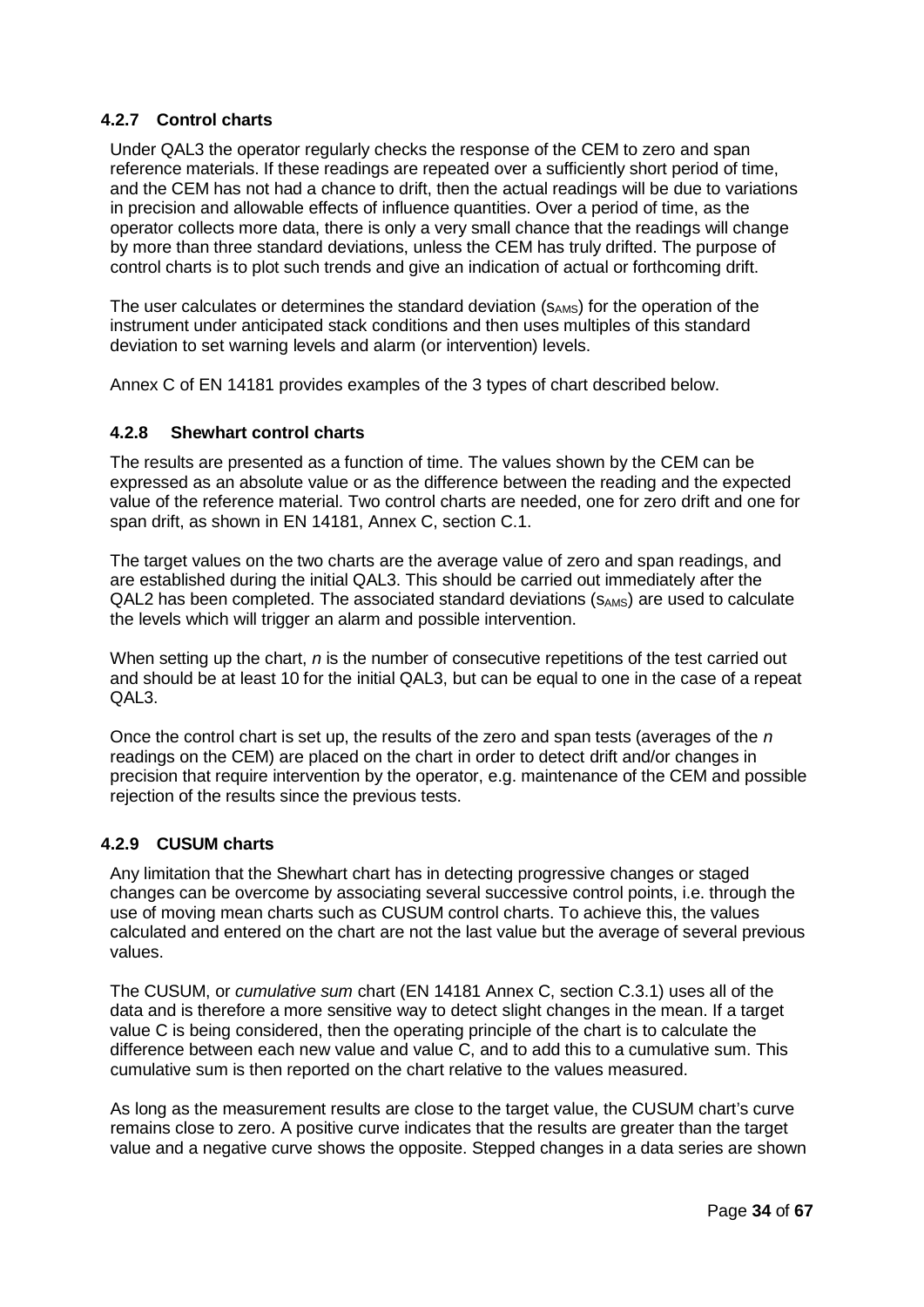by an abrupt change in curve shape. A gradual drift produces slight but continuous changes in the mean.

### **4.2.10 Exponentially Weighted Moving Average Charts (EWMA)**

Exponentially Weighted Moving Average (EWMA) charts are an alternative to either Shewhart or CUSUM charts. An example is given in EN 14181, Annex C, section C.2.

In the EWMA chart, the control limit and the smoothing parameter  $\lambda$  are selected so as to obtain an Average Run Length (ARL) that is set as a quality objective. This ARL is the average number of successive checks required to detect a  $\delta$  maladjustment that may be a false alarm if the process is not maladjusted.

The Maximum Average Run Length (Max ARL) is the maximum number of successive checks required to detect a  $\delta$  drift, if the process is maladjusted.

If a slow drift is expected, select a  $\lambda$  near 0,25, but if sudden changes are expected then select  $\lambda$  near 0.5. In order to simplify the choice of EWMA chart decision criteria, where  $n = 1$  and so =  $S_{AMS}$ , let  $\lambda = 0.35$  and  $K = 2.9445$ , which produces an ARL of 11,7 (12) and a maximum ARL of 29.

It should be noted that only one upper control-limit and one lower control-limit are required.

## **4.3 Reporting**

QAL3 records should include the following:

- CEM details monitoring approach and technique, operating range, make and model.
- CEM changes details of change in make, model and serial number through the year.
- Manufacturer's service visit records routine maintenance.
- Manufacturer's call out records corrective actions taken.
- Operator's routine maintenance and corrective actions.
- QAL3 baseline re-sets summary.
- **Zero and span drift plots.**
- Zero and span drift tabulation.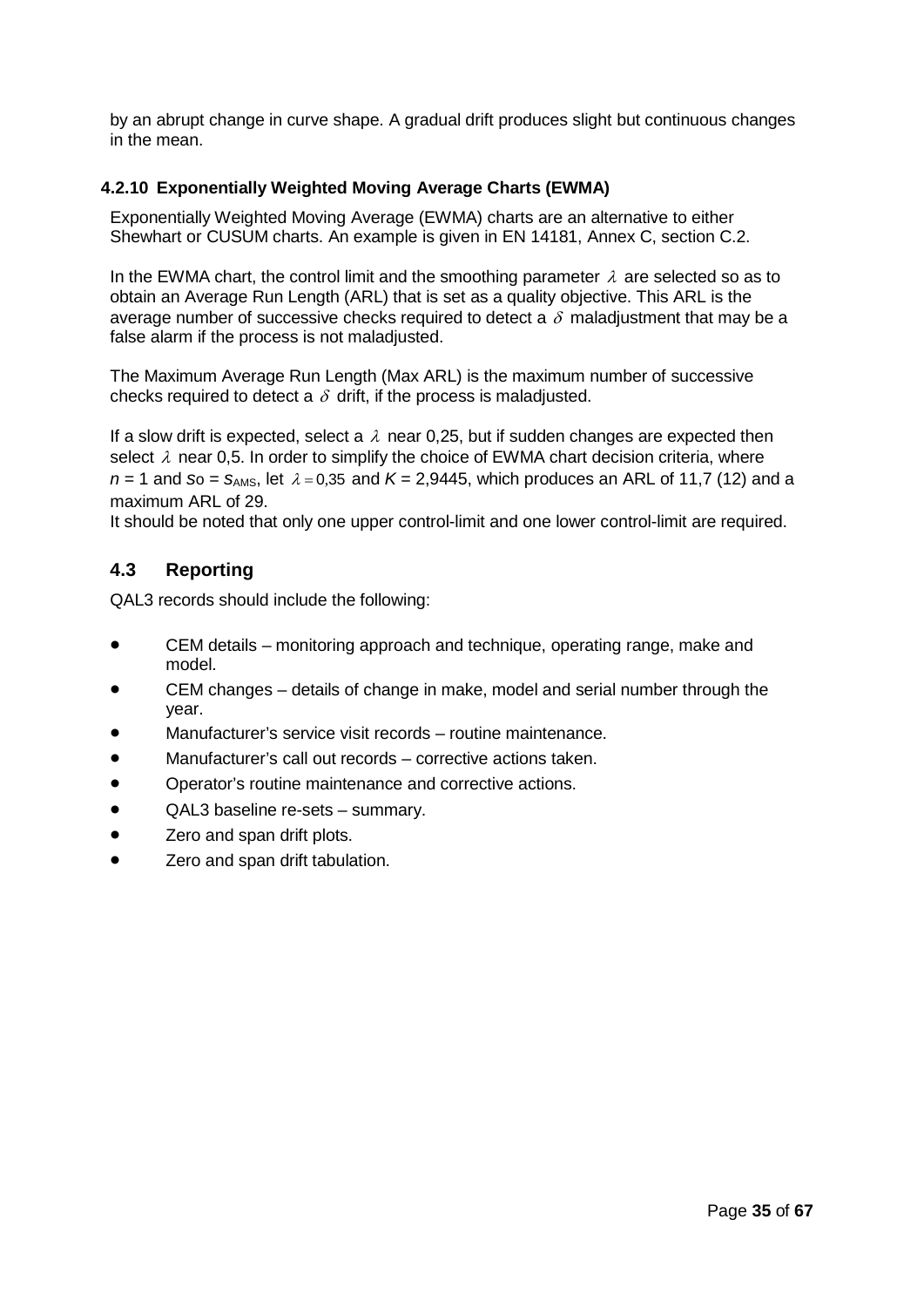# **5 Annual surveillance test (AST)**

## **5.1 Purpose of the AST**

The Annual Surveillance Test (AST) is a mini-QAL2 whose purpose is to verify the continuing validity of the calibration function. In general, the key points in section 3 also apply to the AST.

## **5.2 Functional tests**

The requirements and responsibilities for carrying out the AST tests are the same as for QAL2 (see section 3.4).

## **5.3 Parallel measurements with a SRM**

When using instrumental methods for SRMs, the SRM monitoring-system may be operated continuously during the AST tests. Zero and span checks on monitoring systems used within SRMs shall be taken at the start and end of the monitoring period. Test laboratories shall state in their Site Specific Protocol the time intervals between the start times of each successive pair of measurements. Furthermore, test laboratories shall demonstrate that the interval between each pair of data provides representative samples, taking into account any process variations.

Note: For example, because of process and/or safety constraints, a test laboratory may only be able to take data at certain times. This may occur during a batch process. In such cases, the test laboratory may leave an instrumental SRM running, but still perform the zero and span checks once every 24 hours. In such cases, it is essential to ensure that the measurements are still representative, and that the SRM is stable over a 24-hour period.

Any continuous monitoring systems used within SRMs shall be certified where possible to the MCERTS performance standards for CEMs.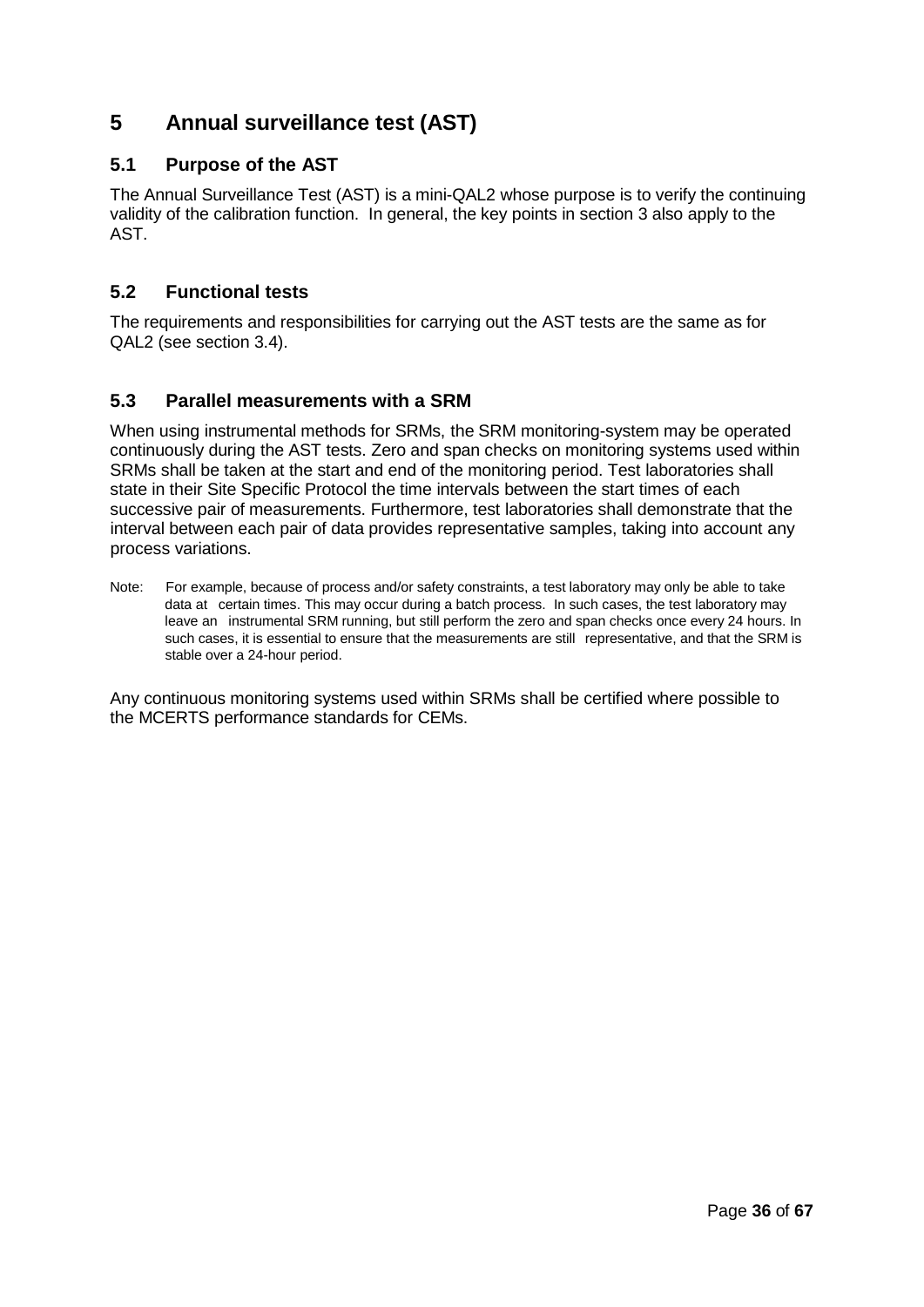# **References**

- 1. EN 14181. Stationary source emissions Quality assurance of automated measuring systems.
- 2 EN 13284-2. Stationary source emissions Determination of low range concentration of dust – Part 2: Automated measuring systems.
- 3. Directive 2010/75/EU on Industrial Emissions
- 4. Monitoring stack emissions: techniques and standards for periodic monitoring. Environment Agency.
- 5. MCERTS stack emissions monitoring equipment at industrial installations. Environment Agency's Monitoring Certification Scheme (MCERTS).
- 6. ISO/IEC 17025. General requirements for the competence of testing and calibration laboratories.
- 7. EN ISO 14956. Air quality Evaluation of the suitability of a measurement procedure by comparison with a required measurement uncertainty.
- 8. EN 15267-3 Air quality Certification of automated measuring systems Part 3: Performance criteria and test procedures for automated measuring systems for monitoring emissions from stationary sources.
- 9. TGN M1. Sampling requirements for monitoring stack emissions to air from industrial installations. Environment Agency.
- 10. EN 15259:2007, Stationary source emissions Requirements for the measurement sections and sites and for the measurement objective, plan and report.
- 11. EN 13284-1. Stationary source emissions Determination of low range mass concentration of dust — Part 1: Manual gravimetric method
- 12. EN ISO 9001. Quality management systems Specification with guidance for use.
- 13. EN ISO 14001. Environmental management systems Specification with guidance for use.
- 14. ISO 10012. Measurement management systems Requirements for measurement processes and measuring equipment.
- 15. EN 14793. Demonstration of equivalence of an alternative method with a reference method.
- 16. EN 14792. Determination of mass concentration of NOx: Reference method: chemiluminescence.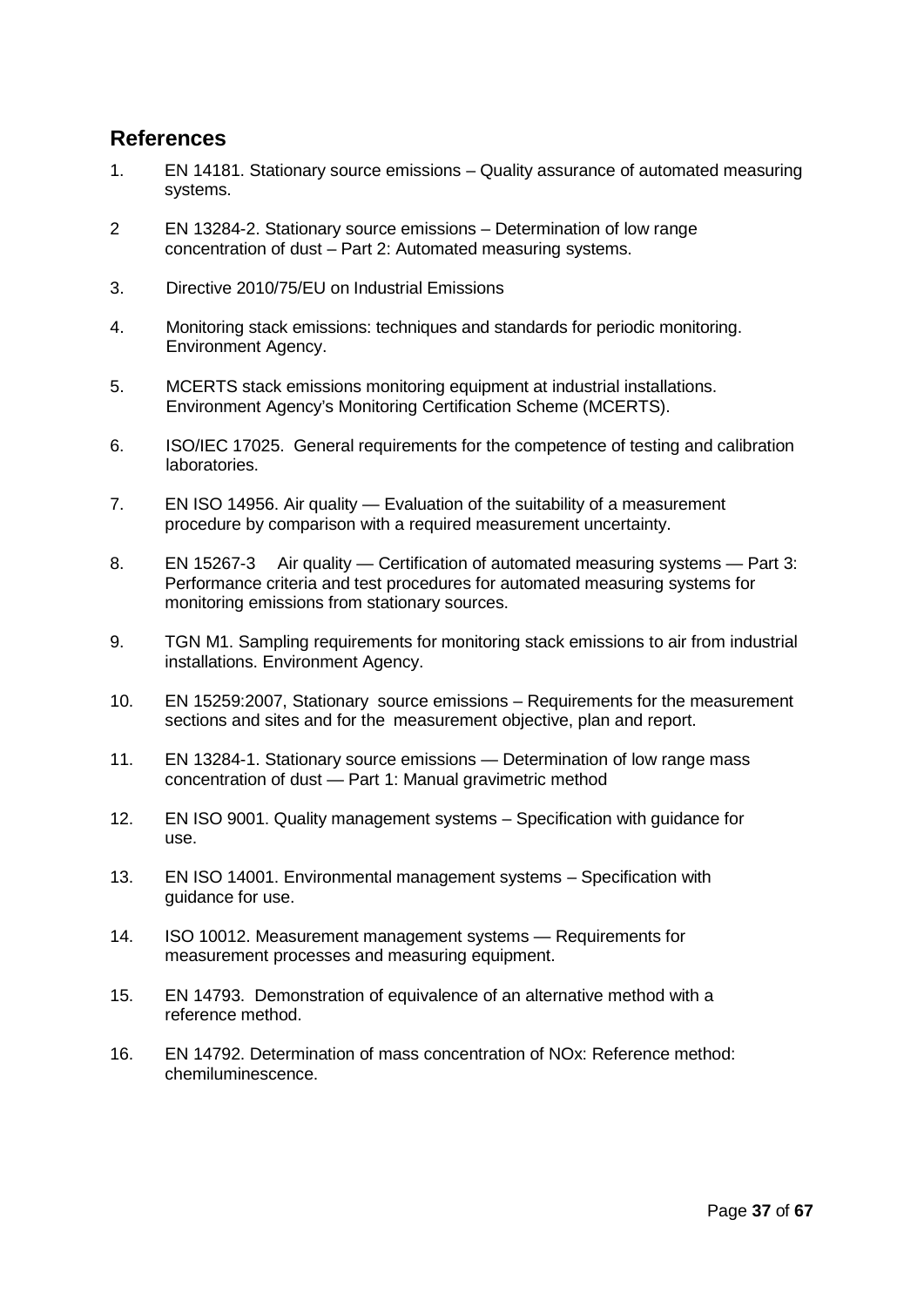# **Annex A: Method Implementation Document (MID 14181)**

### (Normative) EN 14181: Stationary source emissions Quality assurance of automated measuring systems

# **1. Scope**

EN 14181 shall be used on all installations where the permit specifies the application of EN 14181:

# **2. Normative references**

- MCERTS Manual stack-emission monitoring performance standard for organisations. Environment Agency.
- MCERTS Personnel competency standard for manual stack-emission monitoring. Environment Agency.
- MCERTS performance standards for continuous emission monitoring systems
- Method Implementation Document for EN 15259
- Technical Guidance Note M1: Sampling requirements for monitoring stack emissions to air from industrial installations. Environment Agency.
- Monitoring stack emissions: techniques and standards for periodic monitoring. Environment Agency.

The latest versions of the above documents are available from [www.mcerts.net.](http://www.mcerts.net/) Test laboratories shall refer to the latest versions of the above documents.

# **3. Terms and definitions**

### **3.1 Competent authority**

In England the *competent authority* is the Environment Agency.

## **3.2 Emission limit value**

The emission limit value (ELV) cited in EN 14181 is normally the daily average ELV. However, for some existing large combustion plants it is the 48-hour average. The ELV used for the statistical tests under QAL2 and the AST shall therefore be the daily average ELV, or the nearest equivalent ELV.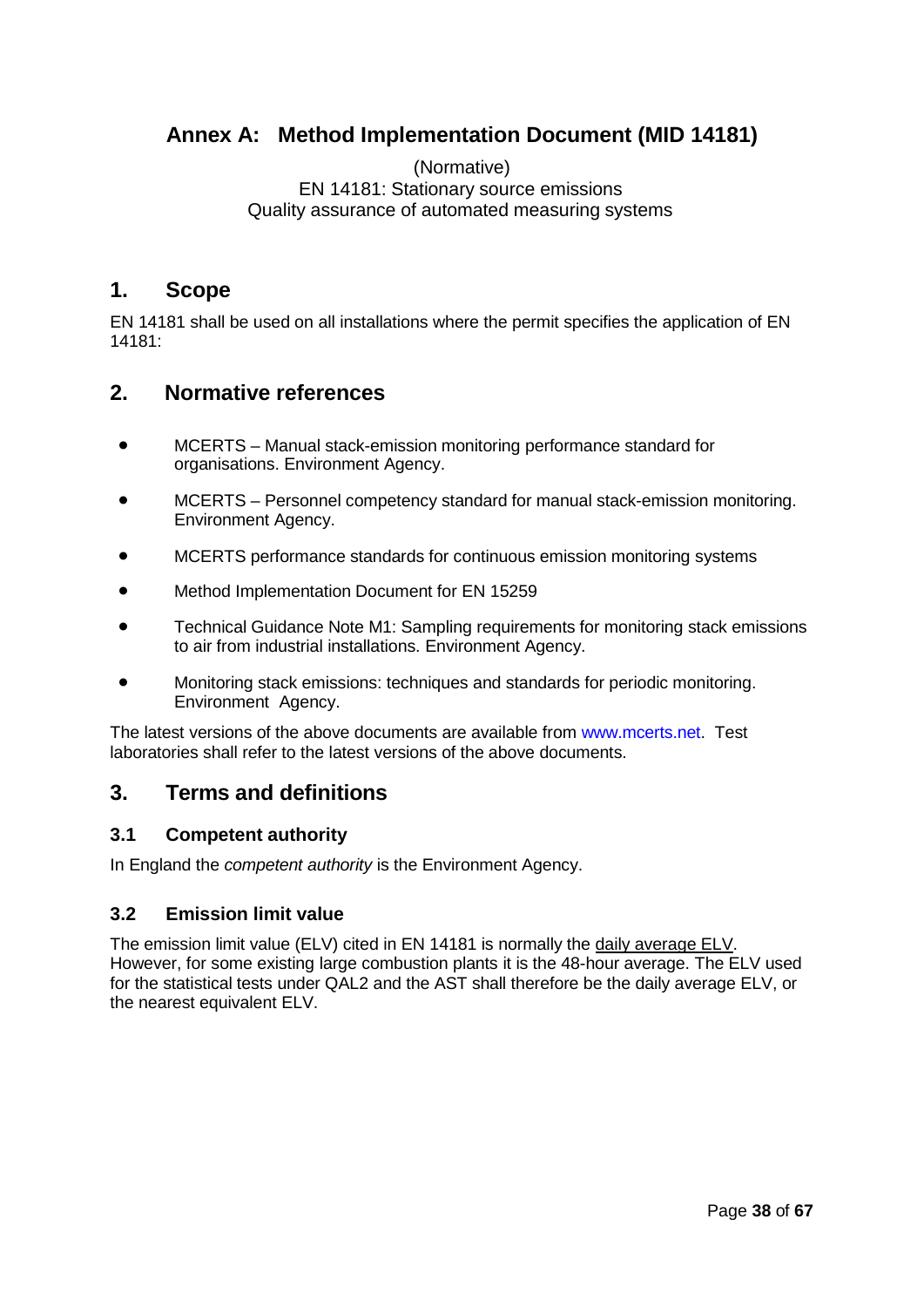# **4. Symbols and abbreviations**

No additional requirements to EN 14181.

# **5. Principle**

This MID describes the procedures that test laboratories must follow when applying EN 14181, and to meet the requirements of the UKAS accreditation-scheme for EN 14181.

## **5.1 General**

A *test laboratory* is a company or organisation that carries out the QAL2 and AST requirements as defined within EN 14181. It can be a commercial test laboratory or an industrial operator's in-house monitoring team. Test laboratories shall be accredited to EN ISO/IEC 17025 for the MCERTS performance standards for manual stack emission monitoring for the applicable SRMs, and EN 14181.

They shall have provisions for ensuring the minimum requirements for personal competency, which should be fully demonstrated and recorded.

EN 14181 requires operators to have a procedure for QAL3. We recommend that the test laboratory does not perform a QAL2 exercise unless an effective QAL3 procedure is in place at the regulated installations. For example, as a guideline, there should ideally be at least three months of QAL3 data demonstrating that the readings from the CEM are both stable and comply with the specifications for drift, as required for the QAL1 tests. If there is not an interval of at least three months, the test laboratory shall state the reasons for this in the test report.

Note: Whilst three months is considered to be the ideal minimum interval between commissioning and a QAL2, it is recognised that this is not always practical or possible.

# **5.2 Limitations**

When conducting parallel measurements, the measured signals are either taken directly from the CEM, or from the installation's data acquisition and handling system (DAHS) (e.g. expressed as analogue or digital signal), provided that raw data are collected during the QAL2 and AST. If the data are taken from the operator's DAHS, then the test laboratory needs to ensure (as far as practicable) that the data from the DAHS is representative of the data taken from the CEM.

The QAL2 or AST tests shall state the scope of application of the tests, including the type of process.

## **5.3 Measurement site and installation**

The test laboratory shall assess whether the following provisions are available and then report their findings in Section 2.3.2 of the report, for which there is a *pro-forma* in Appendix 2, noting any non-compliances. EN 14181 requires provisions for the effective management and maintenance of the CEM, in order to ensure the maintenance of the quality of data. Such provisions include at least the following: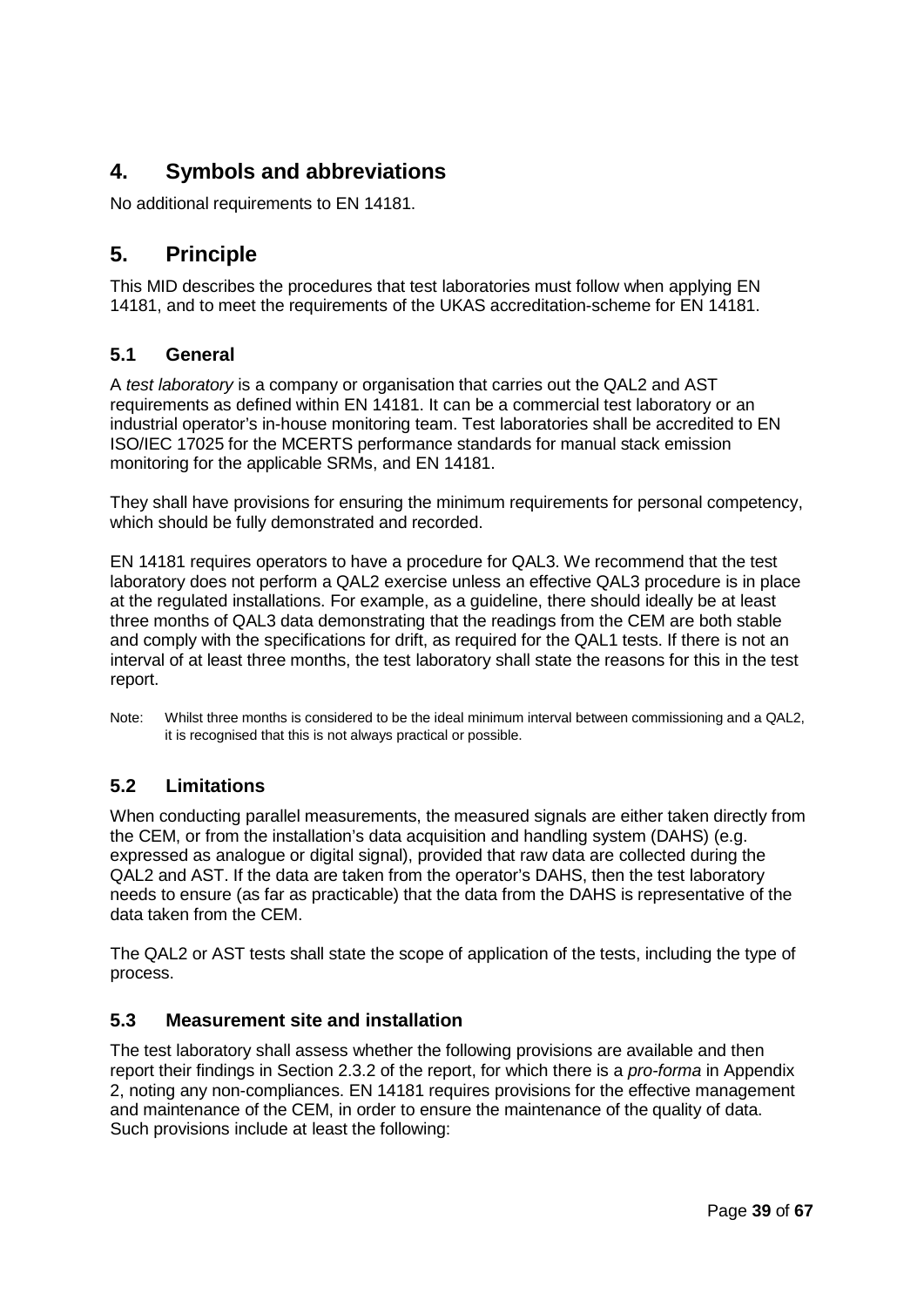- A safe and clean working environment with sufficient space and weather protections.
- Easy and safe access to the CEM.
- Adequate supplies of reference materials, tools and spare parts.
- Facilities to introduce the reference materials for gaseous-monitoring systems, both at the inlet of the sampling line (where present), and at the inlet of the CEM.
- Compliance with the requirements of TGN M1.
- The test laboratory shall state whether the site has had a homogeneity assessment to EN 15259, when and where this is reported. Test laboratories performing the homogeneity assessments shall comply with the requirements of the MID for EN 15259.

If the monitoring location has not had a homogeneity test to EN 15259, then it is strongly recommended that the test laboratory performs grid sampling until the homogeneity test has been completed.

If it is not possible to perform a homogeneity test, for example, due to reasons of health and safety, then the test laboratory shall note the reasons in the test report.

## **5.4 Testing laboratories performing SRM measurements**

The same requirements as 5.1 above.

# **6. Calibration and validation of the CEM (QAL2)**

### **6.1 General**

Figure 1 shows the responsibilities of the various parties participating in the QAL2 and AST procedures. Overall control of the work can be the responsibility of the process operator, the test laboratory, or an independent third-party organisation. The report- approver and staff working on QAL2 and AST exercises shall have the required training, competencies and experience. Only specifically authorised staff may approve QAL2 and AST reports.

The initial calibration function resulting from the first QAL2 test shall be entered. Thereafter, in individual cases, the continued use of the previous calibration function may be allowed if it can be proven by use of a specified statistical procedure that the new calibration function does not significantly differ from the previous one. Approval for the continued use of a previous calibration function shall be sought from the Regulatory Officer.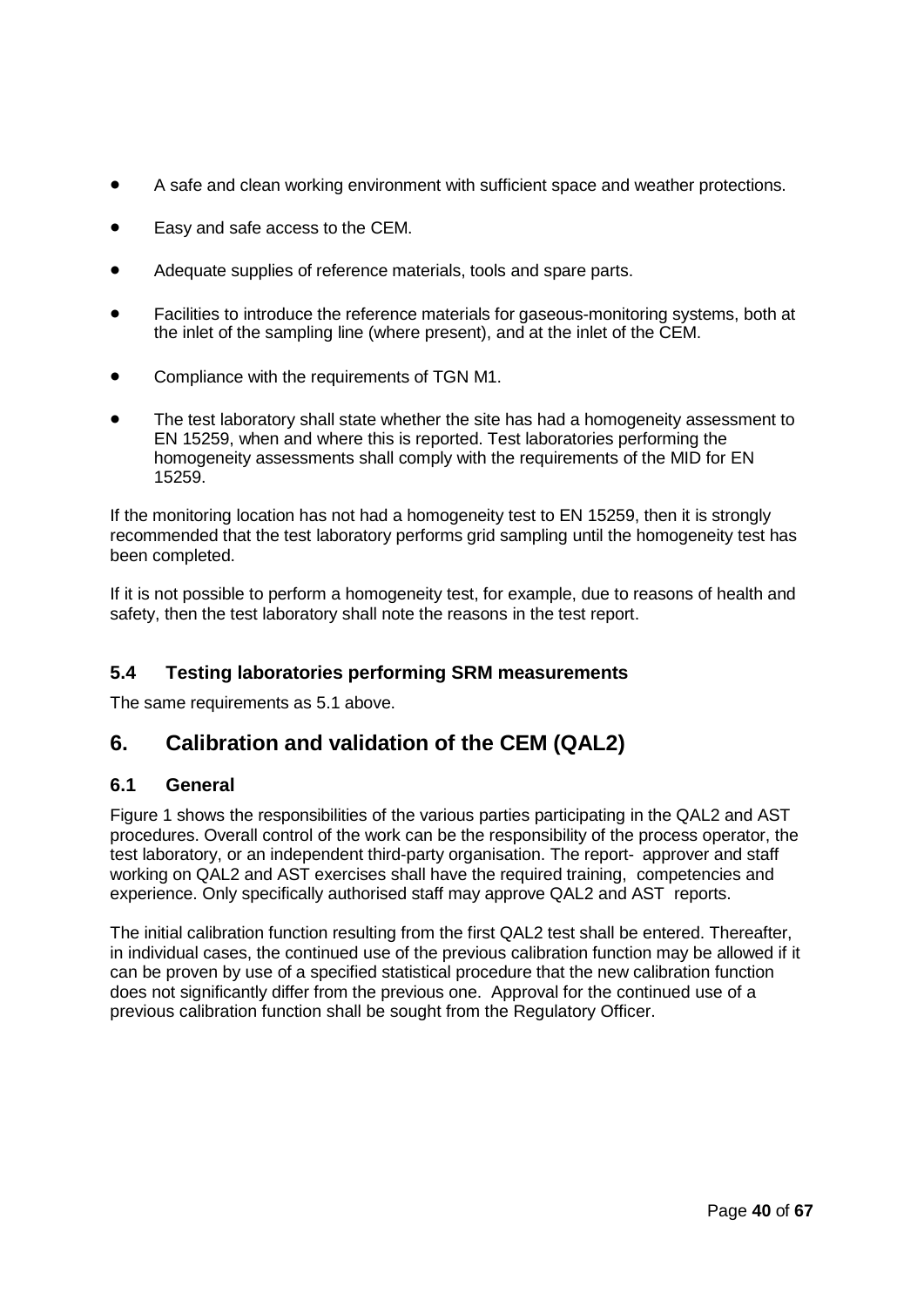## **Figure 1 - Flow diagram showing responsibility for calibration and variability tests**



## **6.2 Functional tests**

The test laboratory shall inform the process operator in advance of the QAL2 or AST that the functional tests are a mandatory requirement within EN 14181, and that the functional tests must be performed before the parallel reference tests specified within the QAL2 and AST requirements of EN 14181. Additionally, the test laboratory needs to inform the process operator of the risks associated with not performing the functional tests which include regulatory enforcement action or possible failure of the QAL2 and AST.

The functional tests should be performed no more than one calendar month before the parallel reference measurements with SRMs. If the functional tests are performed earlier than this, then the test laboratory shall inform the operator that they should provide verifiable evidence to demonstrate that the results of the functional tests are still valid. This evidence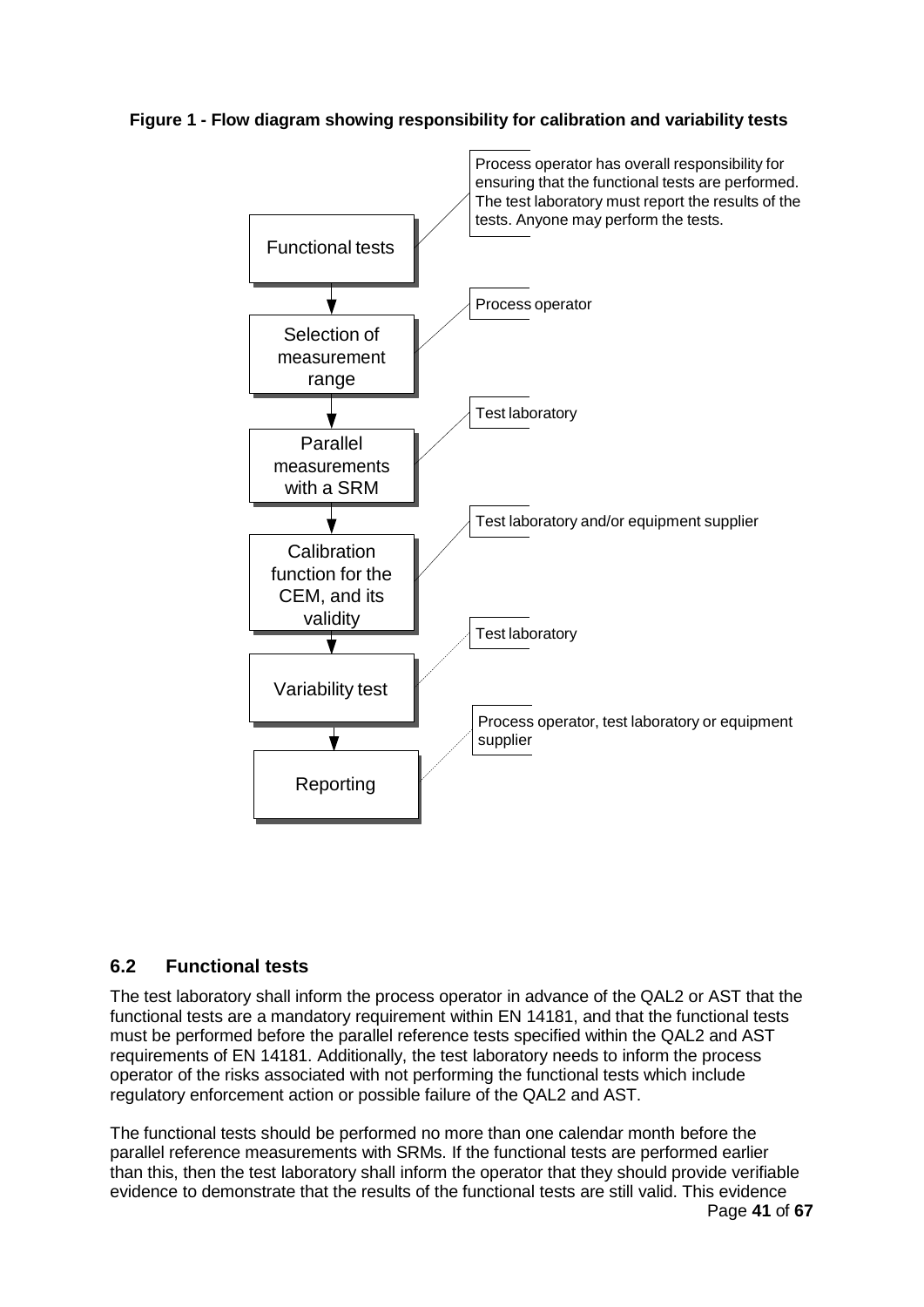should include at least performance tests, i.e. QAL 3 data, to demonstrate that the performance of the CEM has not changed between the functional tests and the parallel reference measurements. Such tests would include at least zero and span data for the entire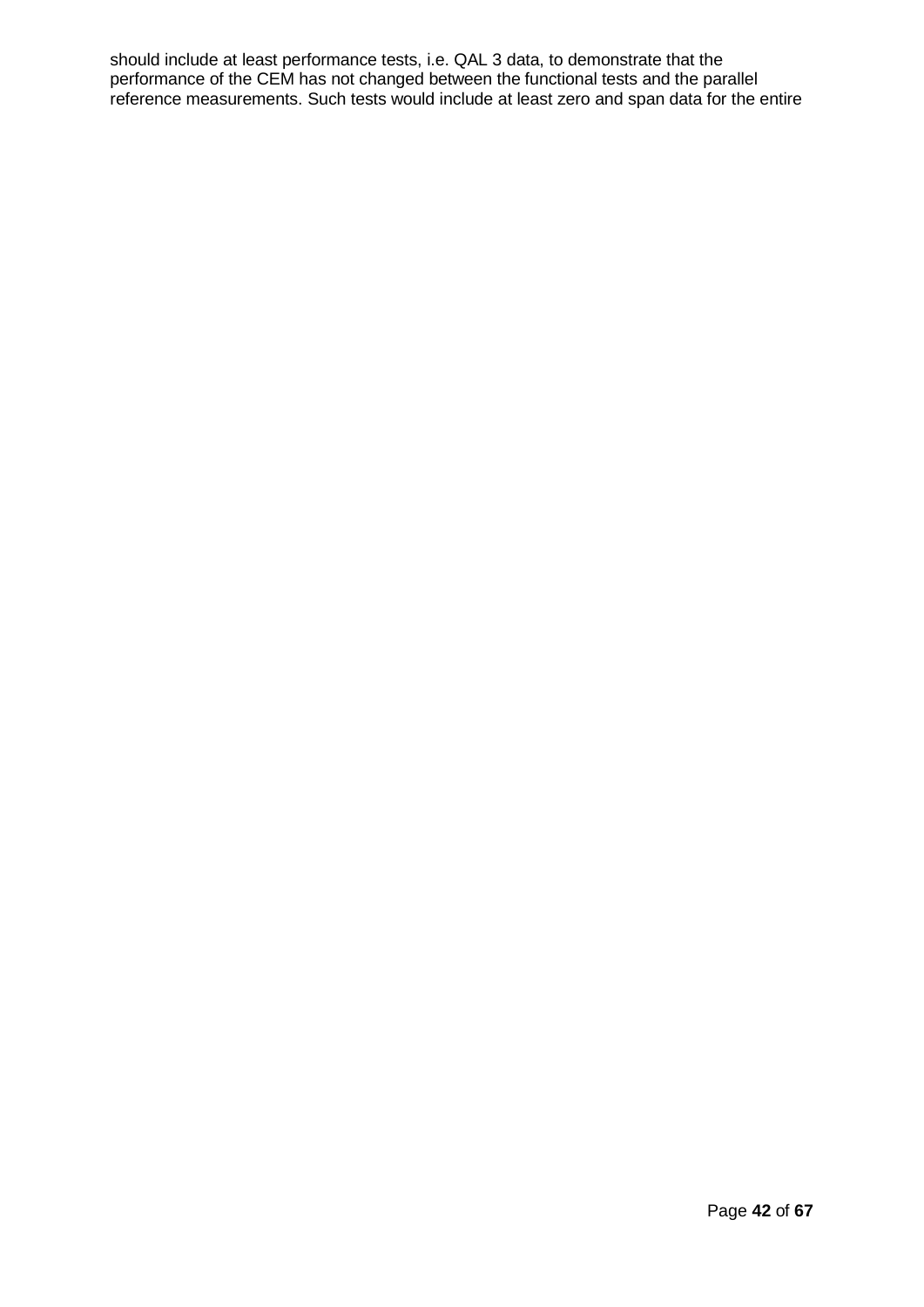sampling system and analyser. The test laboratory must document this evidence on the QAL2 or AST report, as applicable.

If the functional tests are not performed, then the test laboratory shall include the reasons for this in the QAL2 or AST report.

Note 1: Even though a test laboratory has informed the operator that it is the operator's obligations under EN 14181, there may be cases where the above conditions are not met and are beyond the control of the test laboratory.

The test laboratory must report the results of the functional tests, in section five of the EN 14181 report, including all the information detailed in the report template. A *pro forma* form for this is provided in Appendix 1 of this MID.

Whilst anyone may perform the functional tests they must be recognised as competent by us. Those performing the tests must have demonstrable competence and training to do so; for example, there must be training plans, evidence of assessments and training records to demonstrate that the people performing the functional tests know, understand and can apply the procedures required by Annex A of EN 14181. Such training could be provided by the manufacturer or supplier of the CEMs.

Functional tests are required for oxygen-monitoring CEMs, and for moisture-monitoring CEMs if these are present. The criteria for the tests shall be based upon the requirements of the MCERTS performance standards.

- Note 2: Performing the linearity and span test for moisture requires a moisture generator, which can create practical difficulties on site. Whilst we recommend that this test is performed and operators can require their suppliers to perform this test, both operators and test laboratories may apply a risk-based approach if they do not wish to perform the test. However, if the CEM fails the QAL2 variability test due to a failure of the moisture monitoring, then the linearity test for moisture will be required.
- Note 3: Moisture-monitoring CEMs means those CEMs which typically measure one or more gaseous stackgases on a hot and wet basis.

It is essential to review historical data before carrying out the functional tests and parallel reference tests, in order to evaluate normal instrument operation and details of process peaks.

#### **6.2.1 Specific requirements for functional tests**

Annex A of EN 14181 specifies the individual parts of the functional test to be performed during the QAL2 and AST for extractive and non-extractive CEMs. In addition, the specific requirements shown below shall also apply.

#### (i) General

The lead organisation for reporting the results of the functional tests shall be the MCERTS accredited test laboratory. This applies whether the test laboratory is performing the tests or not. The organisation conducting linearity tests must have access to approved surrogate reference materials for any particulate analysers.

All parts used for repairs must be covered by the instrument's QAL1 certificate, i.e. the parts must meet the same performance specifications as those used within the CEM during its QAL1 testing and approval.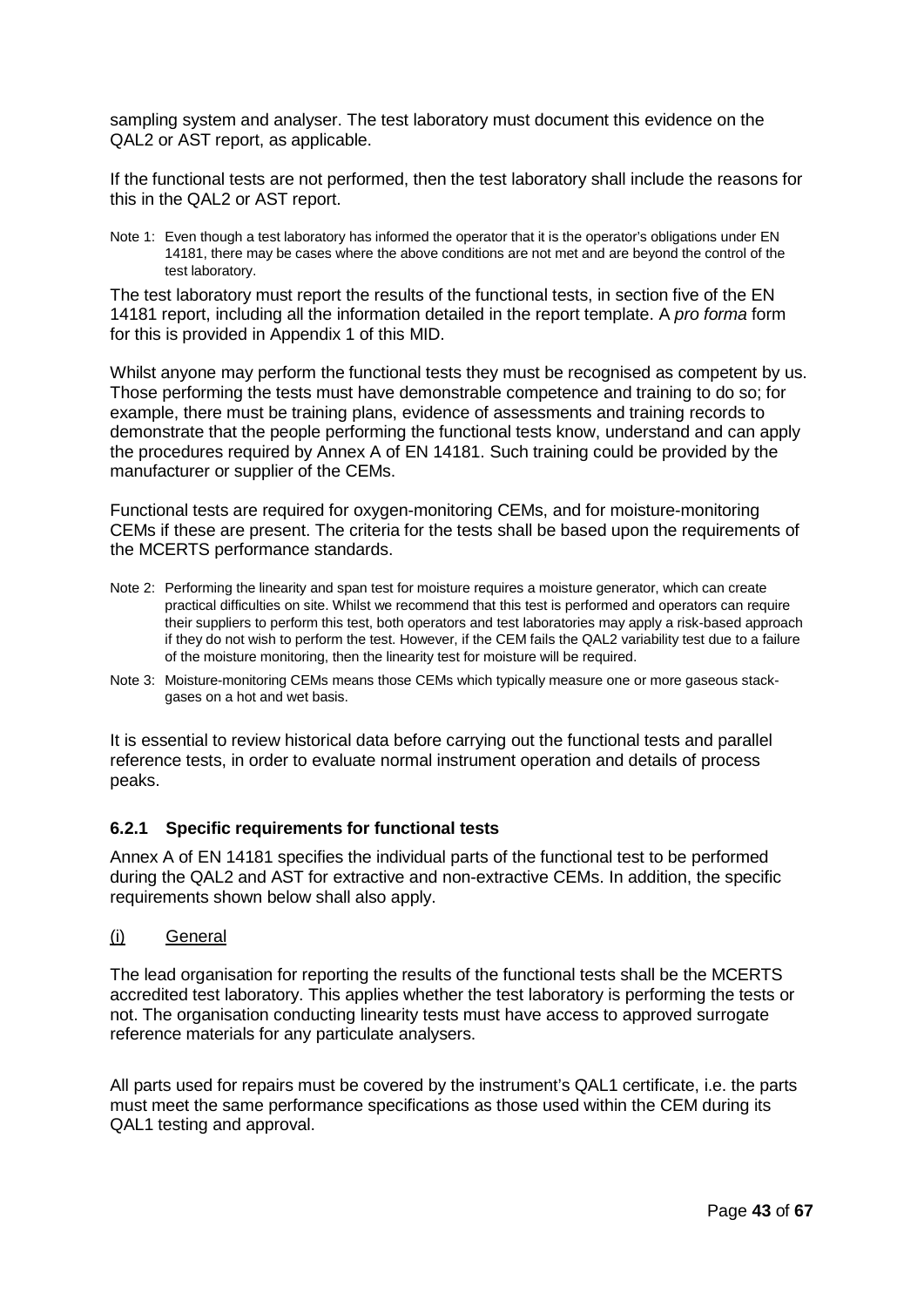#### (ii) Alignment and cleanliness

No additional requirements to EN 14181.

#### (iii) Sampling system

If the CEM is equipped with a NOx converter, then the efficiency of the converter must be tested at intervals specified by the supplier of the converter.

If the sampling system is equipped with a NOx converter, then the operator needs to ensure that the efficiency of this converter is tested at least once per year, more frequently if the manufacturer of the converter specifies more frequent checks, and the efficiency must not be less than 95%. The test for converter efficiency should meet the requirements of EN 14792. It may be performed by any organisation with demonstrable competence. Our preference is that those performing the test should apply gas-phase titration.

#### (iv) Documentation and records

The operator is required to either have, or have access to, the documentation specified in Annex A, section A.4 of EN 14181. The organisation conducting the functional test shall assess whether the documentation is controlled, readily accessible and up to date. A complete audit is not required, but simply a compliance check to ensure that the documentation is in place.

#### (v) Serviceability

A list of recommended reference material(s), tools and spare parts must be supplied by the CEM manufacturer / supplier and cross-checked with availability on site or by supply agreement.

The signals from the analyser through to the digital control system or data logger need to be checked and confirmed.

The organisation conducting the functional test needs to record compliance with the above requirements, and recommend improvements if appropriate.

#### (vi) Leak test

No additional requirements to EN 14181. Note that the response time and leak test could be covered at the same time by injecting one gas  $(SO<sub>2</sub>)$  or  $CO<sub>2</sub>$ ) directly into the probe.

#### (vii) Zero and span check

Refer to original QAL1 tests regarding ranges of reference materials. Data to be supplied by the manufacturer / supplier.

The manual zero and span checks shall be performed using the same procedure as for the MCERTS performance tests. Typically, zero and span checks require the use of reference materials. In the case of particulate monitors, these checks will require the use of appropriate surrogates.

As a cross reference, test laboratories should conduct a separate span on the operator's CEM with their own traceable gases.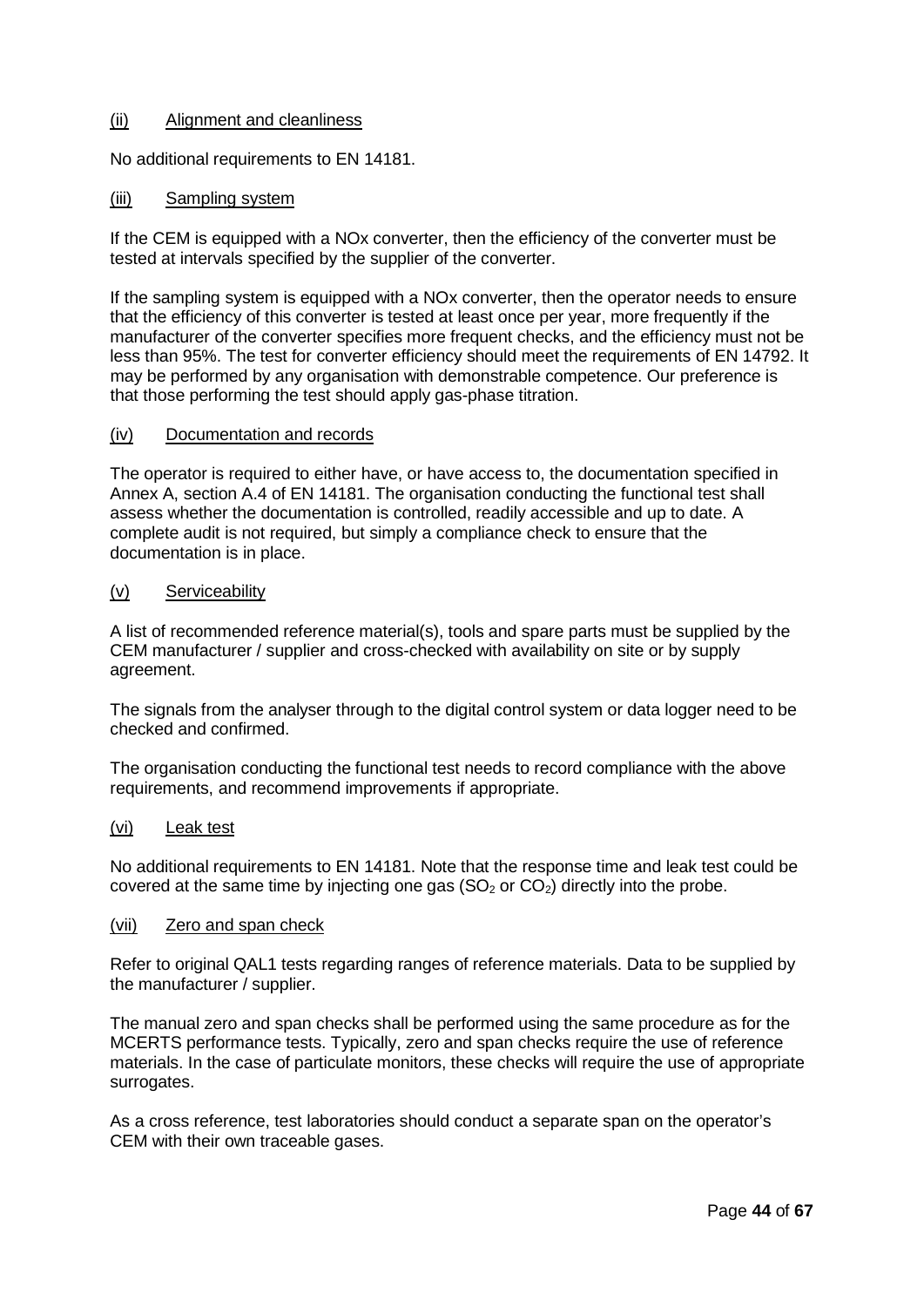### (viii) Linearity

No additional requirements. The data for zero readings are treated in the same way as other data points.

#### *a. Procedure*

The linearity test may be performed on the analyser alone, provided that there is a test with the highest concentration of the test gas, through both the entire sampling system, and then the analyser. This specific application of the linearity test may be combined with the tests for leaks, losses in the sampling line, response time and lag time.

If CEM values can only be logged manually during linearity testing, digital control system trends and logged values could be utilized and incorporated into the report to show that adequate stability had been achieved, and to help validate each of the points obtained.

#### *b. Meaning of 'emission limit value'*

Ordinarily, EN 14181 refers to the daily average ELV. This would ordinarily apply to the linearity test, since the performance of the CEM is compared with the original performance specifications, which are typically expressed as percentages of a certification range. This certification range in turn is a multiple of the daily average ELV.

However, there is a strong benefit in testing the linearity of the CEM at higher values, especially those based on the short-term ELV. Therefore, those performing the linearity check may base the test range on the short-term ELV, whilst applying the same performance criteria for the linearity test based on the daily-average ELV. If a suitable short-term ELV is not available then 2 x daily ELV may be used as an alternative.

#### *c. Test gases*

Test gases shall be traceable, where possible, to EN ISO/IEC 17025 for calibration by third party accreditation from a nationally recognised accreditation body that is a member of the International Laboratory Accreditation Cooperation (ILAC). The test gases shall be labelled with the relevant accreditation logo and number.

#### *d. Meaning of 'upper limit of linearity test range'*

The linearity test concludes with the calculation of the residuals of the average concentrations, and a test of those residuals. Initially expressed in concentration units, the residuals shall be converted to relative units by dividing by the upper limit (Cu) of the range used during the linearity test. As the linearity is tested using concentrations of approximately 20%, 40% etc. of the short-term ELV, then Cu shall be taken to mean the concentration at 100% of that range.

#### (ix) Interference

MCERTS certification of CEMs will show which interferents can have a measurable effect on the CEMs response to stack gases other than the target determinand. Therefore, if there is a failure of the QAL2 or AST tests, then the test laboratory shall refer to the MCERTS testing data, and determine whether any significant interferents are likely to be present in the stack which could result in a failure of the QAL2. If so, then the test laboratory shall determine the extent to which such interferents may introduce a bias into the measurements from the CEM.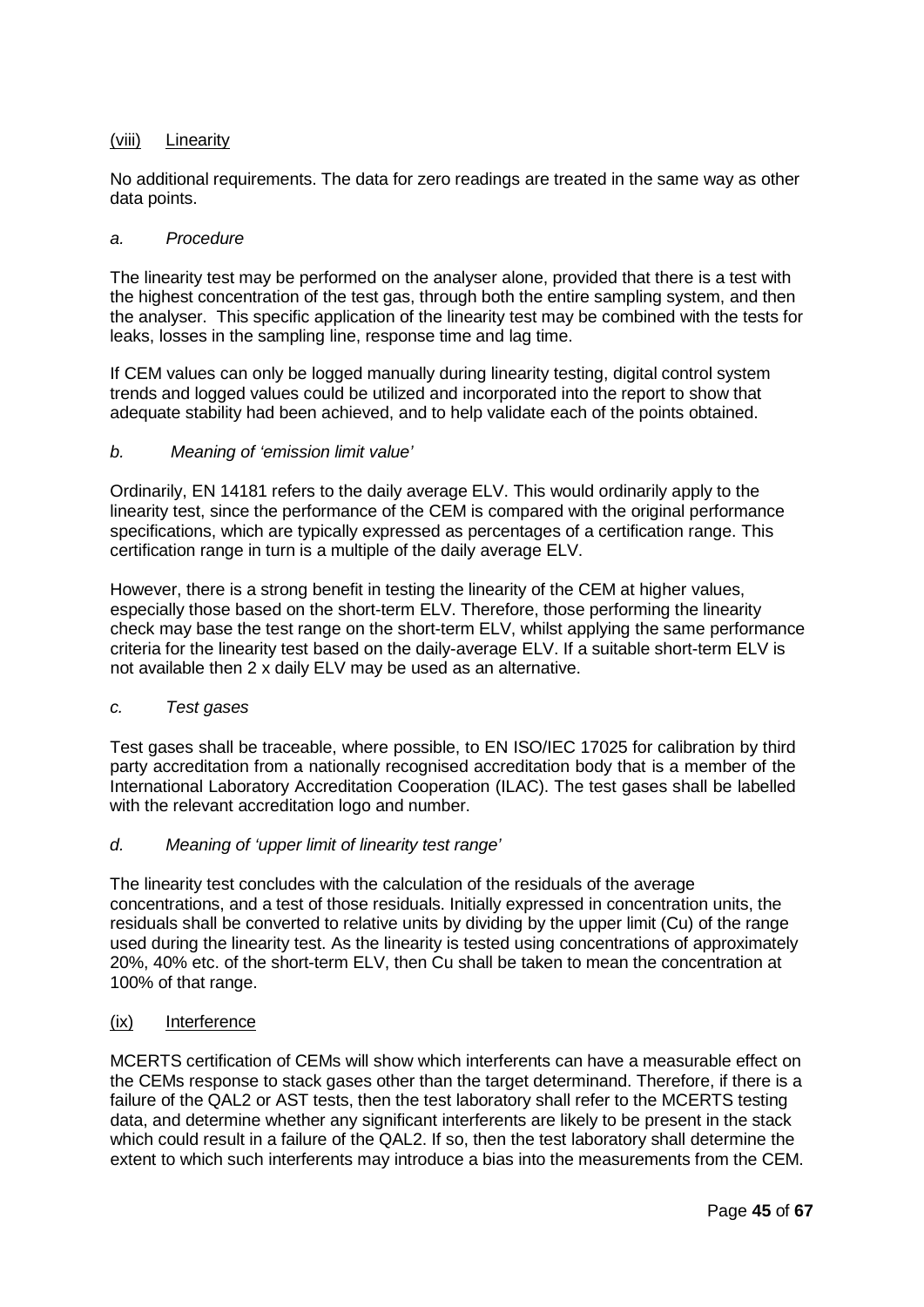- Note 1: Test data on potential interferents should be available from the CEM manufacturer or supplier.
- Note 2: In reality, the interferent test will be very rarely required. We know of very few examples of this test being required.

#### (x) Zero and span drift (audit)

No additional requirements to EN 14181. The test laboratory shall assess whether the operator has a QAL3 procedure in place, and whether the operator has applied this procedure. The evidence would comprise (i) a documented procedure, (ii) zero and span data, (iii) control charts.

#### (xi) Response time

The response time is specified in the MCERTS performance standards for CEMs.

For extractive systems the CEM shall have an injection point for calibration gases located as close as possible to the sampling point in order to check the response time and determine the valid calibration range. The organisation performing the check needs to note the length of the sample line if the CEM is an extractive system. When the results of this test are compared to the results of the same span gas fed directly into the analyser, the differences in response times is the lag-time due to the length of the sampling system. This information needs to be taken into account when the test laboratory performs the parallel reference tests required by the QAL2 and AST of EN 14181, in order to align the responses of the CEMs and SRMs.

#### (xii) Report

The functional test shall be supplied, assessed and validated prior to conducting the parallel reference tests required by QAL2 and the AST. Any necessary corrective actions should be addressed before the test laboratory performs the parallel reference tests.

### **6.3 Parallel measurements with an SRM**

#### (i) Execution of the SRM tests

Only suitably qualified testing laboratories may perform the SRMs required for QAL2 and ASTs (see section 5.1). It must be noted that 15 tests is the minimum number specified in EN 14181, and that it is advisable to carry out a greater number in case any tests are deemed invalid. The tests should be performed over the time periods specified in EN 14181; for example, EN 14181 requires the QAL2 to take place over three full working days. If these days are consecutive, then this implies that five days would be needed for the QAL2 exercise; this includes a day for setting up the monitoring equipment, and a day for packing it away after the three days of monitoring (Figure 2).

If the test laboratory performs the parallel reference tests over a total shorter duration, then the test laboratory shall provide evidence to show that measurements over a shorter, total duration are representative of the process. Additionally, the length of the sampling day should not compromise safety. Therefore, the length of the sampling day should balance the requirements for representative data against the requirements for safety.

Note 1: For example, if the process is stable, then shorter time-periods could be suitable. Alternatively, historical data, supported by statistical analyses, could be used to show that shorter time-periods are also representative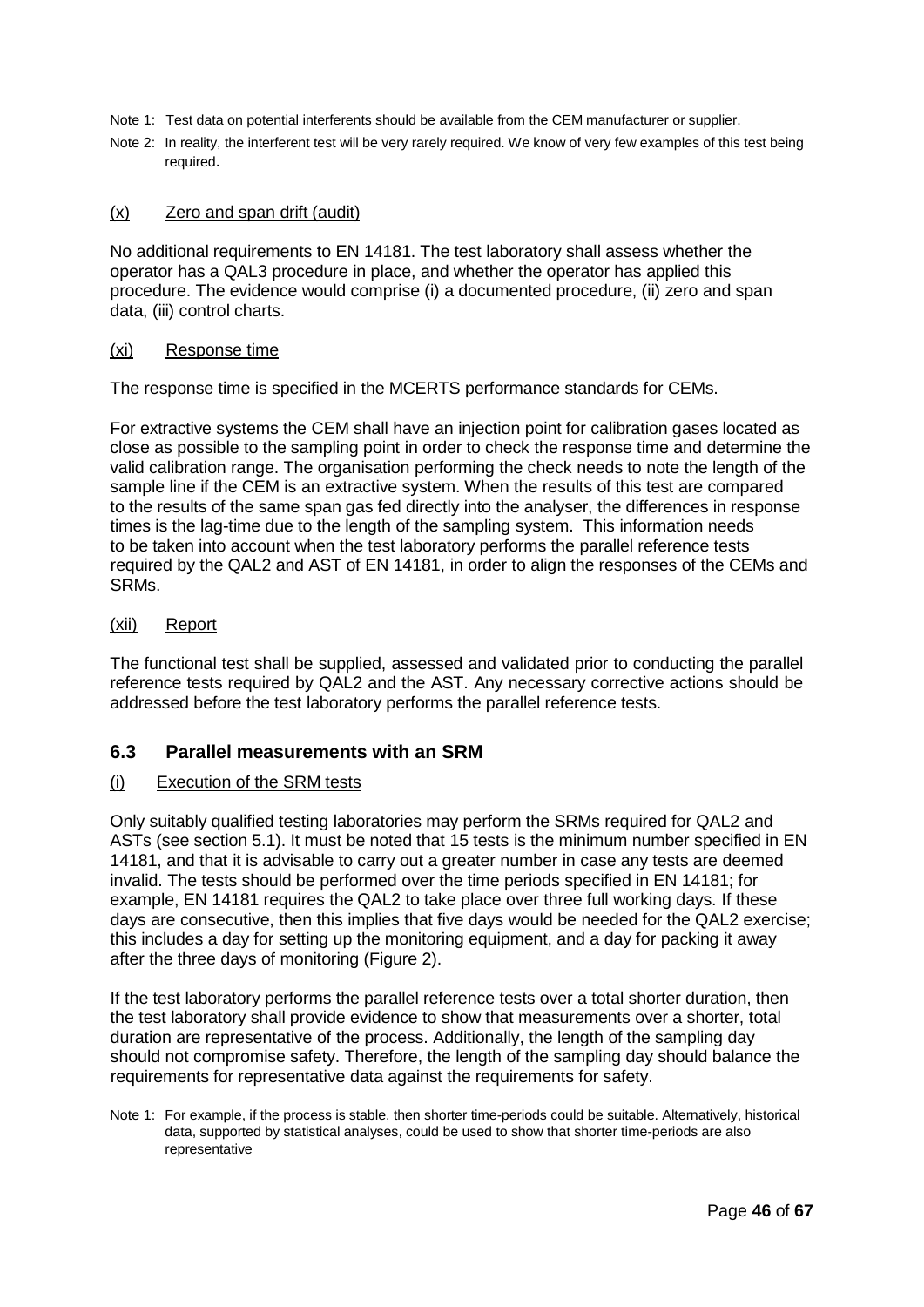In terms of sampling strategy, the test laboratory shall meet the requirements of MID 15259, particularly with regard to ensuring that samples are spatially and temporally representative.

Note 2: This includes using the results of a homogeneity test to decide the sampling strategy for sampling gases.

| Day 1         | Day 2 | Day 3                 | Day 4 | Day 5         |
|---------------|-------|-----------------------|-------|---------------|
|               |       |                       |       |               |
|               |       | Monitoring for a QAL2 |       |               |
| Setting<br>up |       |                       |       | Packing<br>up |

**Figure 2 – An example of a QAL2 programme, spread over five working days.**

Ideally operators should select a time when the emissions are likely to be at the highest and most varied. For example, when bag filters are replaced, emissions of particulate are temporarily higher for a short time and this produces an ideal time to measure a wider spread of emissions. However, an industrial process may not be deliberately varied outside normal operational conditions in order to create higher than normal emissions.

If the test laboratory is using instrumental methods for SRMs, then the SRM monitoringsystem may be operated continuously over the three days of the QAL2. Zero and span checks on monitoring systems used within SRMs shall be taken at the start and the end of the monitoring period. Test laboratories shall state in their Site Specific Protocol the time intervals between the start times of successive pairs of measurements. Furthermore, test laboratories shall demonstrate that the interval between each pair of data provides representative samples, taking into account any process variations.

Note 3: For example, due to process and/or safety constraints, a test laboratory may only be able to take data at certain times. This may occur during a batch process. In such cases, it is essential to ensure that the measurements are still representative.

Monitoring systems used within SRMs must meet the performance standard of the relevant EN standard. Instruments, other than those classed as portable instruments, that are certified under MCERTS will meet these requirements. Certified systems must be certified to the appropriate determinands and ranges.

Note 4: There is an MCERTS scheme for portable analysers and one for transportable analysers / CEMs. The portables scheme is applicable to handheld, battery powered analysers that are used mainly for process control. Analysers that are used for calibration of CEMs under EN 14181 have been certified on the transportable analysers / CEMs scheme; this scheme has more challenging performance requirements than the portables scheme.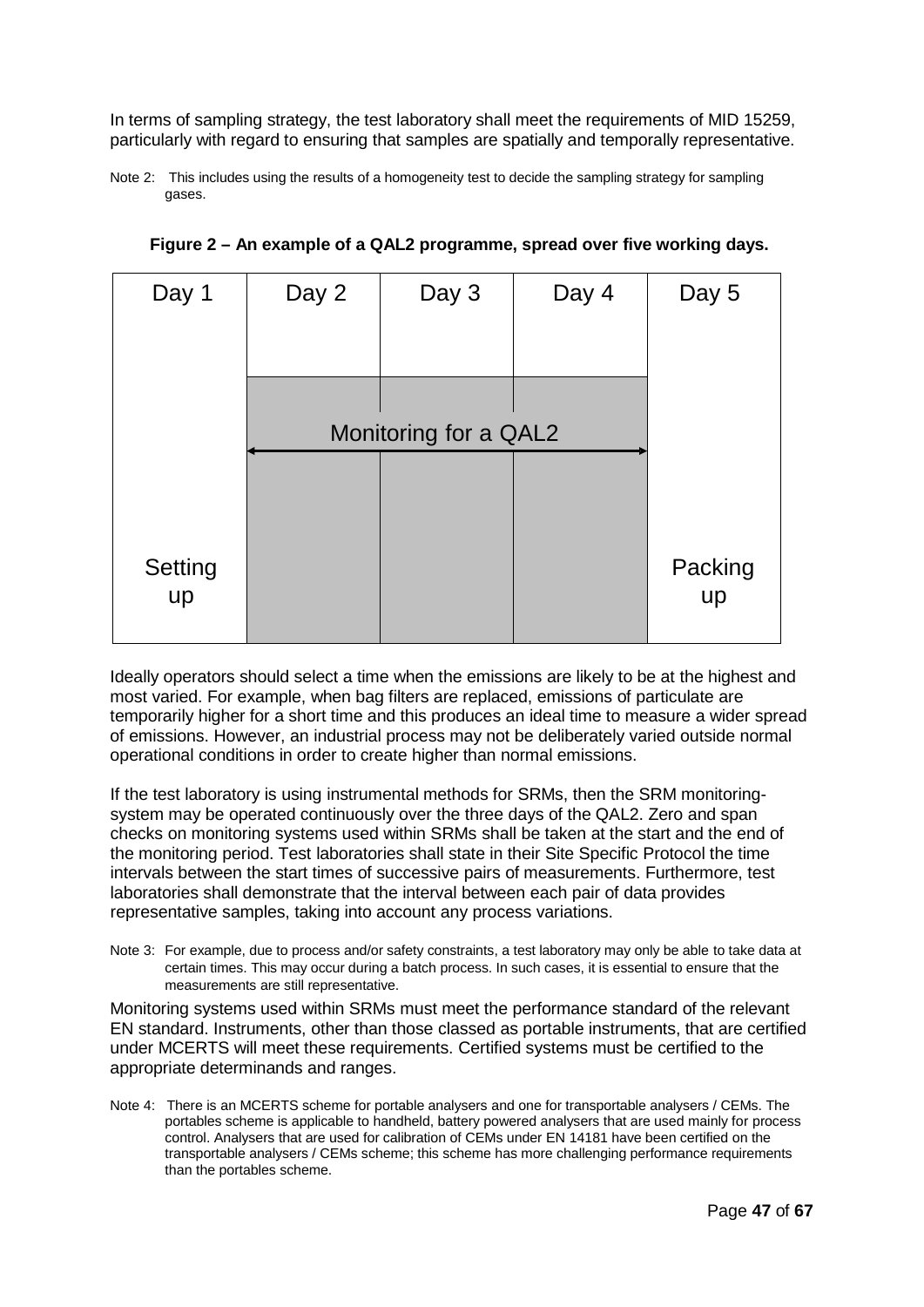Note 5: further guidance on using instrumental methods and on the number of samples is provided in this gudiance.

Note 6: It is recommended that the three days for the QAL2 SRM tests should be spaced apart, so that the data may be analysed after each day. This is especially the case for particulates.

### (ii) Averaging periods for SRMs

The averaging period for each SRM measurement should be equal to the averaging period of the short-term ELV; this ordinarily means 30 minutes for incineration plants, and 60 minutes for large combustion plants. Test laboratories should consider longer averaging periods if the emissions are low. Test laboratories may use averaging periods of less than 60 minutes for large combustion plants if the test laboratory can demonstrate no significant difference between 30 minute and 60 minute averaging periods. However, the averaging period must never fall below 30 minutes.

#### (iii) Outliers

Test laboratories must always consider whether outliers are present. The procedure described in M20 section 3.5.13 shall be used for this purpose. The use of alternative procedures must be justified and agreed in writing with us. Once the test laboratory has eliminated any outliers, then all the remaining data pairs shall be used. The test report shall give a clear indication of any data pairs removed by the outlier procedure.

As a general guide, when plotting the raw SRM and raw CEM data, if the  $R<sup>2</sup>$  value for the linear-regression line is equal to, or more than 0.9, then it is not ordinarily necessary to perform an outlier test. Additionally, any data points are not likely to be outliers unless they are more than two standard deviations from the regression line.

#### (iv) Peripheral CEM instruments

When performing the variability test for oxygen and moisture measurements, virtual ELVs and uncertainty allowances shall be applied. These are provided in section 3.5.17

EN 14181 allows the operator to use default values for moisture in certain circumstances. For example, in the case of wet abatement techniques with nearly constant water vapour concentration, the moisture concentration may be calculated using other operational data. However, the moisture values must still be validated.

#### (v) Sample lines and delays

When CEMs and SRMs use a combination of different techniques, different lengths of sampling system and different flow rates, then there will be a difference between the readings of the SRM and CEM at any given time due to the different lag times. Therefore, the test laboratory shall have a procedure to determine the lag times, and for matching the data from the CEMs and SRMs accordingly. For further details are provided in section 3.5.18

#### (vi) Spread of data over the calibration range

- At least one of the 15 selected data points must be at or near zero. If this condition is not fulfilled, then extra measurements are necessary to attain measurement data at or near zero, i.e. use of functional-test data. EN 14181 states that the test laboratory shall verify that the CEMs read zero when the emissions are zero.
- Near zero is defined as a value 5% or less of the daily average ELV.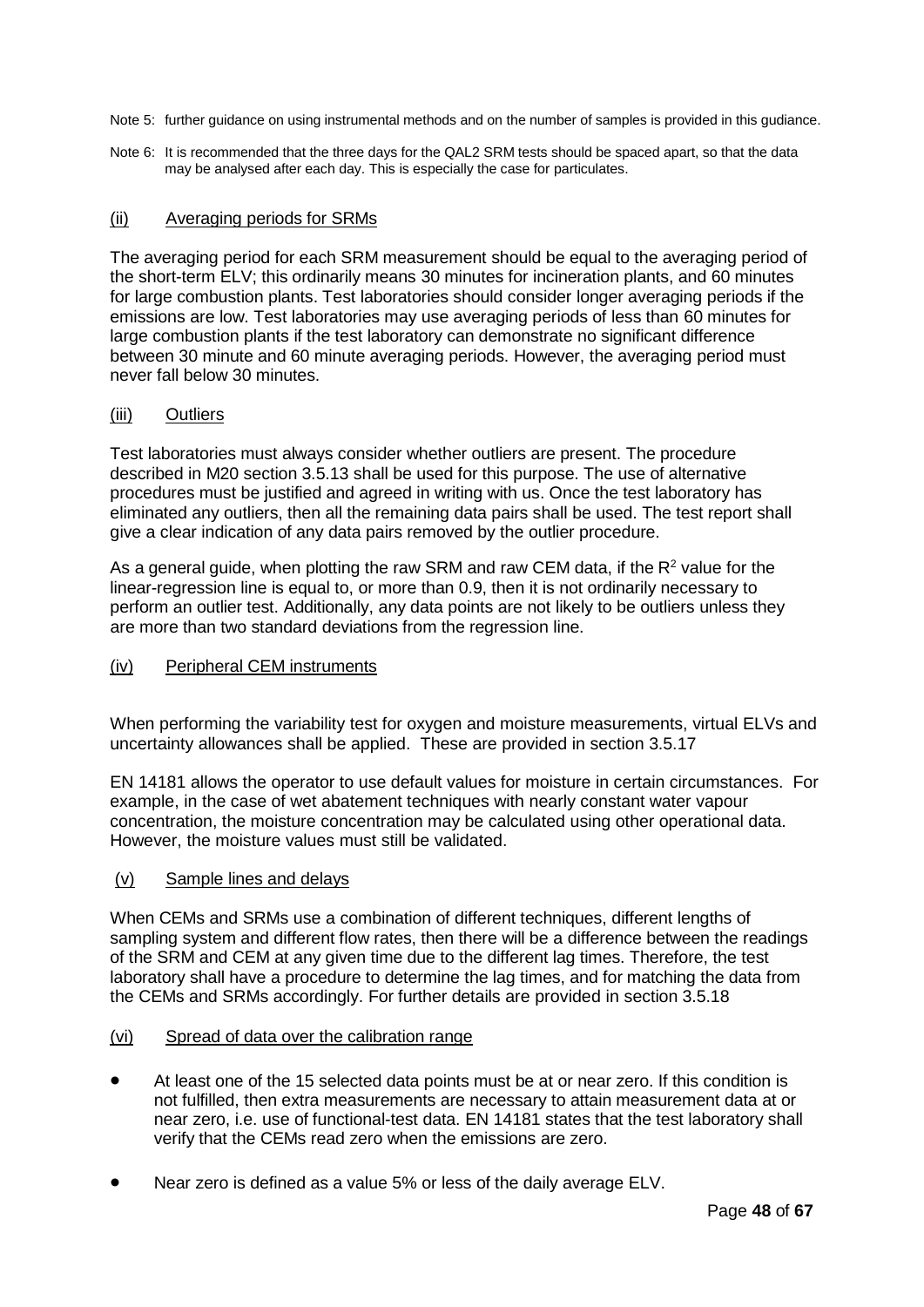- Ideally, zero values should be measured when the installation is not producing emissions. If this is not possible, then reference materials shall be used to determine the CEM's response to zero values of the determinand.
- When performing the calculations to determine whether to use Procedure 'a' or 'b', the test laboratory must not use a surrogate zero-value in these calculations, as this would automatically result in selecting 'Procedure a' every time.

#### (vii) Low level clusters

A low level cluster of data values is defined as a spread of data where the difference between the maximum and minimum standardised SRM readings is less than the maximum permissible uncertainty and the minimum standardised SRM reading is less than 15% the daily average ELV. Under such circumstances it is likely that the resultant SRM and CEM data does not provide a good line of best fit. For example, an  $R<sup>2</sup>$  value of less than 0.9 for gases indicates a poor fit. In such cases, a calibration function may be unreliable. Therefore, the test laboratory may use the SRM data to confirm that the CEM is responding to low emissions, and that the process is compliant with the ELV. Linearity data may be included when deriving the calibration function. However, test gases used for calibration purposes must be accredited as detailed in section 3.8.2.

- Note 8: As a guideline, when there are low level clusters, the difference between the average of the CEM and SRM data should not be more than the 95% confidence interval of the daily average ELV.
- Note 9: Test gases used solely for obtaining linearity data do not have to be accredited. If linearity data is to be used for calibration purposes (i.e. 'Procedure c') then test gases that are accredited shall be used.
- Note 10: this guidance provides further guidance on dealing with low-level clusters of data.

#### (viii) CEM repairs or replacement and when a QAL2 test is required

If all or part of the CEM is repaired, or an identical type of CEM is substituted for the CEM which was initially installed and calibrated, then the calibration function determined during the most recent QAL2 shall continue to be used. QAL3 data shall be collected and inspected in the defined manner to determine whether or not a new QAL2 is needed.

#### (ix) Low levels of determinands when oxygen levels are high

High oxygen concentrations can result in apparent breaches of the ELV, as well as apparent failures of the QAL2 and AST exercises. For example, in a batch process, the oxygen concentrations can reach high levels at the end of a process. This problem is known to us and can occur even at very low concentrations, typically when the actual emissions have fallen significantly. In such cases, it is likely that the high-oxygen concentrations are representative of start-up or shut-down modes of operation, rather than normal operations. The ELVs in permits will apply to normal operations and exclude start-up and shut-down, unless otherwise stated.

Therefore, if test laboratories encounter this situation, then the following actions are recommended:

- Determine whether results with higher than normal oxygen concentrations can be disregarded as outliers. As a rule, an oxygen concentrations above 18% can be considered as abnormal.
- If the oxygen concentrations are high throughout the QAL2 or AST, then determine whether these concentrations are normal.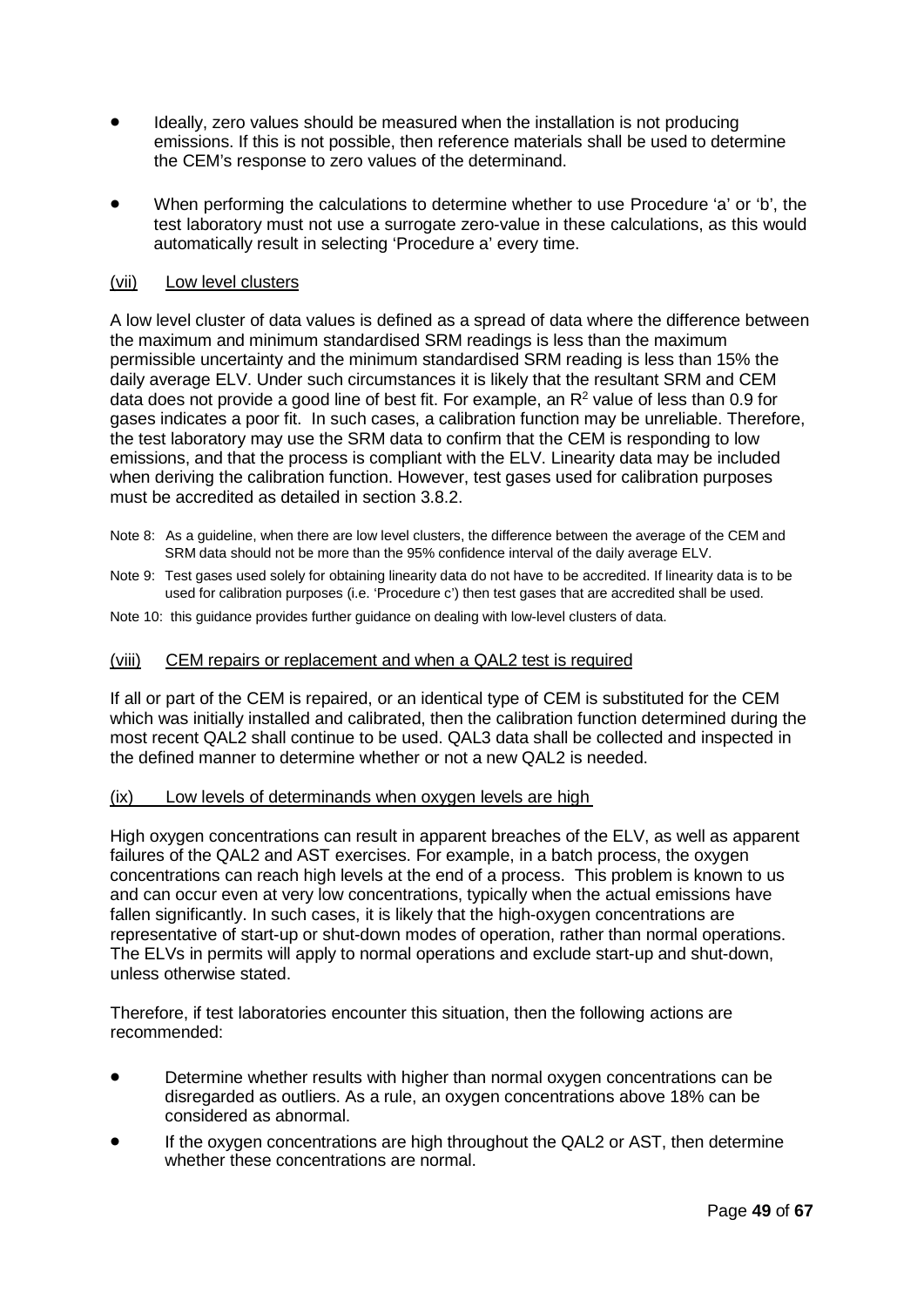- If the calculations result in QAL2 or AST failures, then note this in the report together with a caveat explaining the reasons, i.e. higher than normal oxygen concentrations.
- Ask us for guidance on a case-by-case basis.

## **6.4 Data evaluation**

The test laboratory shall take part in our Proficiency Testing Scheme for EN 14181, and maintain the level of proficiency required to meet the requirements of the scheme. Spreadsheets used for calculations in QAL2 and AST exercises shall be controlled documents within the test laboratory's quality system.

Refer to EN 14181 for examples of QAL2 tests for gaseous CEMs.

Refer to EN 13284-2 for examples of QAL2 tests for particulate CEMs.

### **6.4.1 Preparation of data**

Ordinarily test laboratories shall prepare the data according to the requirements of EN 14181, and determine a calibration function using data at the conditions experienced by the CEM. Refer to EN 14181 for an example of a calculation.

## **6.4.2 Establishing the calibration function**

The scale of the CEMs measurement range shall be scaled according to the ELV (e.g. 2x the short-term ELV in order to capture the expected peaks in emissions) and not the range measured during the QAL2. For example, if the ELV is 60 mg/m<sup>-3</sup> for HCl and the range measured during the QAL2 was varied from zero to 20 mg/m<sup>-3</sup> expressed as a half-hourly average, then the CEM should ideally be set to measure of range of zero to 120 mg/m<sup>-3</sup>. Refer to EN 14181 for an example of a calculation.

## **6.5 The calibration function of the CEM and its validity**

Refer to EN 14181 for an example calculation.

(i) Cases where the emissions are sufficiently high to apply Procedure 'a' or 'b'

In general, if the data is sufficiently linear to derive a valid calibration function, then:

- Based on the calibrated CEM data, the calibration range for gases may ordinarily be extended by 10%, or to 20% of the ELV whichever is greater; and 100% for particulates (if the particulate CEM is demonstrably linear).
- The calibration range may be extrapolated further for gases using reference materials. The calibration function is extrapolated to the daily ELV. This extrapolation is valid if the difference between a reading from a reference point (e.g. a span gas) at the ELV, and the extrapolated calibration line at the ELV, is not more than the uncertainty specified by the authorities. In special cases where extrapolation is required beyond the ELV, refer to section 3.8.1.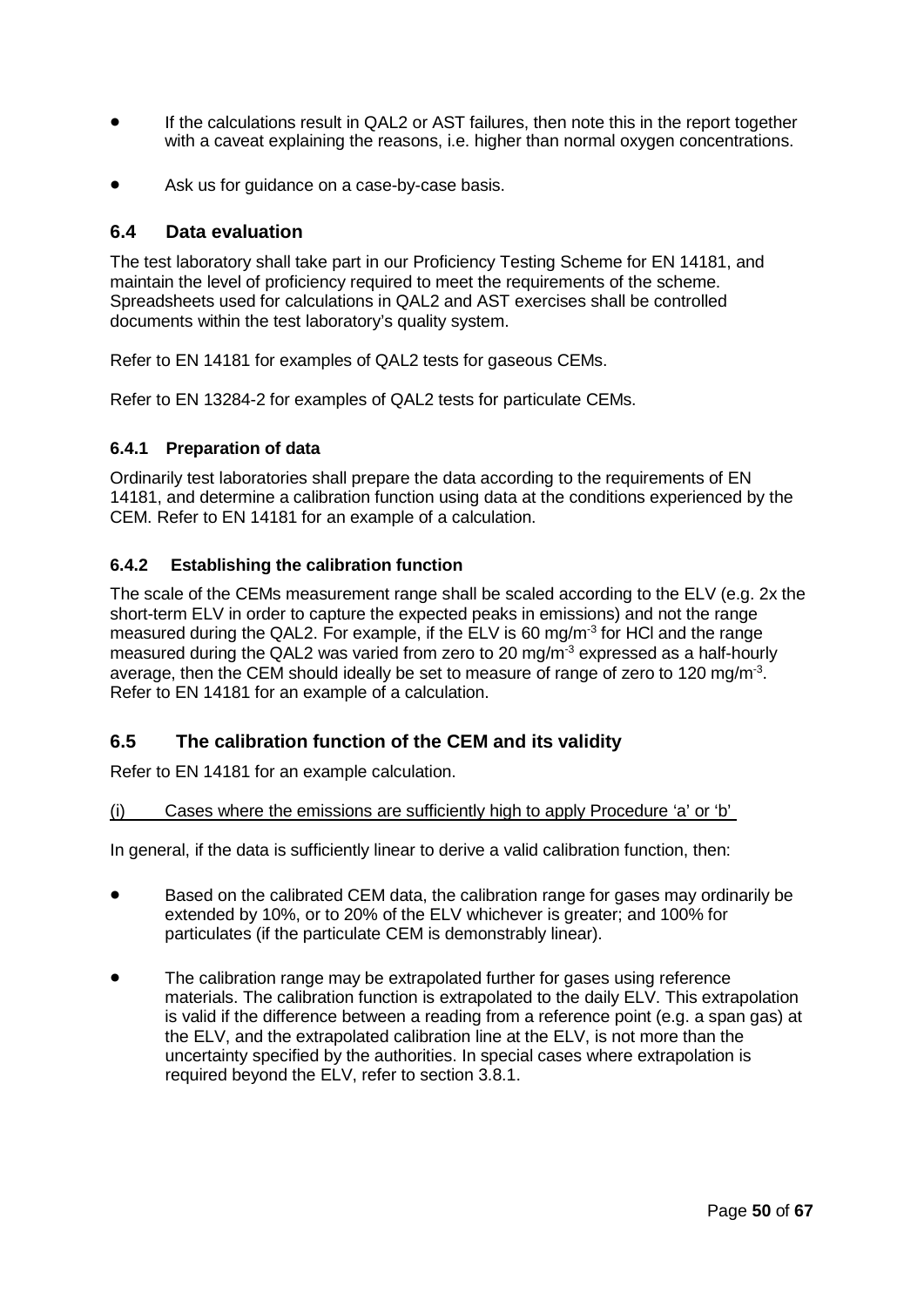Note 1: A valid calibration should ideally have a correlation co-efficient of the regression line  $(R^2 \text{ value})$  of at least 0.9. However, it can be lower than this and still pass the variability test. It is not uncommon for results containing clusters of particulate data to produce an  $R<sup>2</sup>$  value of 0.5 and still pass the variability test. If the CEM does pass the variability test, but exhibits a low  $R<sup>2</sup>$  value then it is advisable to investigate the reason for this.

#### (ii) Cases where the emissions are not sufficiently high enough to derive a calibration function using SRM data

If the scatter of data points means that it is not possible to derive a valid calibration function, i.e. the difference in the maximum and minimum standardised SRM readings is less than the maximum permissible uncertainty and the minimum standardised SRM reading is less than 15% of the daily average ELV, then:

- The CEM may be calibrated using additional reference materials.
- The SRM data is used to verify that the emissions are well within the ELV and that the CEM is responding with an acceptable degree of accuracy and precision to low levels of emissions.
- Note 2: The readings are acceptable if the average of the CEM and SRM results do not differ by more than the 95% confidence interval of the daily average ELV.
- Note 3: this guidance provides further information on dealing with low levels of emissions; this is described as 'Procedure c'.
- Note 4: When using 'Procedure c', the valid calibration range is based on the highest CEM calibrated value obtained from the stack gases; not the surrogate gas at the ELV concentration.
- (iii) Calibration functions for oxides of nitrogen (NOx)

The three ways in which installations measure NOx are Measuring NO alone and then applying a conversion factor to account for  $NO<sub>2</sub>$  in the stack gases, i.e. inferring the  $NO<sub>2</sub>$  concentrations.

- Measuring NO and  $NO<sub>2</sub>$  separately and combining the measurements.
- Using a NO<sub>x</sub> converter to provide a single combined amount of NO<sub>x</sub>.

This can create challenges when performing a QAL2 or AST, especially if the standard reference method (SRM) uses a different technique to the CEMs. Furthermore, in the case of separate calibration functions for NO and NO<sub>2</sub>, the NO can be oxidised in sampling lines, there can be different rates of oxidation in the SRM and CEM sampling lines, or not at all with *in situ* CEMs. This would mean that SRMs and CEMs both measuring NO and NO2 separately are not always comparable.

Expressing NO as  $NO<sub>2</sub>$ , on the other hand, and adding the two  $NO<sub>2</sub>$  concentrations, would eliminate this problem. Therefore, we recommend the following approaches when performing QAL2 and AST exercises.

If the operator may measure NO alone instead of total NOx, then the test laboratory may either measure NO alone, or total NOx. If the operator measures total NOx, then the test laboratory must also use a SRM which measures total NOx. NO and NOx may be measured independently, or together as total NOx. Table 1 summarises the approach to use.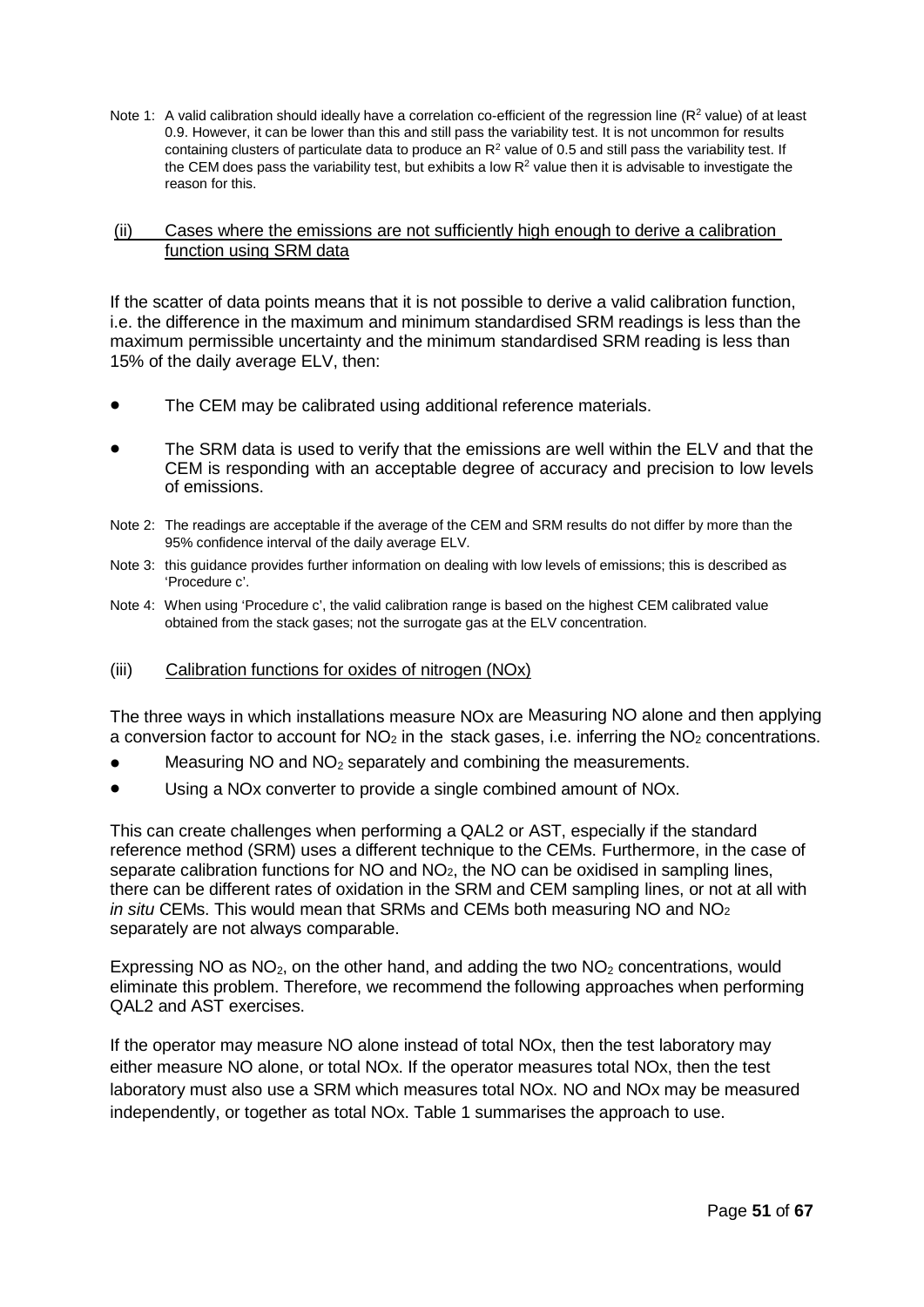Note: If the operator is permitted to measure NO alone, but chooses to measure total NOx, then SRMs shall also measure total NOx. If the operator measures NO and NO2 independently, then the operator may apply to us for authorisation to change to measuring NO alone, and then reporting total NOx through the use of a conversion factor.

For the treatment of NOx calibration functions during the AST see section 8.3 of this MID.

| <b>CEMs</b>                      | <b>SRMs</b>             | Approach                                                                                                                                                                                              |
|----------------------------------|-------------------------|-------------------------------------------------------------------------------------------------------------------------------------------------------------------------------------------------------|
| <b>NO</b>                        | <b>NO</b>               | Generate a calibration function for NO                                                                                                                                                                |
| <b>NO</b>                        | Total - NO <sub>x</sub> | Generate a calibration function for NO using the<br>measurements for total-NOx, bearing in mind<br>that the calibration function should implicitly<br>include the proportion of NO2 in the stack gas. |
| NO+NO <sub>2</sub>               | Total -NO <sub>x</sub>  |                                                                                                                                                                                                       |
| Total -<br><b>NO<sub>x</sub></b> | NO+NO <sub>2</sub>      | Convert the NO + NO2 to total NOx.<br>Generate calibration function                                                                                                                                   |
| NO+NO <sub>2</sub>               | NO+NO <sub>2</sub>      |                                                                                                                                                                                                       |

**Table 1 – Generating calibration functions for NOx**

# **6.6 Calculation of variability**

Note that the daily average ELV is applied. The test should be based on the results of parallel measurements from the stack only. It shall not include data obtained by use of reference materials. Refer to EN 14181 for an example calculation.

# **6.7 Test of variability**

Note that the daily average ELV is applied. In practice, an uncertainty of 10% for CO is very difficult to achieve, whilst the risks of applying a higher uncertainty of 20% are very low. Therefore, test laboratories may use a 95% confidence interval of 20% for CO. EN 14181, Annex I contains  $k_v$  values for three to 30+ pairs of data. Refer to EN 14181 for an example calculation.

# **6.8 QAL2 report**

Both the QAL2 and AST report submitted to the operator and us shall comply with the minimum requirements shown in the template in Appendix 2. Reports produced by test laboratories shall therefore comply with specified headings, structure and order of items within the template. The reports shall be retained by the operator and test laboratory. It is not necessary to include all raw data (as opposed to averaged raw-data), although the raw data shall be made available to us and the operator upon request.

Note: The averaged raw-data means the short-term averages, e.g. half-hourly or hourly averages. In other words, all of the necessary data required to perform the calculations prescribed in EN 14181.

Furthermore:

- The operator and the test laboratory shall retain all raw data for a period of at least five years.
- Operators and test laboratories shall have quality assurance provisions to assure the traceability of data.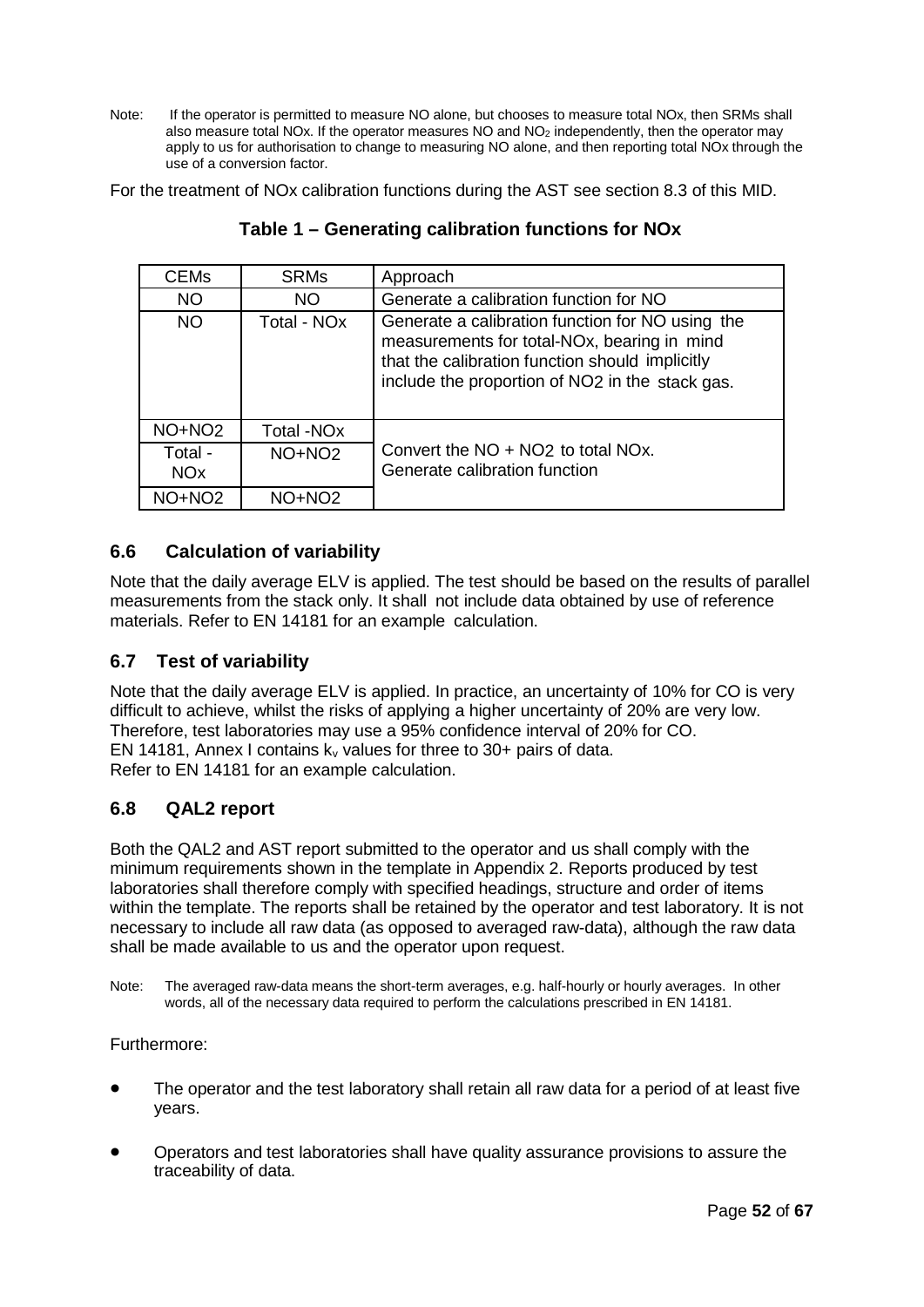• Recommendations and statements shall be included in the QAL2 report.

Test laboratories should state any actions that the operator needs to perform. For example, some functional tests may have been omitted before the parallel reference tests; or the QAL3 procedure might be incomplete.

Test laboratories shall provide the operator (and us if requested) an indication of the results of the QAL2 or AST not later than one calendar month after the completion of the exercise, provided that the test laboratory has all the information required.

The results of the QAL2 shall be implemented within six weeks of receipt of the test laboratory report and no later than six months after the test date.

# **7. Ongoing quality assurance during operation (QAL3)**

## **7.1 General**

The QAL3 procedure is the responsibility of the operator. However, during QAL2 and AST exercises, the test laboratory shall check whether there is a QAL3 procedure in place, and whether there are data to show that the operator has implemented the QAL3 procedure. Then the test laboratory shall report their findings in the QAL2/AST report. The main points to note are that:

- The CEM must be able to indicate negative values.
- The operator shall decide which type of control chart or procedure is to be used
- When using Shewhart charts, no adjustment of the zero and span figures should be made.
- Note: Whilst auto-corrections before the CEM drifts out of the control range are not recommended, such autocorrections may take place so long as the CEMs still meet the QAL1 specification for zero and span drift.
- If the CEM has been calibrated over an expanded range, (refer to sections 6.5 of this document and EN 14181), then the zero and span checks will be over this set range.

## **7.2 Calculation of the standard deviation**

Refer to section 4.1.2 for guidance.

## **7.3 Documentation of control charts**

No additional requirements; refer to section 4.3 for guidance.

# **8. Annual Surveillance Test (AST)**

## **8.1 Functional tests**

Refer to section 6.2 of this MID for the general requirements of the tests.

### **8.2 Parallel measurements with a SRM**

#### Application of the SRMs

Five tests are the minimum requirement, however, the test laboratory is advised to carry out a greater number in case any tests are deemed invalid. Additionally, the length of the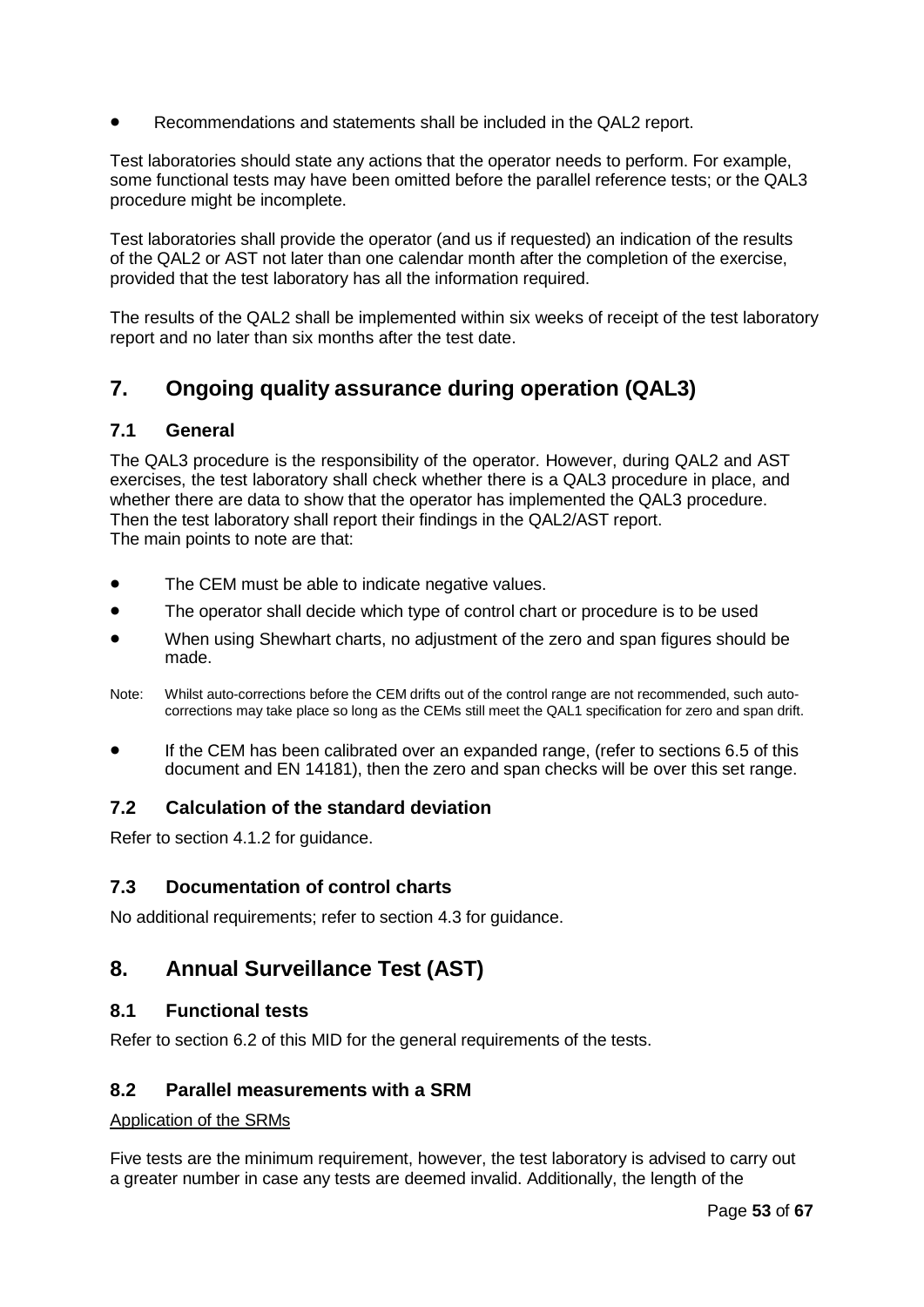sampling day should not compromise safety. Therefore, the length of the sampling day should balance the requirements for representative data against the requirements for safety.

Note: If the test laboratory is using instrumental methods for SRMs, then the SRM monitoring system may be operated continuously over the entire duration of the AST.

## **8.3 Treatment of NOx calibration functions during ASTs**

Where there are existing NO and  $NO<sub>2</sub>$  calibration functions from the previous QAL2, and where the  $NO<sub>2</sub>$  data is below 20% of the NOx ELV, carry out the following:

- Check the current NO function against a total NOx figure. If it passes the variability and validity acceptance tests, then no further action is needed, beyond reporting.
- If the AST tests result in a failure, then regenerate the function for total NO<sub>x</sub> from the original QAL2 data and check the AST using total NOx.
- If this new function passes, state this in the report and advise the site that the calibration function has changed.
- If the new calibration function and AST data results in a failure of the variability and/or validity acceptance tests, then a new QAL2 will be required.

### **8.4 Data Evaluation**

Data from the AST may be used to extend the valid calibration range:

- Up to the maximum measured calibrated CEM value at standard conditions determined during the AST plus 10%, provided this does not exceed 50% of the ELV.
- If the AST data are within the 95% CIs of the calibration range.

### **8.5 Test of variability and validity of the calibration function**

Note that the daily average ELV is applied. In practice, an uncertainty of 10% for CO is very difficult to achieve, whilst the risks of applying a higher uncertainty of 20% are very low. Therefore, test laboratories may use a 95% confidence interval of 20% for CO. The test should be based on the results of parallel measurements from the stack only. It shall not include data obtained by use of reference materials.

EN 14181, Annex I contains  $k_v$  values and t-factors for three to 30+ pairs of data. Refer to EN 14181 for an example calculation.

## **8.6 AST report**

Refer to section 6.8 (i) of this MID for the requirements of the AST report.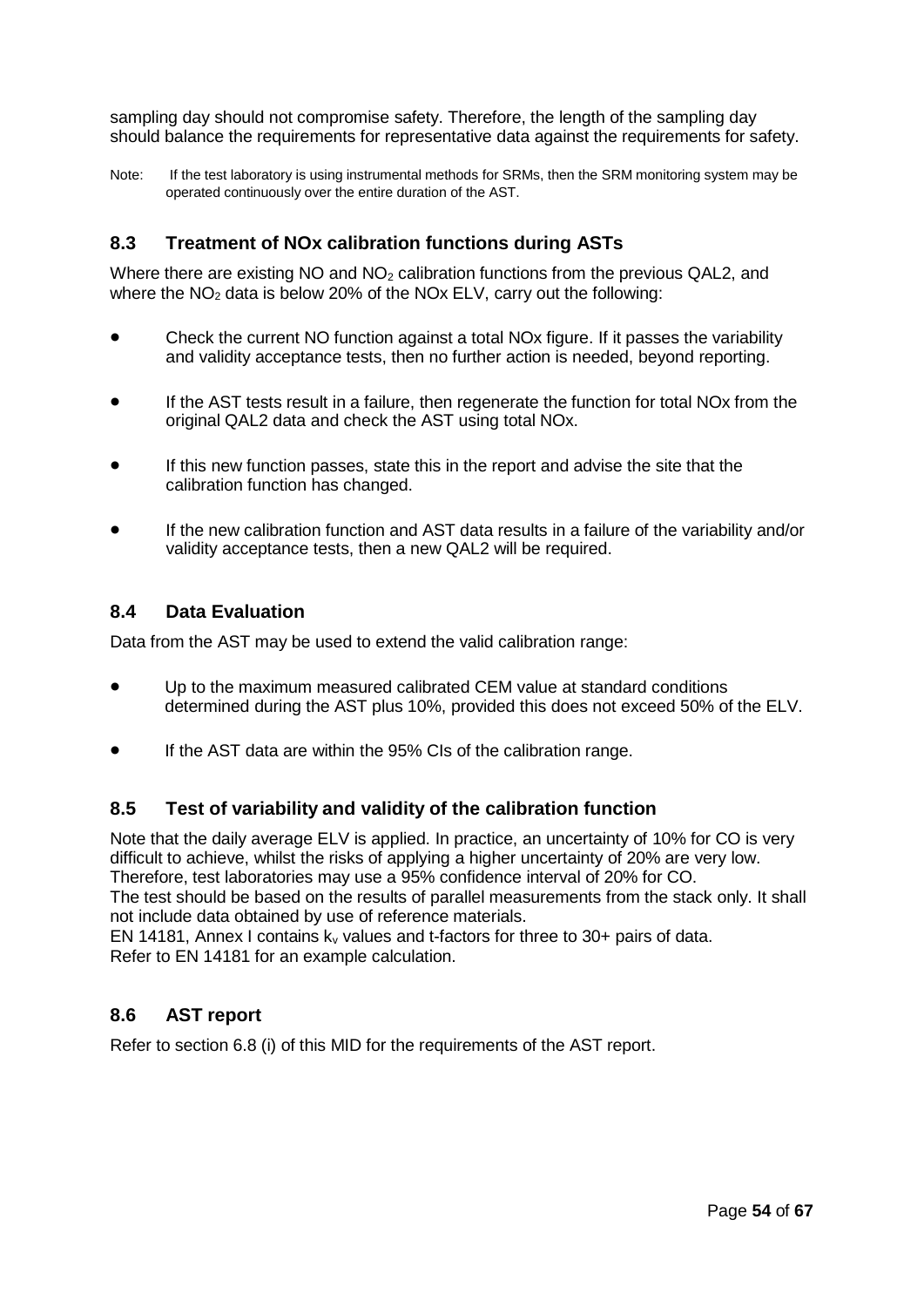# **Appendix 1: Pro-forma for assessing & reporting the results of the functional tests**

|           | <b>Requirement</b>                                                                                                               | ✓ | <b>Notes</b> |
|-----------|----------------------------------------------------------------------------------------------------------------------------------|---|--------------|
| 1.        | <b>Alignment and Cleanliness</b>                                                                                                 |   |              |
|           | A visual inspection, with reference to the CEMs manuals, shall be carried out on the                                             |   |              |
|           | following when applicable:                                                                                                       |   |              |
| $\bullet$ | Internal check of the CEM                                                                                                        |   |              |
| $\bullet$ | Cleanliness of the optical components                                                                                            |   |              |
| $\bullet$ | Flushing air supply                                                                                                              |   |              |
| $\bullet$ | Obstructions in the optical path                                                                                                 |   |              |
| $\bullet$ | After re-assembly at the measurement                                                                                             |   |              |
|           | location at least the following shall be                                                                                         |   |              |
|           | checked                                                                                                                          |   |              |
| $\bullet$ | Alignment of the measuring system                                                                                                |   |              |
| $\bullet$ | Contamination control (internal check of                                                                                         |   |              |
|           | optical surfaces)                                                                                                                |   |              |
| 2.        | <b>Sampling Systems</b>                                                                                                          |   |              |
|           | A visual inspection of the sampling system shall be performed, noting the condition of the<br>following components, when fitted: |   |              |
| $\bullet$ | Sampling probe                                                                                                                   |   |              |
| $\bullet$ | Gas conditioning systems                                                                                                         |   |              |
| $\bullet$ | Pumps                                                                                                                            |   |              |
| $\bullet$ | All connections                                                                                                                  |   |              |
| $\bullet$ | Sample lines                                                                                                                     |   |              |
| $\bullet$ | Power supplies                                                                                                                   |   |              |
| $\bullet$ | <b>Filters</b>                                                                                                                   |   |              |
| $\bullet$ | NOx converters $-$ if the sampling system                                                                                        |   |              |
|           | contains a NOx converter, then the test                                                                                          |   |              |
|           | laboratory shall record when the last                                                                                            |   |              |
|           | efficiency test was performed, and the result                                                                                    |   |              |
|           | of this test.                                                                                                                    |   |              |
| $\bullet$ | The sampling system shall be in good                                                                                             |   |              |
|           | condition and free of any visible faults which                                                                                   |   |              |
|           | may decrease the quality of data                                                                                                 |   |              |
| 3.        | <b>Leak testing</b>                                                                                                              |   |              |
|           | Leak testing shall be performed according to                                                                                     |   |              |
|           | the CEMs manuals. The test shall cover the                                                                                       |   |              |
|           | entire sampling system.                                                                                                          |   |              |
| 4.        | Zero and Span check                                                                                                              |   |              |
| $\bullet$ | Reference zero and span materials shall be                                                                                       |   |              |
|           | used to verify the corresponding readings of<br>the CEM.                                                                         |   |              |
| $\bullet$ | For non-extractive CEMs, zero and span                                                                                           |   |              |
|           | checks shall be performed using a reference-                                                                                     |   |              |
|           | path free of flue gas before and after                                                                                           |   |              |
|           | readjustment, and after re-assembly of the                                                                                       |   |              |
|           | CEM at the measurement location.                                                                                                 |   |              |
| 5.        | Linearity                                                                                                                        |   |              |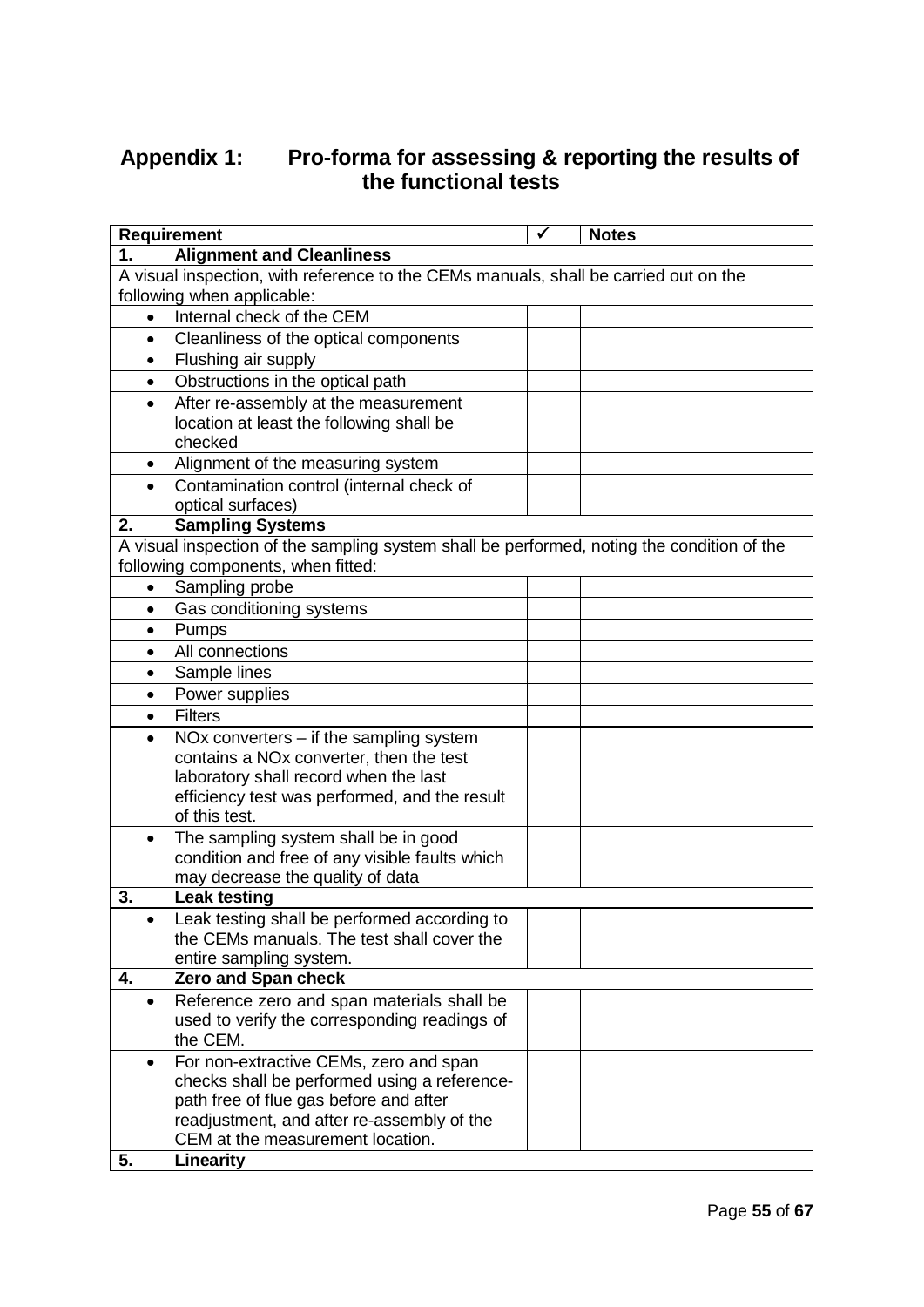| <b>Requirement</b>                                                                                                                                                                    |  | <b>Notes</b> |
|---------------------------------------------------------------------------------------------------------------------------------------------------------------------------------------|--|--------------|
| During the calibration/linearity tests the                                                                                                                                            |  |              |
| applied concentrations should be logged onto                                                                                                                                          |  |              |
| the DAHS to prove the complete system (i.e.                                                                                                                                           |  |              |
| concentration applied to the instrument is                                                                                                                                            |  |              |
| represented by the instrument output and                                                                                                                                              |  |              |
| identical to the value logged on the DAHS).                                                                                                                                           |  |              |
| DAHS logged values should be included in                                                                                                                                              |  |              |
| the instrument service report.                                                                                                                                                        |  |              |
| The linearity of the CEMs' response shall be<br>٠                                                                                                                                     |  |              |
| checked using five different reference                                                                                                                                                |  |              |
| materials, including a zero concentration.                                                                                                                                            |  |              |
| The reference material with zero<br>$\bullet$                                                                                                                                         |  |              |
| concentration, as well as the reference                                                                                                                                               |  |              |
| materials with four different concentrations,                                                                                                                                         |  |              |
| shall have a verifiable quantity and quality.                                                                                                                                         |  |              |
| In case of gaseous reference materials,<br>$\bullet$                                                                                                                                  |  |              |
| these four reference materials can be                                                                                                                                                 |  |              |
| obtained from different gas cylinders or can                                                                                                                                          |  |              |
| be prepared by means of a calibrated dilution                                                                                                                                         |  |              |
| system from one single gas concentration.                                                                                                                                             |  |              |
| The reference material concentrations shall<br>$\bullet$                                                                                                                              |  |              |
| be selected such that the measured values                                                                                                                                             |  |              |
| are at approximately 20 %, 40 %, 60 % and                                                                                                                                             |  |              |
| 80 % of a range that is at least the short-term                                                                                                                                       |  |              |
| ELV. It is necessary to know the values of the                                                                                                                                        |  |              |
| ratios of their concentrations precisely                                                                                                                                              |  |              |
| enough so that an incorrect failure of the                                                                                                                                            |  |              |
| linearity test does not occur. The dry test                                                                                                                                           |  |              |
| reference material shall be applied to the inlet                                                                                                                                      |  |              |
| of the CEM.                                                                                                                                                                           |  |              |
| The individual CEMs are tested using the following concentrations applied in a randomised                                                                                             |  |              |
| sequence:                                                                                                                                                                             |  |              |
| Reference material with zero concentration;                                                                                                                                           |  |              |
| Reference material concentration                                                                                                                                                      |  |              |
| approximately 20 % of the range                                                                                                                                                       |  |              |
| Reference material concentration                                                                                                                                                      |  |              |
| approximately 40 % of the range                                                                                                                                                       |  |              |
| Reference material concentration<br>$\bullet$                                                                                                                                         |  |              |
| approximately 60 % of the range                                                                                                                                                       |  |              |
| Reference material concentration<br>$\bullet$                                                                                                                                         |  |              |
| approximately 80 % of the range                                                                                                                                                       |  |              |
| Reference material with zero concentration;                                                                                                                                           |  |              |
| After each change in concentration, the first instrument reading shall ordinarily be taken<br>ofter a time period equal to at least three times the response time of the CEM, At each |  |              |

after a time period equal to at least three times the response time of the CEM. At each reference material concentration, at least three readings shall be made, six readings shall be taken at zero. The time period between the start of each of the three readings shall be separated by at least four times the response time.

A risk-based approach to linearity testing may be applied in order to reduce the time for the tests. For example, the readings may be taken after less than 3x the response time, however, if the CEM fails the linearity test, then the test shall be repeated after a period of at least 3x the response time as stated above. Alternatively, the number of repetitions of the test may be reduced if the CEM passes the required performance criteria by a factor of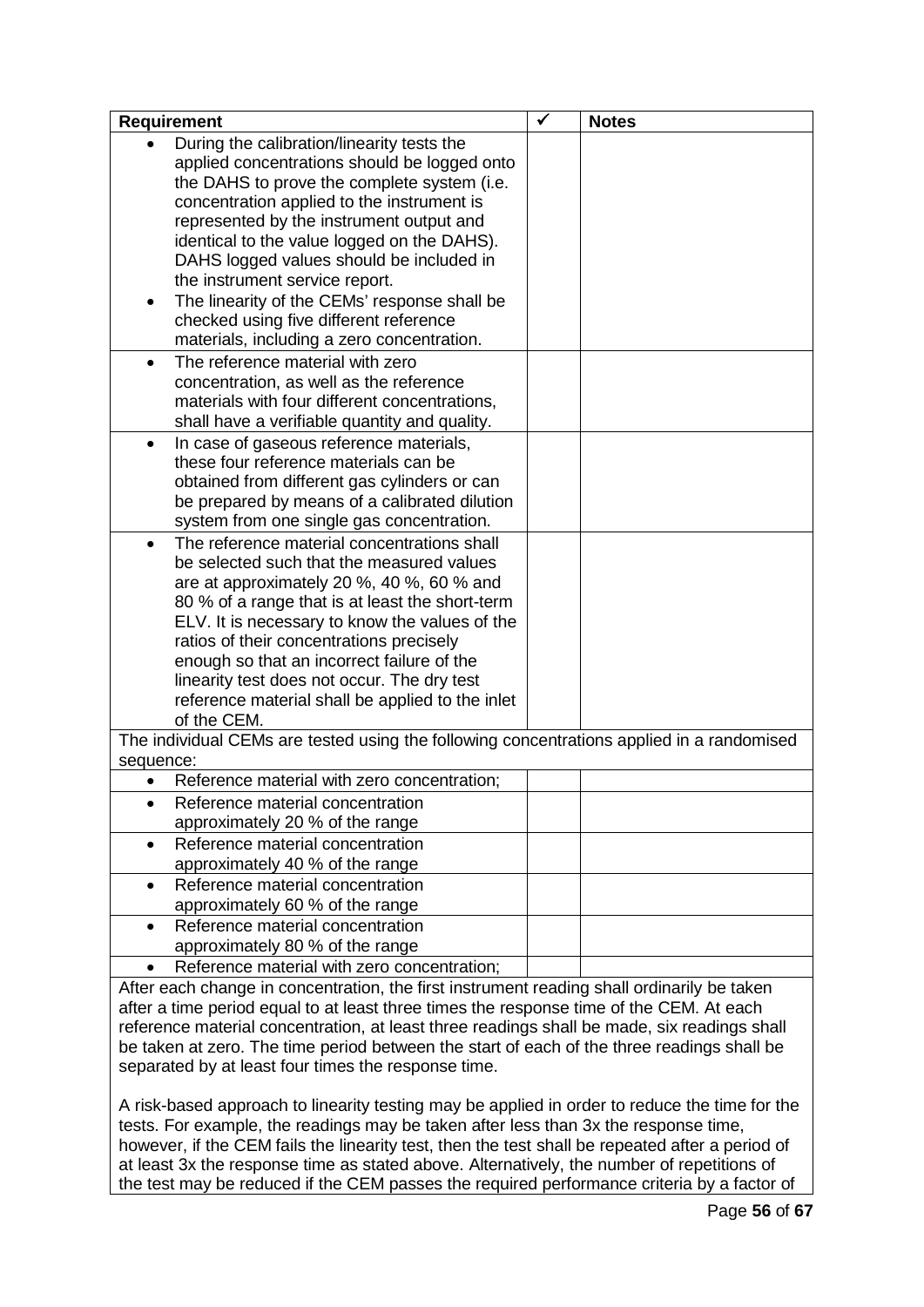|                                                                                               | <b>Requirement</b>                                                                     |  | <b>Notes</b> |  |  |  |
|-----------------------------------------------------------------------------------------------|----------------------------------------------------------------------------------------|--|--------------|--|--|--|
| at least 2 (i.e. half the allowable residual). Increasing the waiting time to 5x the response |                                                                                        |  |              |  |  |  |
|                                                                                               | time, for example, may be a means of meeting this requirement.                         |  |              |  |  |  |
|                                                                                               |                                                                                        |  |              |  |  |  |
|                                                                                               | Where no other method is possible, the linearity can also be performed with the aid of |  |              |  |  |  |
|                                                                                               | reference materials such as grating filters or gas filters.                            |  |              |  |  |  |
|                                                                                               |                                                                                        |  |              |  |  |  |
|                                                                                               | The linearity shall be calculated and tested using the procedure as given in EN 14181, |  |              |  |  |  |
| rectified.                                                                                    | Annex B. If the CEM does not pass this test, then the problem shall be identified and  |  |              |  |  |  |
|                                                                                               |                                                                                        |  |              |  |  |  |
| 6.                                                                                            | <b>Interferences</b>                                                                   |  |              |  |  |  |
|                                                                                               |                                                                                        |  |              |  |  |  |
| $\bullet$                                                                                     | A test shall be undertaken if the process                                              |  |              |  |  |  |
|                                                                                               | gases to be monitored contain components                                               |  |              |  |  |  |
|                                                                                               | that are known interferences, as identified                                            |  |              |  |  |  |
|                                                                                               | during QAL1 and there is a failure of the                                              |  |              |  |  |  |
|                                                                                               | QAL2 or AST which could be due to                                                      |  |              |  |  |  |
|                                                                                               | interferents.                                                                          |  |              |  |  |  |
|                                                                                               |                                                                                        |  |              |  |  |  |
| 7.                                                                                            | Zero and Span drift (Audit)                                                            |  |              |  |  |  |
| $\bullet$                                                                                     | The test laboratory shall assess whether the                                           |  |              |  |  |  |
|                                                                                               | operator has a QAL3 procedure in place, and                                            |  |              |  |  |  |
|                                                                                               | whether the operator has applied this                                                  |  |              |  |  |  |
|                                                                                               | procedure. The evidence would comprise (i)                                             |  |              |  |  |  |
|                                                                                               | a documented procedure, (ii) zero and span                                             |  |              |  |  |  |
|                                                                                               | data, (iii) control charts.                                                            |  |              |  |  |  |
| 8.                                                                                            | <b>Response Time</b>                                                                   |  |              |  |  |  |
| $\bullet$                                                                                     | The response time of the CEM shall be                                                  |  |              |  |  |  |
|                                                                                               | checked. This can be performed, if                                                     |  |              |  |  |  |
|                                                                                               | appropriate, by feeding of the reference                                               |  |              |  |  |  |
|                                                                                               | material at the end of the sampling probe.                                             |  |              |  |  |  |
|                                                                                               | The response time shall not exceed the                                                 |  |              |  |  |  |
|                                                                                               | performance requirement applied during the                                             |  |              |  |  |  |
|                                                                                               | QAL1 tests.                                                                            |  |              |  |  |  |
|                                                                                               |                                                                                        |  |              |  |  |  |
| 9.                                                                                            | <b>Service Report</b>                                                                  |  |              |  |  |  |
|                                                                                               | As a minimum requirement the service report should include the following:              |  |              |  |  |  |
| $\bullet$                                                                                     | Document reference for work instruction for                                            |  |              |  |  |  |
|                                                                                               | the type of work being undertaken<br>Instrument manufacturer                           |  |              |  |  |  |
| $\bullet$                                                                                     |                                                                                        |  |              |  |  |  |
| $\bullet$                                                                                     | Instrument type                                                                        |  |              |  |  |  |
| $\bullet$                                                                                     | Instrument model                                                                       |  |              |  |  |  |
| ٠                                                                                             | <b>Instrument Serial No</b>                                                            |  |              |  |  |  |
| $\bullet$                                                                                     | Operating principle                                                                    |  |              |  |  |  |
| ٠                                                                                             | Operating range                                                                        |  |              |  |  |  |
| $\bullet$                                                                                     | <b>Certification details</b>                                                           |  |              |  |  |  |
| $\bullet$                                                                                     | Compliance with MCERTS (including                                                      |  |              |  |  |  |
|                                                                                               | certificate no.)                                                                       |  |              |  |  |  |
| $\bullet$                                                                                     | Location                                                                               |  |              |  |  |  |
| $\bullet$                                                                                     | Date and time work was undertaken                                                      |  |              |  |  |  |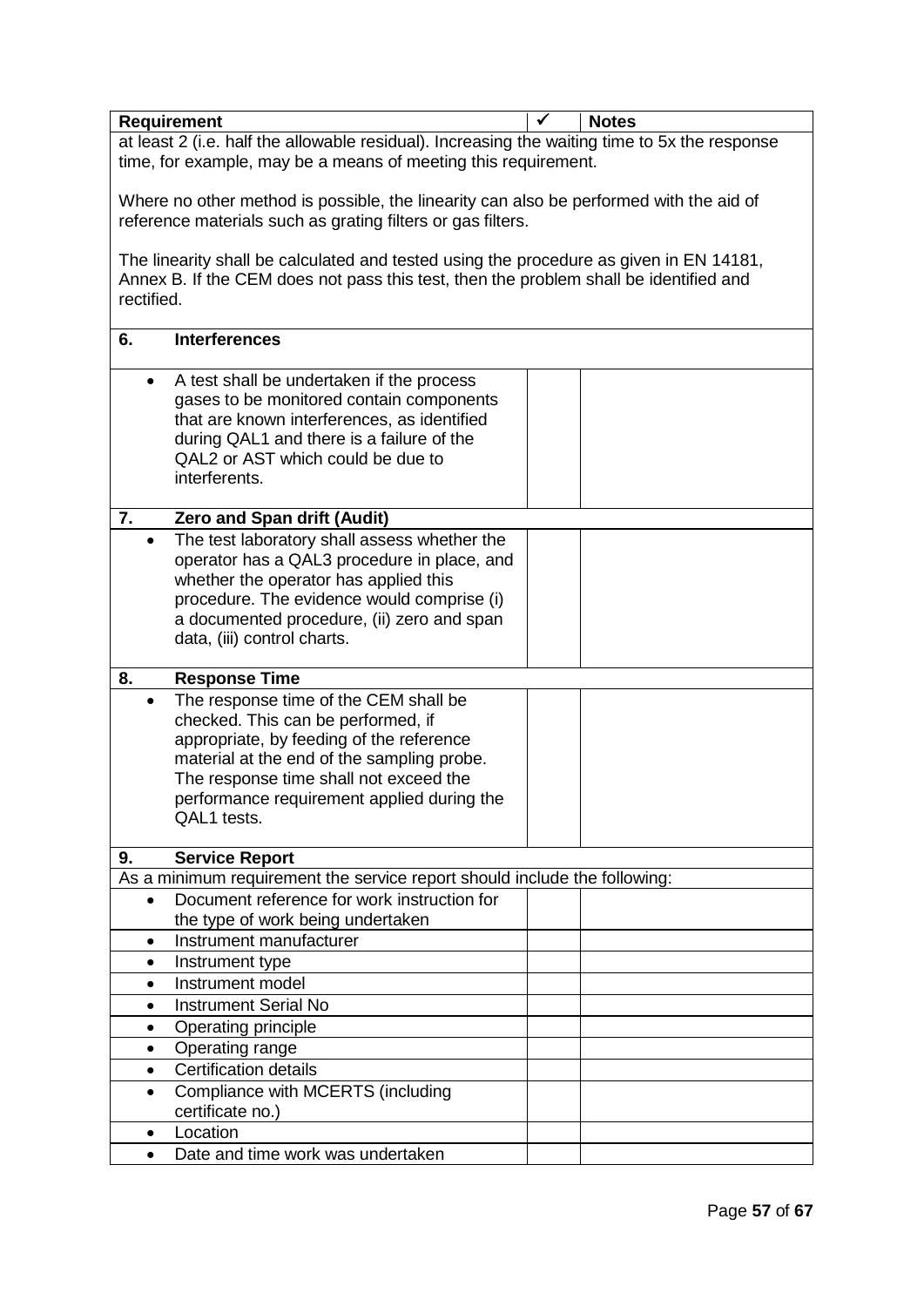| <b>Requirement</b>                                                                                                                                                                                                                     | <b>Notes</b> |
|----------------------------------------------------------------------------------------------------------------------------------------------------------------------------------------------------------------------------------------|--------------|
| Equipment used – type, serial no's,<br>calibration dates                                                                                                                                                                               |              |
| Gases used – certificate numbers, expiry<br>dates, binary / mix                                                                                                                                                                        |              |
| NO <sub>x</sub> converter efficiency test, if applicable<br>$\bullet$                                                                                                                                                                  |              |
| Calibration and linearity data (as required by<br>$\bullet$<br>EN 14181) where linearity testing is carried<br>out during the service                                                                                                  |              |
| Logged data for period of calibration and<br>$\bullet$<br>linearity where linearity testing is carried out<br>during the service                                                                                                       |              |
| Note: There may be gaps in the data, however, for various<br>reasons; for example, if the CEMs are removed from<br>the stack for the linearity test. In such cases, the test<br>laboratory shall state why there are gaps in the data. |              |
| Name and signature of service engineer                                                                                                                                                                                                 |              |

Note: Annex A of EN 14181 specifies requirements for Documentation and Records (A4) and Serviceability (A5). These requirements are not included in this Appendix, which focuses on data and information for the monitoring provisions and functional tests on the CEMs.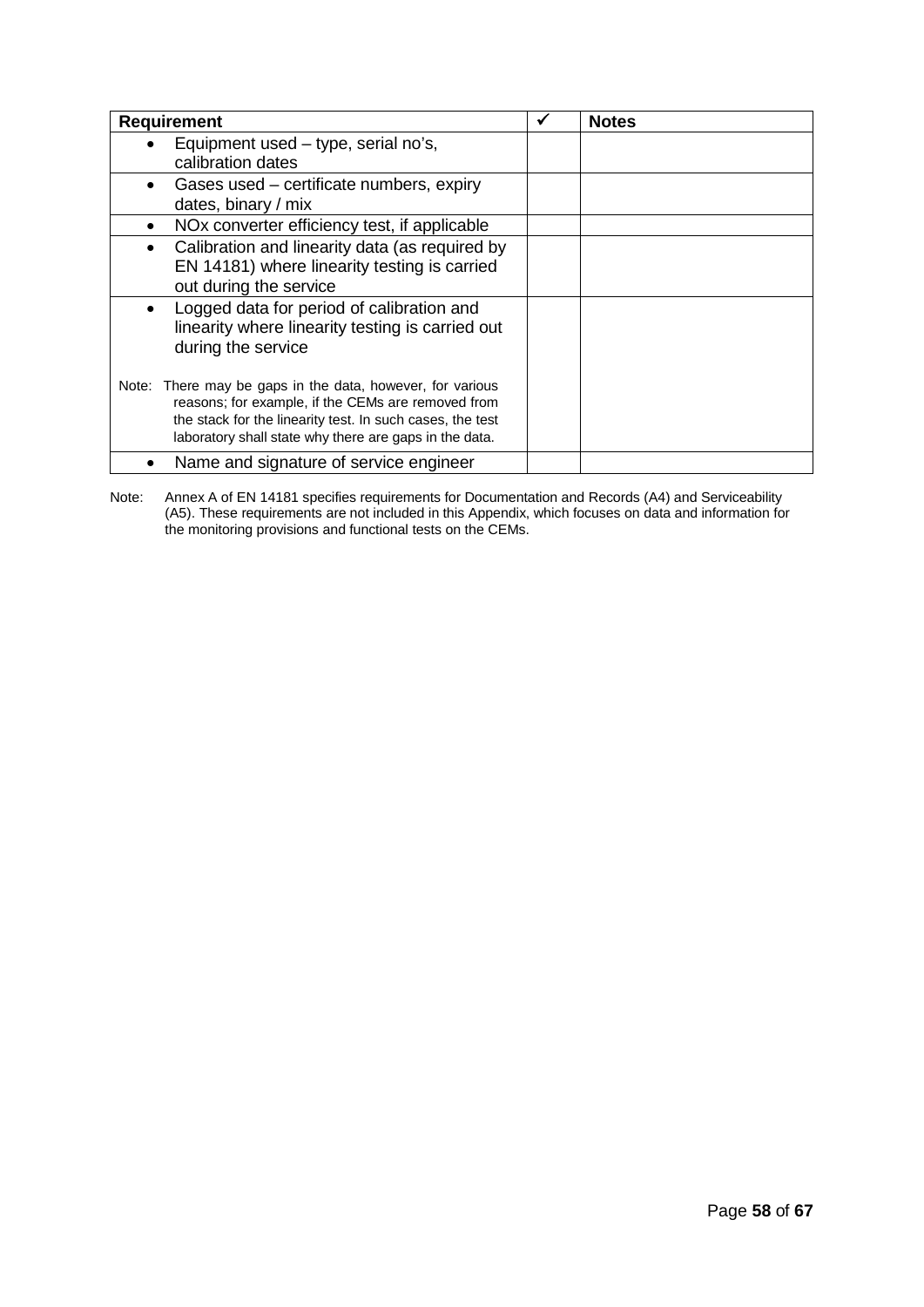# **Appendix 2: Template for a report for QAL2**

## **Foreword**

This template specifies the minimum requirements for reports for QAL2 and ASTs, as required by EN 14181. It is a specification for both the contents of a report, and the order of the contents. **This means that every single item included in this template must be included in the test reports for QAL2 and ASTs. We may reject any test reports that do not comply with these requirements**. Test laboratories may include additional information, and also present much of the information specified below within tables. However, additional information should be within the annexes, in order to keep the main body of the report as short as possible. The full data and supplementary information should be included in annexes.

The template is based on Microsoft Word but a test laboratory can use any type of software provided that the minimum requirements set out in this template are included.

Note: The above requirements mean that the test laboratory has to use the same numbering for headings in this template, i.e. the same sequence for the contents.

This template is divided into six core sections and supporting Annexes, which are:

- Section 1 Executive summary/title page
- Section 2 Information about the regulated installation, and its provisions for monitoring
- Section 3 Information about the monitoring that the test laboratory performs
- Section 4A Data and calculations QAL2
- Section 4B Date and calculations AST
- Section 5 Results of the functional tests, and who performed the tests.

#### Annexes

- Any supporting data which the test laboratory decides to include in the annexes
- Any supporting information about the test laboratory, e.g. a copy of the scope of accreditation

This template has been designed with flexibility in mind, insomuch as test laboratories may use different means of producing the reports, such as word-processing or spreadsheet software.

#### **All pages header/footer to include the following:**

- Report reference number
- Permit number
- Operator and installation name
- Year of monitoring
- Sequential number of the visit in the year (if applicable)
- Version number
- Page number (page X of Y)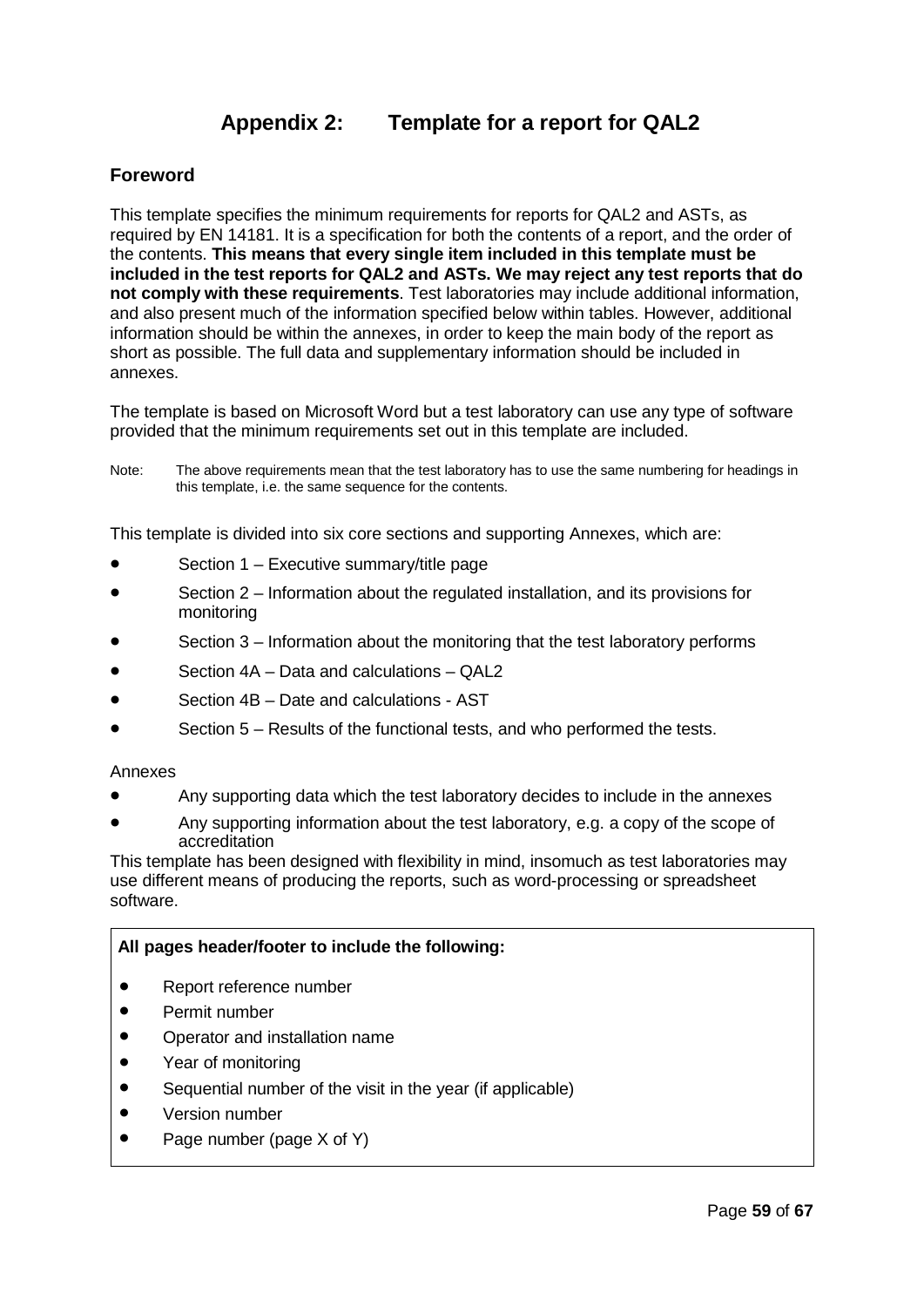# **Section 1 – Executive Summary/title pages**

### **Cover sheet - to include the following:**

- MCERTS and UKAS logos, and registration number of monitoring organisation
- Title including type of report (QAL2 and/or AST)
- Permit number
- Operator name
- Installation name
- Dates of monitoring visits
- Contract number of reference (if applicable)
- Name and address of client organisation
- Name and address of monitoring organisation
- Date of report
- Name, MCERTS registration number and function of the person approving the report
- Signature of person approving the report

## **Contents**

| 1.1 | <b>Summary of results</b>                                                                                                                                                                                                                                                                      |
|-----|------------------------------------------------------------------------------------------------------------------------------------------------------------------------------------------------------------------------------------------------------------------------------------------------|
|     | Whether the test is an AST or a QAL2                                                                                                                                                                                                                                                           |
|     | The stack designation<br>$\bullet$                                                                                                                                                                                                                                                             |
|     | The determinands<br>$\bullet$                                                                                                                                                                                                                                                                  |
|     | Value for a in the calibration function<br>$\bullet$                                                                                                                                                                                                                                           |
|     | Value for b in the calibration function<br>$\bullet$                                                                                                                                                                                                                                           |
|     | The valid calibration range based on calibrated CEMs data from the QAL2<br>$\bullet$                                                                                                                                                                                                           |
|     | The valid calibration range based on calibrated CEMs data from the AST<br>$\bullet$                                                                                                                                                                                                            |
|     | The extrapolated range based on reference materials<br>$\bullet$                                                                                                                                                                                                                               |
|     | A statement of a pass or fail for the variability test (QAL2 and AST)<br>$\bullet$                                                                                                                                                                                                             |
|     | A statement of a pass or fail for the calibration test (AST)<br>$\bullet$                                                                                                                                                                                                                      |
|     | Recommendations where applicable<br>$\bullet$                                                                                                                                                                                                                                                  |
|     | A firm statement that the calibration function, once applied, only remains valid<br>as long as the QAL3 data remains within control limits, and that there are no<br>manual adjustments made to the CEMs other than those allowed to bring the<br>settings back within the QAL3 control limits |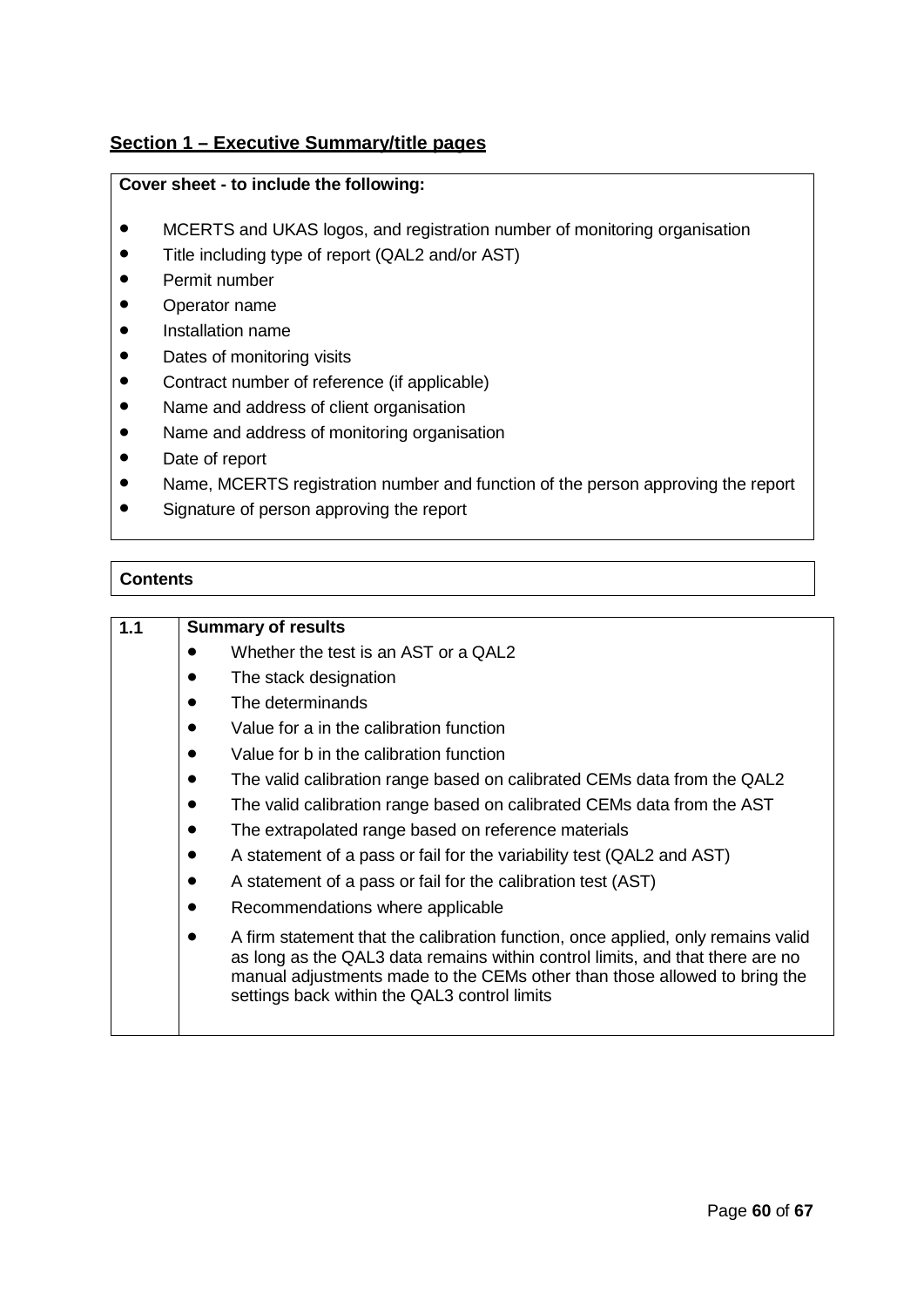| 1.2 | <b>Deviations</b>                                                            |  |  |  |  |  |
|-----|------------------------------------------------------------------------------|--|--|--|--|--|
|     | If there any are deviations from the SRMs, and reasons for this<br>$\bullet$ |  |  |  |  |  |
|     | If there any are deviations from EN 14181, and reasons for this<br>$\bullet$ |  |  |  |  |  |
|     | Any impacts on the results<br>$\bullet$                                      |  |  |  |  |  |
|     | Any actions required.<br>$\bullet$                                           |  |  |  |  |  |
|     |                                                                              |  |  |  |  |  |
|     |                                                                              |  |  |  |  |  |

# **Section 2 – Information about the Regulated Installation**

| 2.1          | <b>Regulatory information</b>                                                                                                                                                                                                                                                                                                                               |                                             |                                                                                                                                          |                                                                                                                                     |                                                                                   |  |
|--------------|-------------------------------------------------------------------------------------------------------------------------------------------------------------------------------------------------------------------------------------------------------------------------------------------------------------------------------------------------------------|---------------------------------------------|------------------------------------------------------------------------------------------------------------------------------------------|-------------------------------------------------------------------------------------------------------------------------------------|-----------------------------------------------------------------------------------|--|
| 2.1.1        | Name of the installation                                                                                                                                                                                                                                                                                                                                    |                                             |                                                                                                                                          |                                                                                                                                     |                                                                                   |  |
| 2.1.2        |                                                                                                                                                                                                                                                                                                                                                             | <b>Address of the installation</b>          |                                                                                                                                          |                                                                                                                                     |                                                                                   |  |
| 2.1.3        |                                                                                                                                                                                                                                                                                                                                                             | Sector for the installation                 |                                                                                                                                          |                                                                                                                                     |                                                                                   |  |
| 2.1.4        |                                                                                                                                                                                                                                                                                                                                                             | Date of the last QAL2/AST                   |                                                                                                                                          |                                                                                                                                     |                                                                                   |  |
| 2.1.5        | Regulated determinands and emission limit values                                                                                                                                                                                                                                                                                                            |                                             |                                                                                                                                          |                                                                                                                                     |                                                                                   |  |
|              |                                                                                                                                                                                                                                                                                                                                                             |                                             |                                                                                                                                          |                                                                                                                                     |                                                                                   |  |
| Determinand  |                                                                                                                                                                                                                                                                                                                                                             | <b>Emission point</b>                       | Short-term ELV                                                                                                                           | Daily average<br><b>ELV</b>                                                                                                         | Uncertainty<br>requirement                                                        |  |
| <b>Notes</b> |                                                                                                                                                                                                                                                                                                                                                             | These will be<br>specified in the<br>permit | This will typically be<br>a 30-minute<br>average or a 1-hour<br>average, but may<br>differ for large<br>combustion plants.               | This will typically<br>be a daily<br>average, but may<br>be a 48-hour<br>average for some<br>types of large<br>combustion<br>plants | This will be<br>expressed as<br>a 95%<br>confidence<br>interval within<br>the IED |  |
| 2.2          |                                                                                                                                                                                                                                                                                                                                                             |                                             | Operational information and site monitoring provisions                                                                                   |                                                                                                                                     |                                                                                   |  |
| 2.2.1        |                                                                                                                                                                                                                                                                                                                                                             | Process type and variations in emissions.   |                                                                                                                                          |                                                                                                                                     |                                                                                   |  |
|              | Continuous or batch process - describe the operating phases. Indicate the<br>$\bullet$<br>percentage of the load of normal runs and expected variations of emissions.<br>Explain how the expected emissions and variations in the emissions influence the<br>$\bullet$<br>sampling times and duration, in order to capture a representative set of samples. |                                             |                                                                                                                                          |                                                                                                                                     |                                                                                   |  |
|              |                                                                                                                                                                                                                                                                                                                                                             |                                             | Include any other factors which would affect the monitoring results e.g. automatic<br>zero and span operations, or low-emissions values. |                                                                                                                                     |                                                                                   |  |
|              |                                                                                                                                                                                                                                                                                                                                                             | at or near zero and to report these.        | It is also essential to check historical data beforehand, to check if the emissions are                                                  |                                                                                                                                     |                                                                                   |  |
|              | $\bullet$                                                                                                                                                                                                                                                                                                                                                   | deal with these low emissions.              | If the check reveals that the emissions are at or near zero, then include provisions to                                                  |                                                                                                                                     |                                                                                   |  |
|              | If the CEM is reading zero then investigate to ensure that the CEM is working. An<br>agreement with the client that the implications are understood and that these<br>discussions and findings are documented.                                                                                                                                              |                                             |                                                                                                                                          |                                                                                                                                     |                                                                                   |  |
| 2.2.2        | Type of fuel                                                                                                                                                                                                                                                                                                                                                |                                             |                                                                                                                                          |                                                                                                                                     |                                                                                   |  |
|              | Describe the types of fuels and their proportions used during the QAL2/AST, and<br>during a normal operating year; also whether multiple calibration-functions are<br>required.                                                                                                                                                                             |                                             |                                                                                                                                          |                                                                                                                                     |                                                                                   |  |
|              | If the process is co-incineration, then what types and proportions of fuels were<br>used?                                                                                                                                                                                                                                                                   |                                             |                                                                                                                                          |                                                                                                                                     |                                                                                   |  |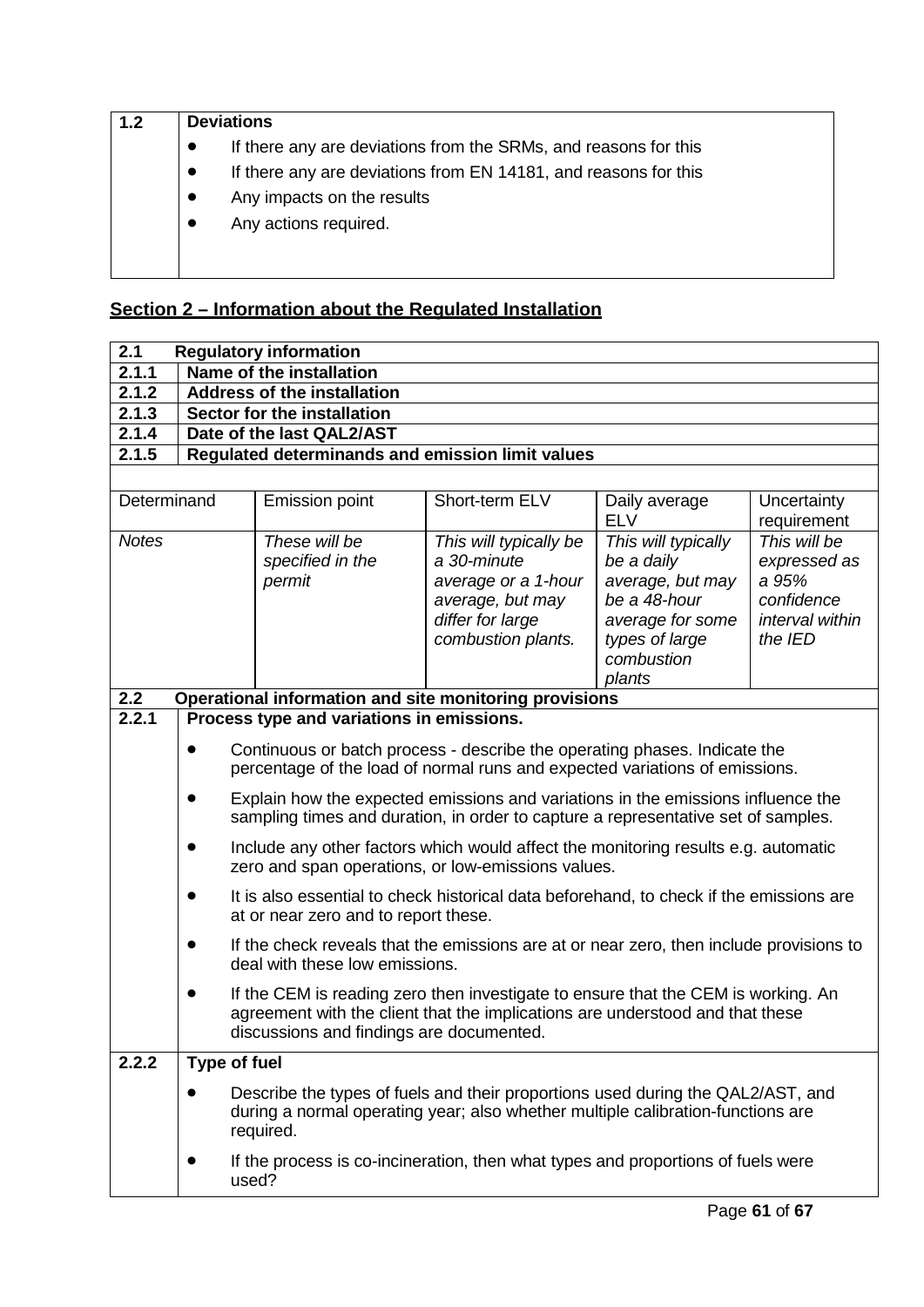| 2.2.3 | <b>Abatement</b>                                                                                                                                                                                           |  |  |  |
|-------|------------------------------------------------------------------------------------------------------------------------------------------------------------------------------------------------------------|--|--|--|
|       | Type of abatement plant and how this affects emissions.                                                                                                                                                    |  |  |  |
| 2.3   | Monitoring provisions at the installation - periodic monitoring                                                                                                                                            |  |  |  |
| 2.3.1 | <b>Stack and sampling ports</b>                                                                                                                                                                            |  |  |  |
|       | Rectangular or round stack/duct<br>$\bullet$                                                                                                                                                               |  |  |  |
|       | Dimensions/diameter of stack<br>$\bullet$                                                                                                                                                                  |  |  |  |
|       | Location of the sampling ports<br>$\bullet$                                                                                                                                                                |  |  |  |
|       | Number of sampling ports<br>$\bullet$                                                                                                                                                                      |  |  |  |
|       | Include a diagram (and preferably photographs) of the emission point, platform and<br>$\bullet$<br>location.                                                                                               |  |  |  |
| 2.3.2 | Monitoring platform and site-provisions<br>Record the following:                                                                                                                                           |  |  |  |
|       | The extent to which there is a safe and clean working environment with sufficient<br>space and weather protections.                                                                                        |  |  |  |
|       | Whether there is easy and safe access to the CEM,<br>$\bullet$                                                                                                                                             |  |  |  |
|       | Whether there are adequate supplies of reference materials, tools and spare parts,<br>$\bullet$                                                                                                            |  |  |  |
|       | Whether there are facilities to introduce the reference materials for gaseous-<br>$\bullet$<br>monitoring systems, both at the inlet of the sampling line (where present), and at the<br>inlet of the CEM. |  |  |  |
|       | The degree of compliance with the requirements of MID 15259.<br>$\bullet$                                                                                                                                  |  |  |  |
| 2.3.2 | Sample - how representative is it?                                                                                                                                                                         |  |  |  |
|       | Grid measurements – compliance with MID 15259. State whether the site has had a<br>$\bullet$<br>homogeneity assessment to EN 15259, when and where this is reported.                                       |  |  |  |
|       | Ratio of highest to lowest flow-rates.                                                                                                                                                                     |  |  |  |
| 2.4   | <b>Continuous Emission Monitoring systems (CEMs) at the installations</b>                                                                                                                                  |  |  |  |
| 2.4.1 | Types of CEMs for each main determinand, oxygen and moisture                                                                                                                                               |  |  |  |
|       | Type, e.g. cross-duct, in situ, or extractive<br>$\bullet$                                                                                                                                                 |  |  |  |
|       | <b>Brand</b>                                                                                                                                                                                               |  |  |  |
|       | Model                                                                                                                                                                                                      |  |  |  |
|       | Certification range                                                                                                                                                                                        |  |  |  |
|       | Principle                                                                                                                                                                                                  |  |  |  |
|       | Location of sampling/measurement                                                                                                                                                                           |  |  |  |
|       | Statement of QAL1 compliance<br>$\bullet$                                                                                                                                                                  |  |  |  |
|       | Statement whether moisture is by measurement or calculation                                                                                                                                                |  |  |  |
|       | If there are CEMs for moisture, then state how moisture is measured, e.g. infra-red measurements, or<br>Note:<br>wet/dry oxygen measurements.                                                              |  |  |  |
|       |                                                                                                                                                                                                            |  |  |  |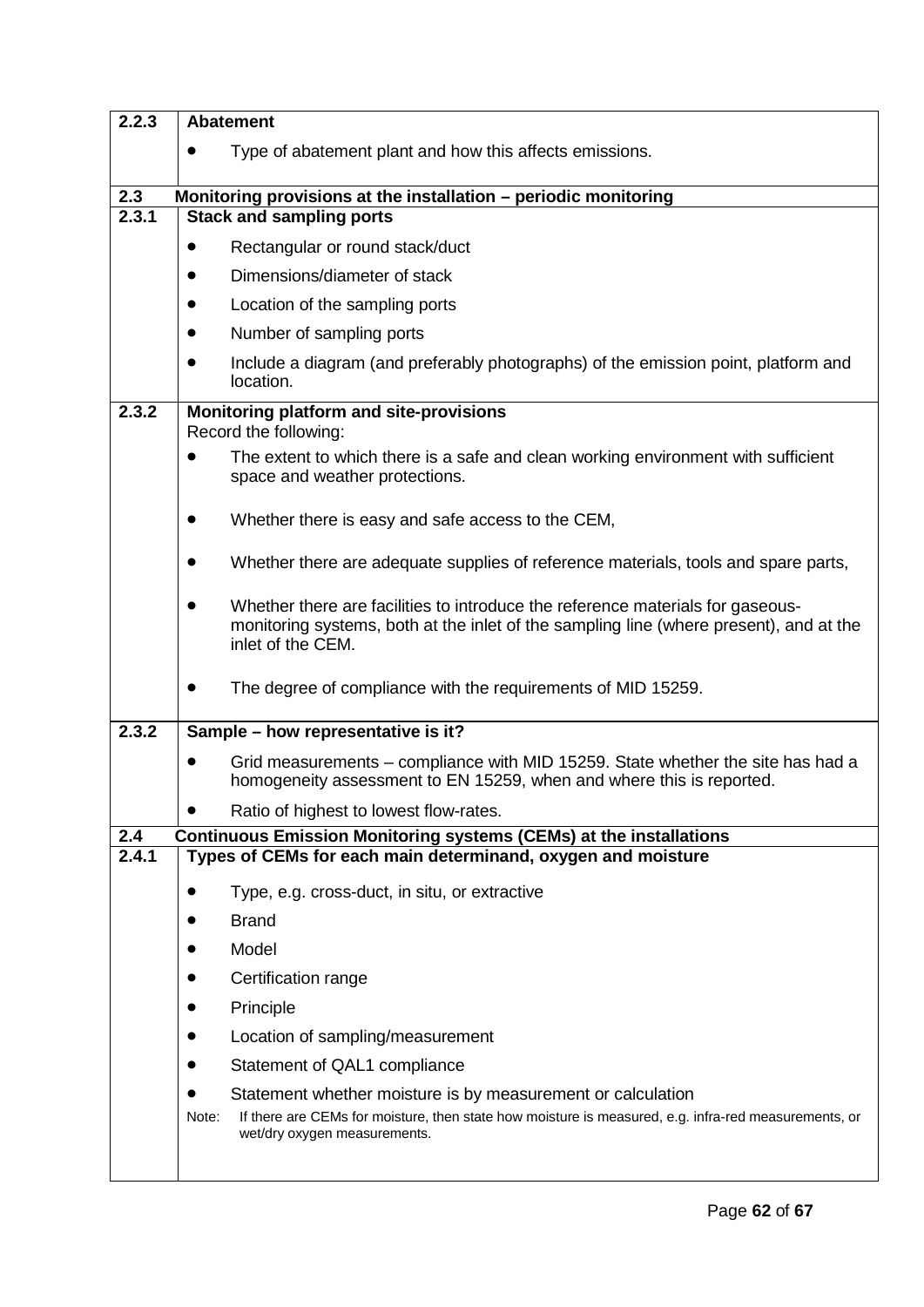| 2.4.2 | Types of monitoring for peripheral determinands                                                            |  |  |  |  |
|-------|------------------------------------------------------------------------------------------------------------|--|--|--|--|
|       | Monitoring for temperature and pressure, and a statement whether temperature and<br>pressure are recorded. |  |  |  |  |

# **Section 3 – Information about the monitoring campaign**

| 3.1         | <b>Test laboratory staff</b>                                                       |                                      |  |     |     |     |     |
|-------------|------------------------------------------------------------------------------------|--------------------------------------|--|-----|-----|-----|-----|
| <b>Name</b> | <b>MCERTS Registration Number</b>                                                  | Certification level with expiry date |  |     |     |     |     |
|             |                                                                                    |                                      |  | TE1 | TE2 | TE3 | TE4 |
| 3.2         | <b>Standard Reference Methods (SRMs)</b> - include the following, e.g. in a table. |                                      |  |     |     |     |     |
|             | Determinand                                                                        |                                      |  |     |     |     |     |
|             | SRM standard applied                                                               |                                      |  |     |     |     |     |
|             | Type and principle                                                                 |                                      |  |     |     |     |     |
|             | Operational range<br>$\bullet$                                                     |                                      |  |     |     |     |     |
|             | Certification range of any instrumental methods used<br>$\bullet$                  |                                      |  |     |     |     |     |
|             | Uncertainty<br>$\bullet$                                                           |                                      |  |     |     |     |     |
|             | <b>UKAS</b> accreditation                                                          |                                      |  |     |     |     |     |

# **Section 4A – Data and calculations – QAL2**

|                                                                                                  | Section 4A - Monitoring data and calculations                                                     |  |  |  |
|--------------------------------------------------------------------------------------------------|---------------------------------------------------------------------------------------------------|--|--|--|
| This section specifies the minimum number of tables and charts, and the minimum requirements for |                                                                                                   |  |  |  |
| each table. Test laboratories may combine tables where data would be repeated, e.g. in Table 4.1 |                                                                                                   |  |  |  |
| and 4.2, where it is necessary to convert data to standard conditions in order to determine the  |                                                                                                   |  |  |  |
|                                                                                                  | procedure to be used.                                                                             |  |  |  |
| A4.1                                                                                             | Table 4.1 - Raw monitoring data                                                                   |  |  |  |
|                                                                                                  | Start and end times of each pair of data                                                          |  |  |  |
|                                                                                                  | <b>Raw CEM results</b>                                                                            |  |  |  |
|                                                                                                  | Stack/CEM peripheral determinands for temperature, pressure, oxygen and<br>moisture (if measured) |  |  |  |
|                                                                                                  | <b>Raw SRM results</b>                                                                            |  |  |  |
|                                                                                                  | SRM peripheral determinands for temperature, pressure, oxygen and moisture                        |  |  |  |
|                                                                                                  | SRM results expressed under the same conditions as the CEM results                                |  |  |  |
| A4.2                                                                                             | Table 4.2 - standardised monitoring data                                                          |  |  |  |
|                                                                                                  | Standardised CEM results (i.e. STP, dry and to the reference $O_2$ concentration)                 |  |  |  |
|                                                                                                  | Standardised SRM results (i.e. STP, dry and to the reference $O_2$ concentration)                 |  |  |  |
| A4.3                                                                                             | $Plot 1 - mandatory$                                                                              |  |  |  |
|                                                                                                  | Time series of standardised CEM versus standardised SRM data                                      |  |  |  |
| A4.4                                                                                             | Calculation and procedure - Elimination of outliers                                               |  |  |  |
|                                                                                                  | Outliers should be clearly indicated in the averaged raw-data set                                 |  |  |  |
|                                                                                                  |                                                                                                   |  |  |  |
|                                                                                                  | Note: The procedure described in M20, section 3.5.13 (ii) shall be used.                          |  |  |  |
| A4.5                                                                                             | <b>Calculation - determination of Procedure</b>                                                   |  |  |  |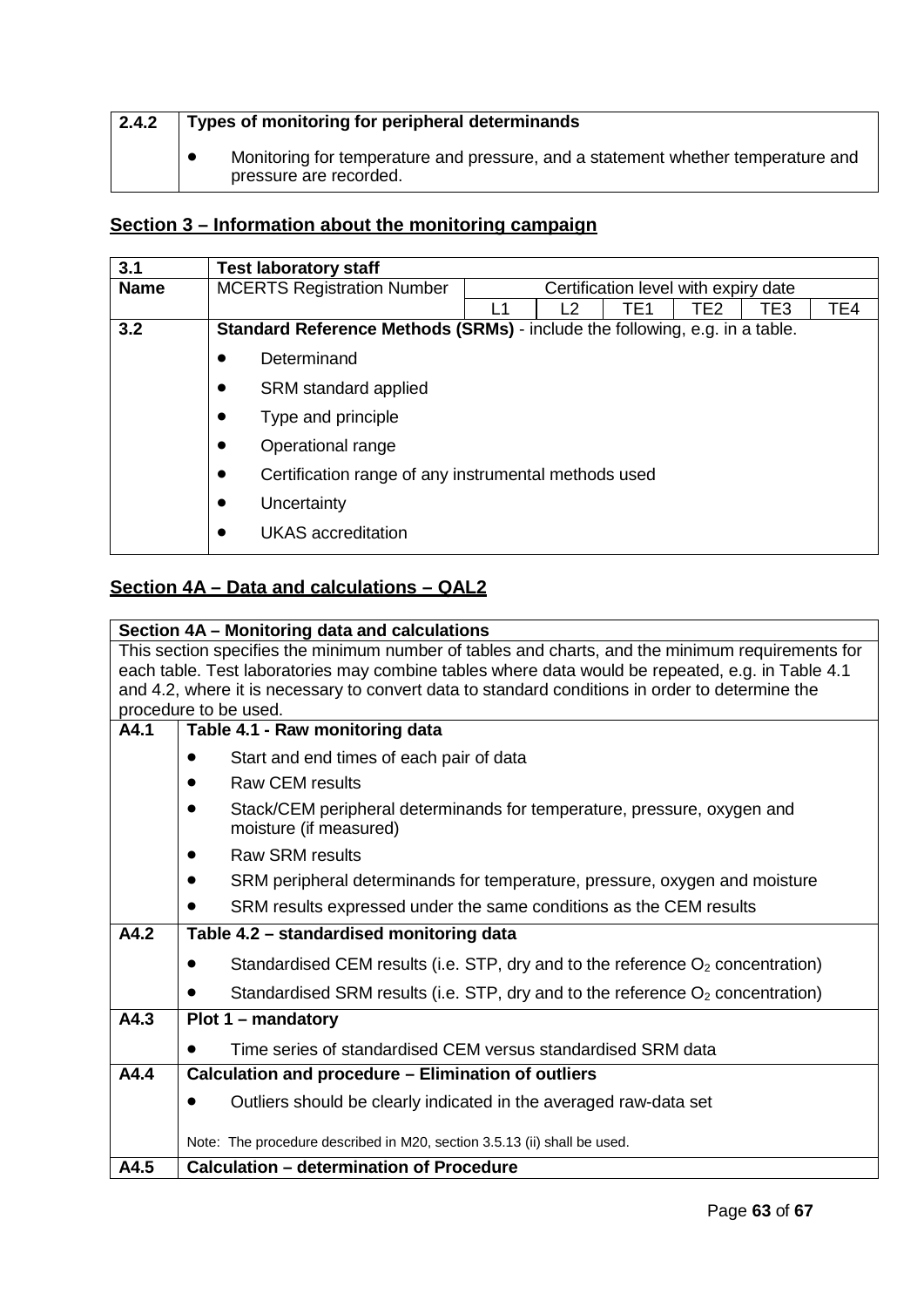|       | Section 4A - Monitoring data and calculations                                                                                                                                                                                                                                                                                   |  |
|-------|---------------------------------------------------------------------------------------------------------------------------------------------------------------------------------------------------------------------------------------------------------------------------------------------------------------------------------|--|
| A4.6  | Table 4.3 - data used to determine the calibration function                                                                                                                                                                                                                                                                     |  |
|       | SRM results expressed under the same conditions as the CEM results                                                                                                                                                                                                                                                              |  |
|       | <b>Raw CEM results</b>                                                                                                                                                                                                                                                                                                          |  |
| A4.7  | Calculation - determination of the calibration function                                                                                                                                                                                                                                                                         |  |
| A4.8  | Table 4.4 - Calculation of calibrated CEM values                                                                                                                                                                                                                                                                                |  |
|       | <b>Raw CEM values</b><br>$\bullet$                                                                                                                                                                                                                                                                                              |  |
|       | Calibrated CEM values, at CEM conditions<br>$\bullet$                                                                                                                                                                                                                                                                           |  |
|       | Peripheral determinands for CEMs<br>$\bullet$                                                                                                                                                                                                                                                                                   |  |
|       | Calibrated CEM values, standardised<br>$\bullet$                                                                                                                                                                                                                                                                                |  |
|       |                                                                                                                                                                                                                                                                                                                                 |  |
| A4.9  | Plot $2 -$ mandatory                                                                                                                                                                                                                                                                                                            |  |
|       | x-y plot of CEM versus SRM data, both at conditions measured by the CEM, and not<br>standardised                                                                                                                                                                                                                                |  |
|       | Calibration function, including $R^2$ value.                                                                                                                                                                                                                                                                                    |  |
| A4.10 | Table 4.5 - Data used for the variability test                                                                                                                                                                                                                                                                                  |  |
|       | Calibrated CEM values, standardised<br>$\bullet$                                                                                                                                                                                                                                                                                |  |
|       | SRM values, standardised                                                                                                                                                                                                                                                                                                        |  |
|       | Difference between each pair of values<br>$\bullet$                                                                                                                                                                                                                                                                             |  |
|       | Difference minus the average of the differences                                                                                                                                                                                                                                                                                 |  |
|       | Difference minus the average of the differences, squared                                                                                                                                                                                                                                                                        |  |
| A4.11 | <b>Calculation - the variability test</b>                                                                                                                                                                                                                                                                                       |  |
|       | The calculations, as set out in EN 14181<br>$\bullet$                                                                                                                                                                                                                                                                           |  |
|       | The variability test                                                                                                                                                                                                                                                                                                            |  |
|       | Statement of the results                                                                                                                                                                                                                                                                                                        |  |
| A4.12 | Plot 3 - Mandatory                                                                                                                                                                                                                                                                                                              |  |
|       | x-y plot of calibrated, standardised CEM data versus standardised SRM data,                                                                                                                                                                                                                                                     |  |
|       | Indication of the valid calibration range                                                                                                                                                                                                                                                                                       |  |
|       | Extrapolation of the valid calibration range, using surrogates<br>$\bullet$                                                                                                                                                                                                                                                     |  |
|       | Parallel lines above and below the regression line through the standardised,<br>calibrated CEM values and standardised SRM values. The parallel lines should<br>indicate the derived uncertainty ( $\sigma$ <sub>o</sub> ) of the allowable 95% confidence interval of the<br>daily average ELV (sometimes called 'tramlines'). |  |

# **Section 4B – Data and calculations – AST**

| Section 4B – Monitoring data and calculations |                                                                                                  |  |
|-----------------------------------------------|--------------------------------------------------------------------------------------------------|--|
|                                               | This section specifies the minimum number of tables and charts, and the minimum requirements for |  |
|                                               | each table. Test laboratories may combine tables where data would be repeated.                   |  |
| <b>B4.1</b>                                   | Table 4.1 - Raw monitoring data                                                                  |  |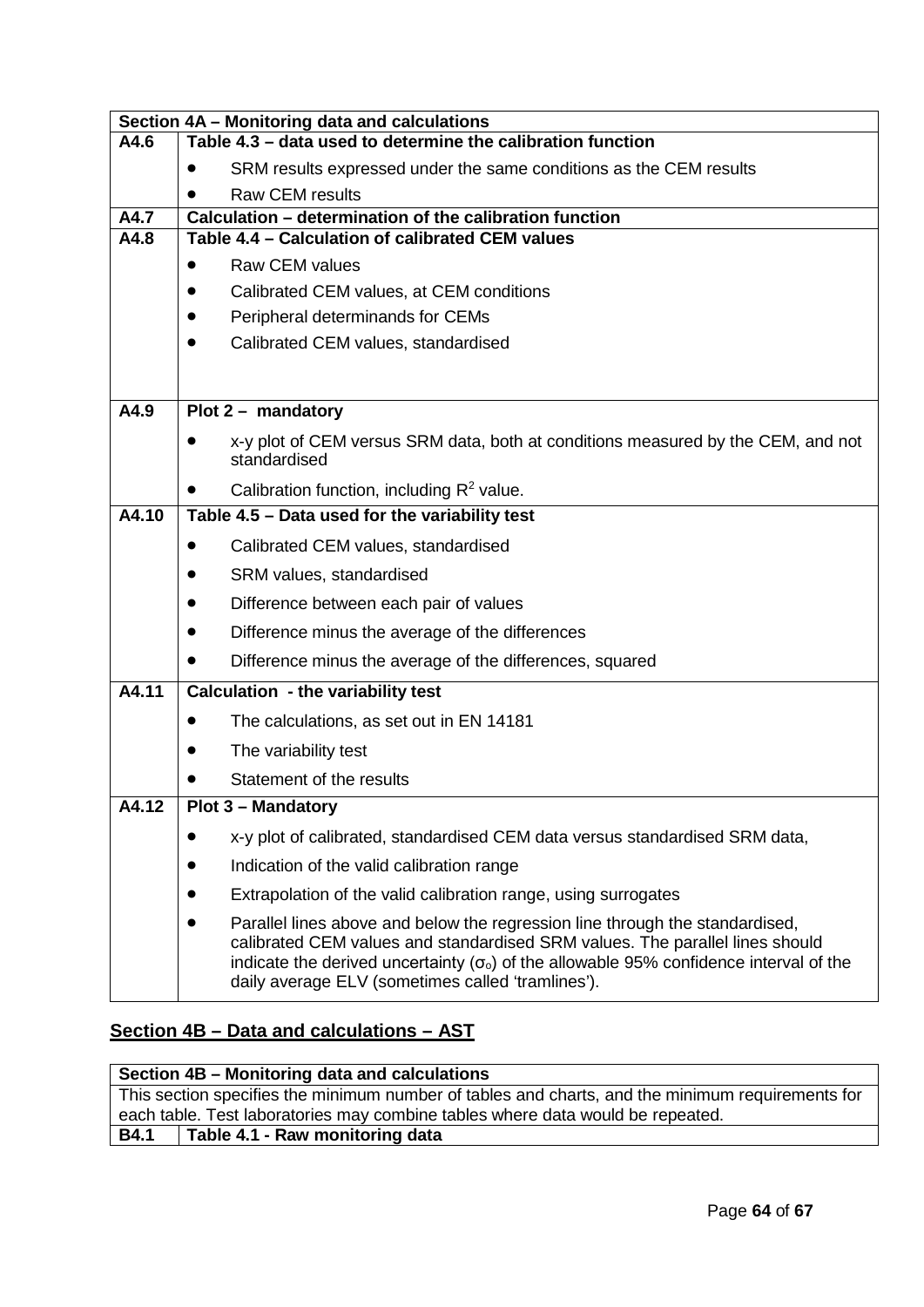| Section 4B - Monitoring data and calculations |                                                                                                   |  |  |  |
|-----------------------------------------------|---------------------------------------------------------------------------------------------------|--|--|--|
|                                               | Start and end times of each pair of data<br>$\bullet$                                             |  |  |  |
|                                               | <b>Raw CEM results</b><br>$\bullet$                                                               |  |  |  |
|                                               | Stack/CEM peripheral determinands for temperature, pressure, oxygen and<br>moisture (if measured) |  |  |  |
|                                               | <b>Raw SRM results</b>                                                                            |  |  |  |
|                                               | SRM peripheral determinands for temperature, pressure, oxygen and moisture                        |  |  |  |
|                                               | SRM results expressed under the same conditions as the CEM results                                |  |  |  |
| <b>B4.2</b>                                   | Table 4.2 - standardised monitoring data                                                          |  |  |  |
|                                               | Standardised CEM results (i.e. STP, dry and to the reference $O_2$ concentration)<br>$\bullet$    |  |  |  |
|                                               | Standardised SRM results (i.e. STP, dry and to the reference $O_2$ concentration)                 |  |  |  |
| <b>B4.3</b>                                   | $Plot 1 - mandatory$                                                                              |  |  |  |
|                                               | Time series of standardised CEM versus standardised SRM data<br>$\bullet$                         |  |  |  |
| <b>B4.4</b>                                   | Calculation and procedure - Elimination of outliers                                               |  |  |  |
|                                               | Outliers should be clearly indicated in the averaged raw-data set                                 |  |  |  |
|                                               | Note: The procedure described in M20, section 3.5.13 (ii) shall be used.                          |  |  |  |
| <b>B4.5</b>                                   | Table 4.3 - data used to calculate calibrated values                                              |  |  |  |
|                                               | <b>Raw CEM values</b>                                                                             |  |  |  |
|                                               | The original calibration function from the previous QAL2                                          |  |  |  |
|                                               | Calibrated CEM values, at CEM conditions<br>$\bullet$                                             |  |  |  |
|                                               | Peripheral determinands for CEMs<br>$\bullet$                                                     |  |  |  |
|                                               | Calibrated CEM values, standardised<br>$\bullet$                                                  |  |  |  |
| <b>B4.6</b>                                   | Table 4.4 - Data used for the variability test                                                    |  |  |  |
|                                               | Calibrated CEM values, standardised                                                               |  |  |  |
|                                               | SRM values, standardised                                                                          |  |  |  |
|                                               | Difference between each pair of values                                                            |  |  |  |
|                                               | Difference minus the average of the differences                                                   |  |  |  |
|                                               | Difference minus the average of the differences, squared                                          |  |  |  |
| <b>B4.7</b>                                   | Calculation - the variability and validity acceptance tests                                       |  |  |  |
|                                               | The calculations, as set out in EN 14181                                                          |  |  |  |
|                                               | The variability test                                                                              |  |  |  |
|                                               | The validity acceptance test                                                                      |  |  |  |
|                                               | Statement of the results                                                                          |  |  |  |
| <b>B4.8</b>                                   | <b>Plot 2 - Mandatory</b>                                                                         |  |  |  |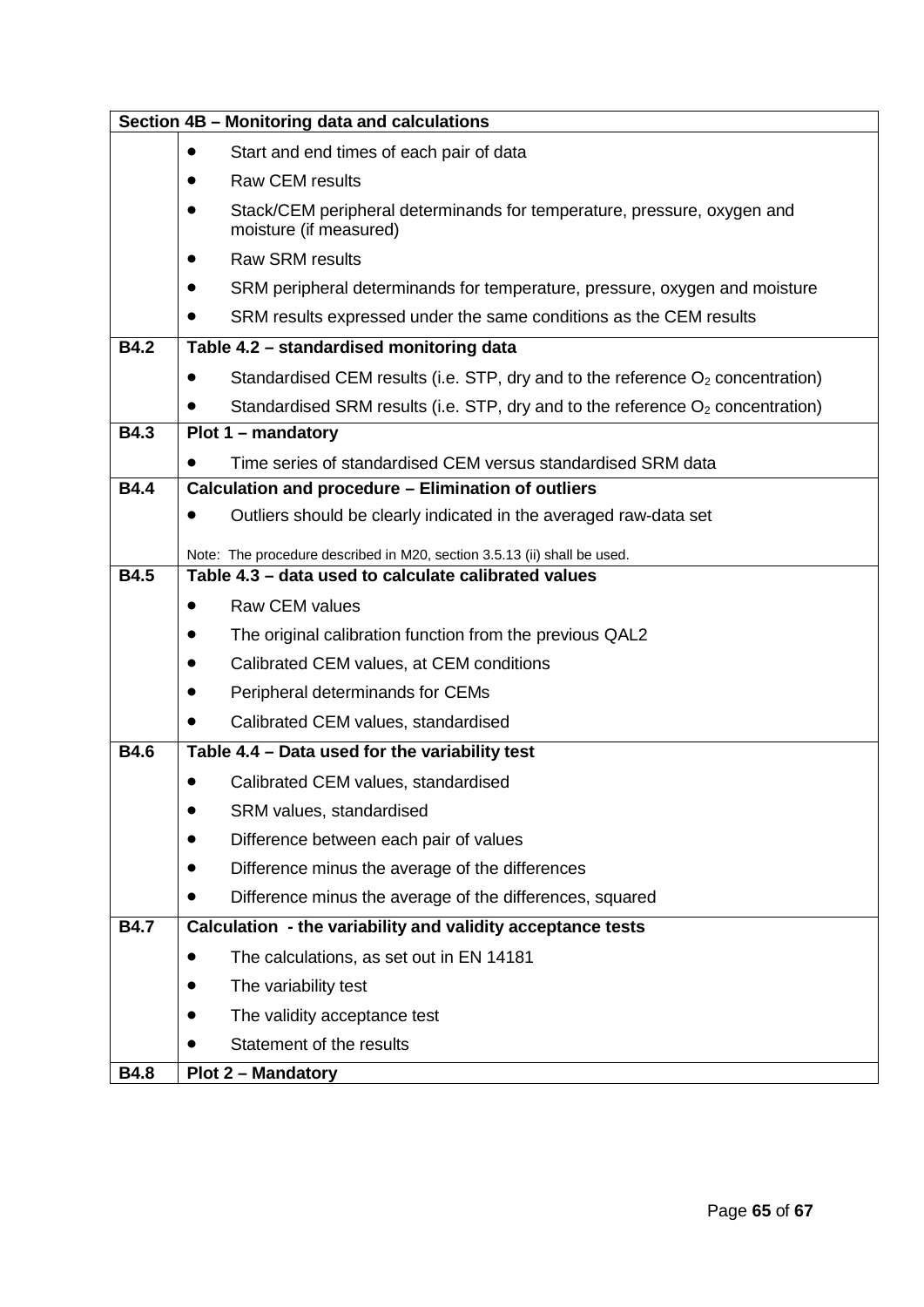| Section 4B - Monitoring data and calculations |           |                                                                                                                                                                                                                                                                                                                                 |  |  |
|-----------------------------------------------|-----------|---------------------------------------------------------------------------------------------------------------------------------------------------------------------------------------------------------------------------------------------------------------------------------------------------------------------------------|--|--|
|                                               | $\bullet$ | x-y plot of calibrated, standardised CEM data versus standardised SRM data                                                                                                                                                                                                                                                      |  |  |
|                                               | $\bullet$ | Indication of the valid calibration range                                                                                                                                                                                                                                                                                       |  |  |
|                                               | $\bullet$ | Parallel lines above and below the regression line through the calibrated,<br>standardised CEM values and standardised SRM values. The parallel lines should<br>indicate the derived uncertainty ( $\sigma$ <sub>o</sub> ) of the allowable 95% confidence interval of the<br>daily average ELV (sometimes called 'tramlines'). |  |  |
|                                               | $\bullet$ | Extrapolation of the valid calibration range, using surrogates, if applied                                                                                                                                                                                                                                                      |  |  |

# **Section 5 – Results of the functional tests**

| 5.1 | <b>Results of functional tests</b>                                |
|-----|-------------------------------------------------------------------|
| 5.2 | Information on test personnel                                     |
|     | Name of person/s performing the functional tests                  |
|     | Name of person witnessing the tests where applicable<br>$\bullet$ |
|     |                                                                   |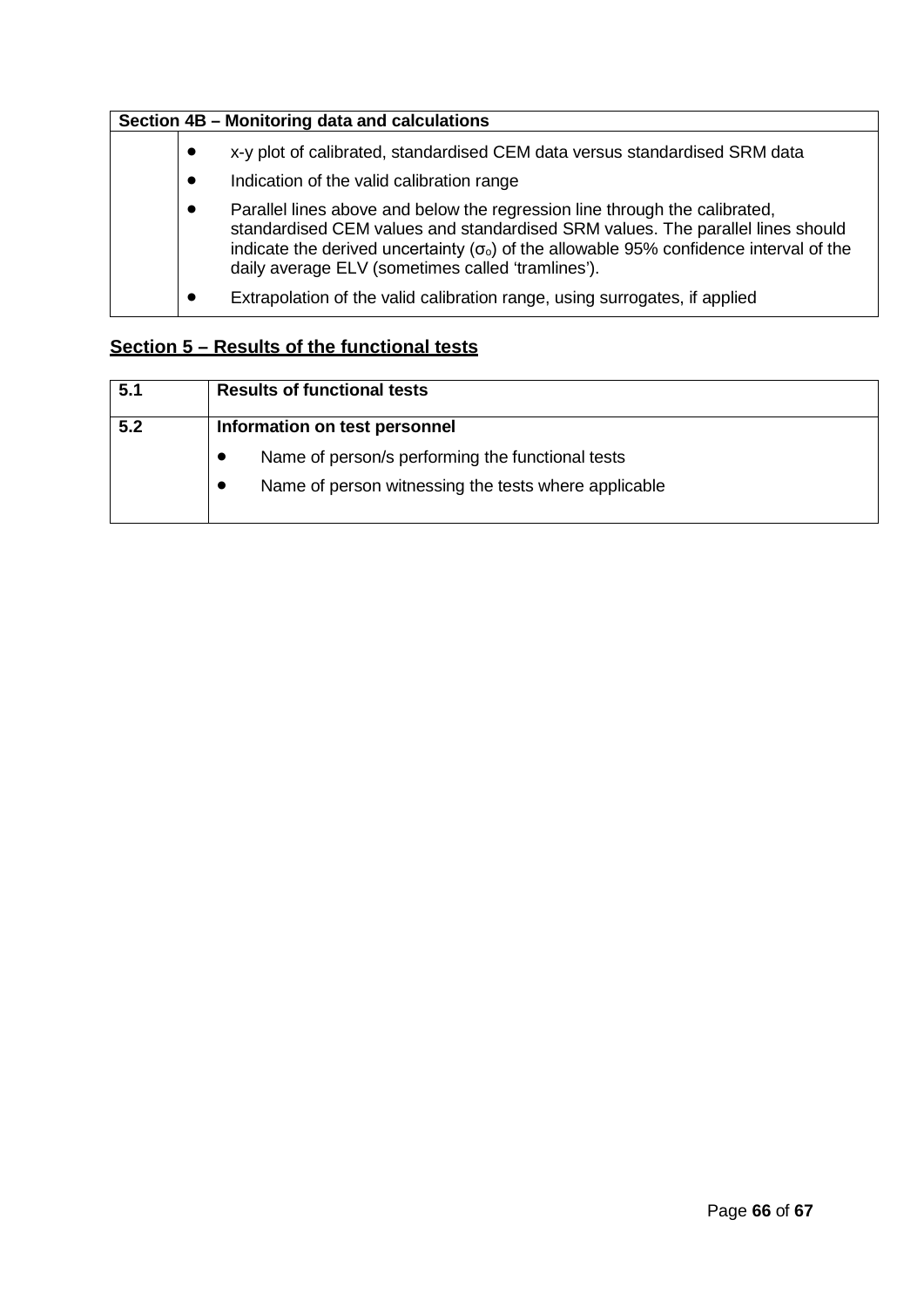# **Appendix 3: Quality assurance and quality control procedures for automated dust arrestment plant monitors**

The quality assurance requirements for filter dust monitors and filter leakage monitors that measure dust but are not required to meet the requirements of EN 14181 are specified in EN 17389 - Stationary source emissions — Quality assurance and quality control procedures for automated dust arrestment plant monitors.

EN 17389 is applicable to plants with ELVs, which require measurements in order to demonstrate that the dust emissions are below the specified ELV and the dust arrestment plant works properly. The measurements are performed for filter dust monitors, which can be calibrated in mass concentration units (e.g. mg/m<sup>3</sup>) but have a larger measurement uncertainty than measurements carried out under EN 14181. Filter dust monitors are performance tested and certified according to EN 15859 - Air Quality - Certification of automated dust arrestment plant monitors for use on stationary sources - Performance criteria and test procedures.

The standard is also applicable to monitoring of dust arrestment plants with indicative measurements, in order to indicate a possible problem with the dust arrestment plant by monitoring a change in the emissions level or a change in the magnitude of the dust pulses created by the cleaning process forms the third level of monitoring. Filter leakage monitors are performance tested and certified according to EN 15859.